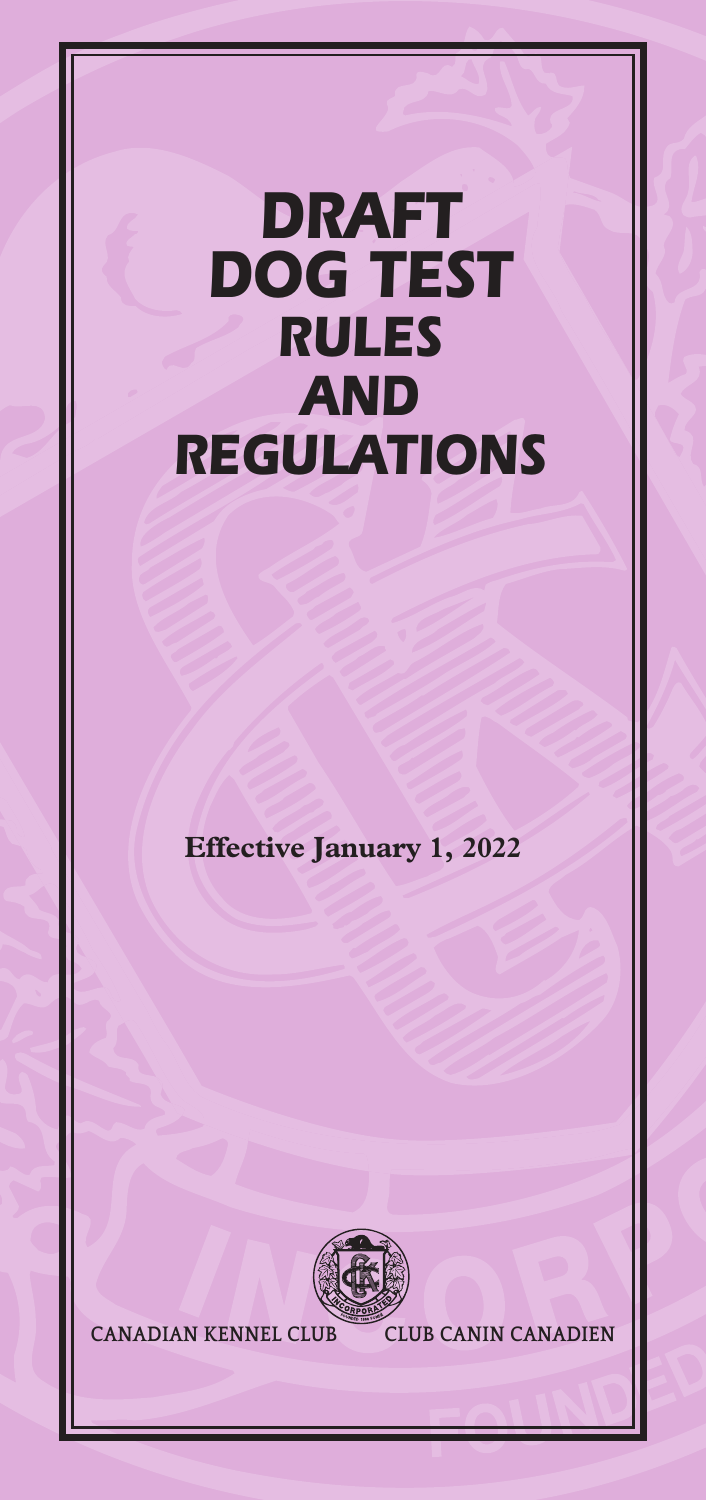## *PURPOSE*

To demonstrate a dog's usefulness as a draft animal, a reliable freighting companion and worker.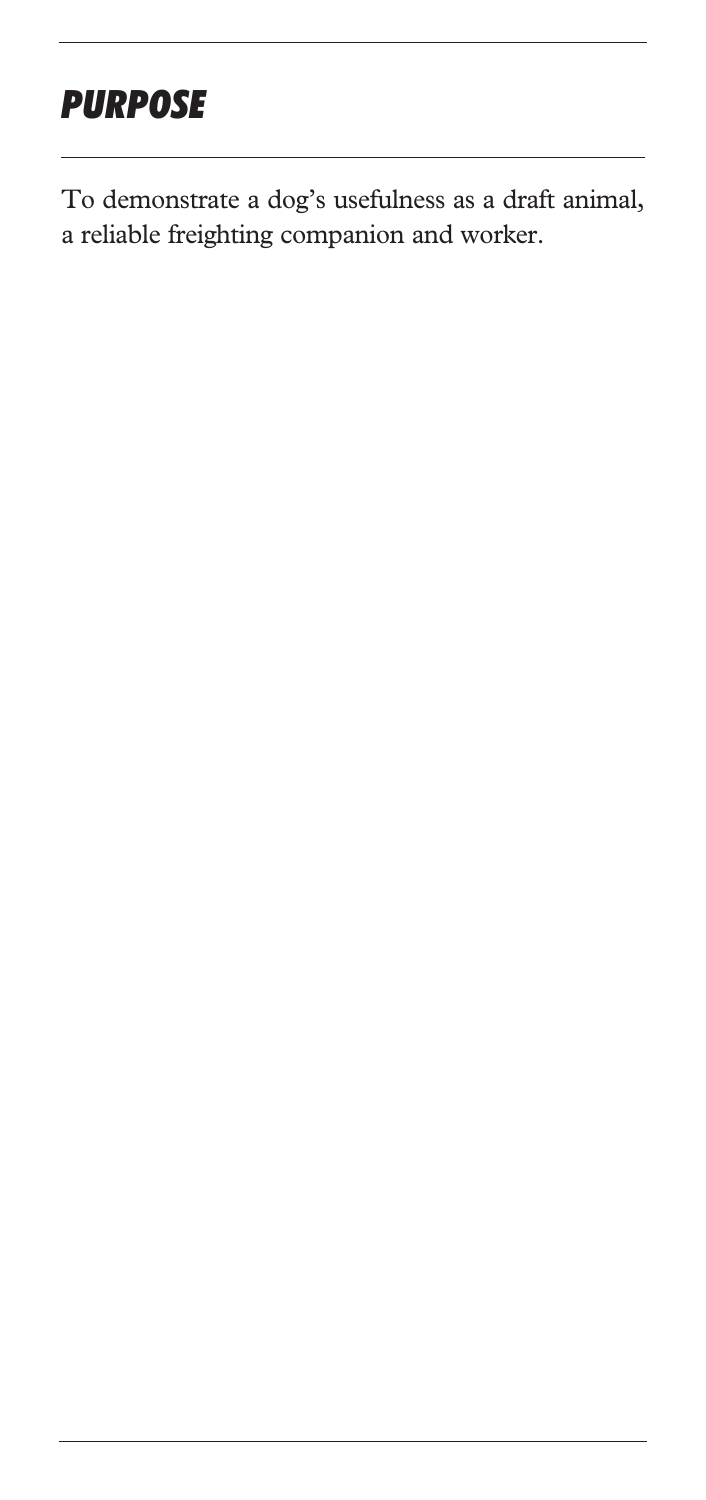## *TABLE OF CONTENTS*

| 1.1<br>1<br>Draft Dog Tests Defined & Classified<br>1.2<br>3<br><b>GENERAL RULES &amp; REGULATIONS</b><br>2<br>Eligibility of Clubs to Hold<br>2.1<br>3<br>2.2<br>2.3<br>3<br>2.4<br>$\overline{4}$<br>2.5<br>$\overline{4}$<br>2.6<br>5<br>2.7<br>6<br>3<br><b>IUDGES</b><br>3.1<br>Application for Approval of Judges<br>6<br>3.2<br>7<br>3.3<br>7<br>Number of Judges & Alternate<br>3.4<br>7<br>3.5<br>8<br>3.6<br>8<br>3.7<br>8<br>3.8<br>8<br>3.9<br>9<br>PREMIUM LIST, CATALOGUE<br>4<br><b>&amp; JUDGING SCHEDULE</b><br>4.1<br>$\mathbf Q$<br>4.2<br>4.3<br>13<br><b>RIBBONS, ROSETTES, PRIZES</b><br>5<br><b>&amp; TROPHIES</b><br>5.1<br>13<br>5.2 | 1 | <b>INTERPRETATIONS</b> |    |  |
|---------------------------------------------------------------------------------------------------------------------------------------------------------------------------------------------------------------------------------------------------------------------------------------------------------------------------------------------------------------------------------------------------------------------------------------------------------------------------------------------------------------------------------------------------------------------------------------------------------------------------------------------------------------|---|------------------------|----|--|
|                                                                                                                                                                                                                                                                                                                                                                                                                                                                                                                                                                                                                                                               |   |                        |    |  |
|                                                                                                                                                                                                                                                                                                                                                                                                                                                                                                                                                                                                                                                               |   |                        |    |  |
|                                                                                                                                                                                                                                                                                                                                                                                                                                                                                                                                                                                                                                                               |   |                        |    |  |
|                                                                                                                                                                                                                                                                                                                                                                                                                                                                                                                                                                                                                                                               |   |                        |    |  |
|                                                                                                                                                                                                                                                                                                                                                                                                                                                                                                                                                                                                                                                               |   |                        |    |  |
|                                                                                                                                                                                                                                                                                                                                                                                                                                                                                                                                                                                                                                                               |   |                        |    |  |
|                                                                                                                                                                                                                                                                                                                                                                                                                                                                                                                                                                                                                                                               |   |                        |    |  |
|                                                                                                                                                                                                                                                                                                                                                                                                                                                                                                                                                                                                                                                               |   |                        |    |  |
|                                                                                                                                                                                                                                                                                                                                                                                                                                                                                                                                                                                                                                                               |   |                        |    |  |
|                                                                                                                                                                                                                                                                                                                                                                                                                                                                                                                                                                                                                                                               |   |                        |    |  |
|                                                                                                                                                                                                                                                                                                                                                                                                                                                                                                                                                                                                                                                               |   |                        |    |  |
|                                                                                                                                                                                                                                                                                                                                                                                                                                                                                                                                                                                                                                                               |   |                        |    |  |
|                                                                                                                                                                                                                                                                                                                                                                                                                                                                                                                                                                                                                                                               |   |                        |    |  |
|                                                                                                                                                                                                                                                                                                                                                                                                                                                                                                                                                                                                                                                               |   |                        |    |  |
|                                                                                                                                                                                                                                                                                                                                                                                                                                                                                                                                                                                                                                                               |   |                        |    |  |
|                                                                                                                                                                                                                                                                                                                                                                                                                                                                                                                                                                                                                                                               |   |                        |    |  |
|                                                                                                                                                                                                                                                                                                                                                                                                                                                                                                                                                                                                                                                               |   |                        |    |  |
|                                                                                                                                                                                                                                                                                                                                                                                                                                                                                                                                                                                                                                                               |   |                        |    |  |
|                                                                                                                                                                                                                                                                                                                                                                                                                                                                                                                                                                                                                                                               |   |                        |    |  |
|                                                                                                                                                                                                                                                                                                                                                                                                                                                                                                                                                                                                                                                               |   |                        |    |  |
|                                                                                                                                                                                                                                                                                                                                                                                                                                                                                                                                                                                                                                                               |   |                        |    |  |
|                                                                                                                                                                                                                                                                                                                                                                                                                                                                                                                                                                                                                                                               |   |                        |    |  |
|                                                                                                                                                                                                                                                                                                                                                                                                                                                                                                                                                                                                                                                               |   |                        |    |  |
|                                                                                                                                                                                                                                                                                                                                                                                                                                                                                                                                                                                                                                                               |   |                        |    |  |
|                                                                                                                                                                                                                                                                                                                                                                                                                                                                                                                                                                                                                                                               |   |                        |    |  |
|                                                                                                                                                                                                                                                                                                                                                                                                                                                                                                                                                                                                                                                               |   |                        |    |  |
|                                                                                                                                                                                                                                                                                                                                                                                                                                                                                                                                                                                                                                                               |   |                        |    |  |
|                                                                                                                                                                                                                                                                                                                                                                                                                                                                                                                                                                                                                                                               |   |                        | 14 |  |
| 6<br><b>ENTRIES &amp; END OF TEST</b>                                                                                                                                                                                                                                                                                                                                                                                                                                                                                                                                                                                                                         |   |                        |    |  |
| 6.1<br>14                                                                                                                                                                                                                                                                                                                                                                                                                                                                                                                                                                                                                                                     |   |                        |    |  |
| 6.2<br>15                                                                                                                                                                                                                                                                                                                                                                                                                                                                                                                                                                                                                                                     |   |                        |    |  |
| 6.3<br>17                                                                                                                                                                                                                                                                                                                                                                                                                                                                                                                                                                                                                                                     |   |                        |    |  |
|                                                                                                                                                                                                                                                                                                                                                                                                                                                                                                                                                                                                                                                               |   | 6.4                    | 17 |  |
|                                                                                                                                                                                                                                                                                                                                                                                                                                                                                                                                                                                                                                                               |   |                        |    |  |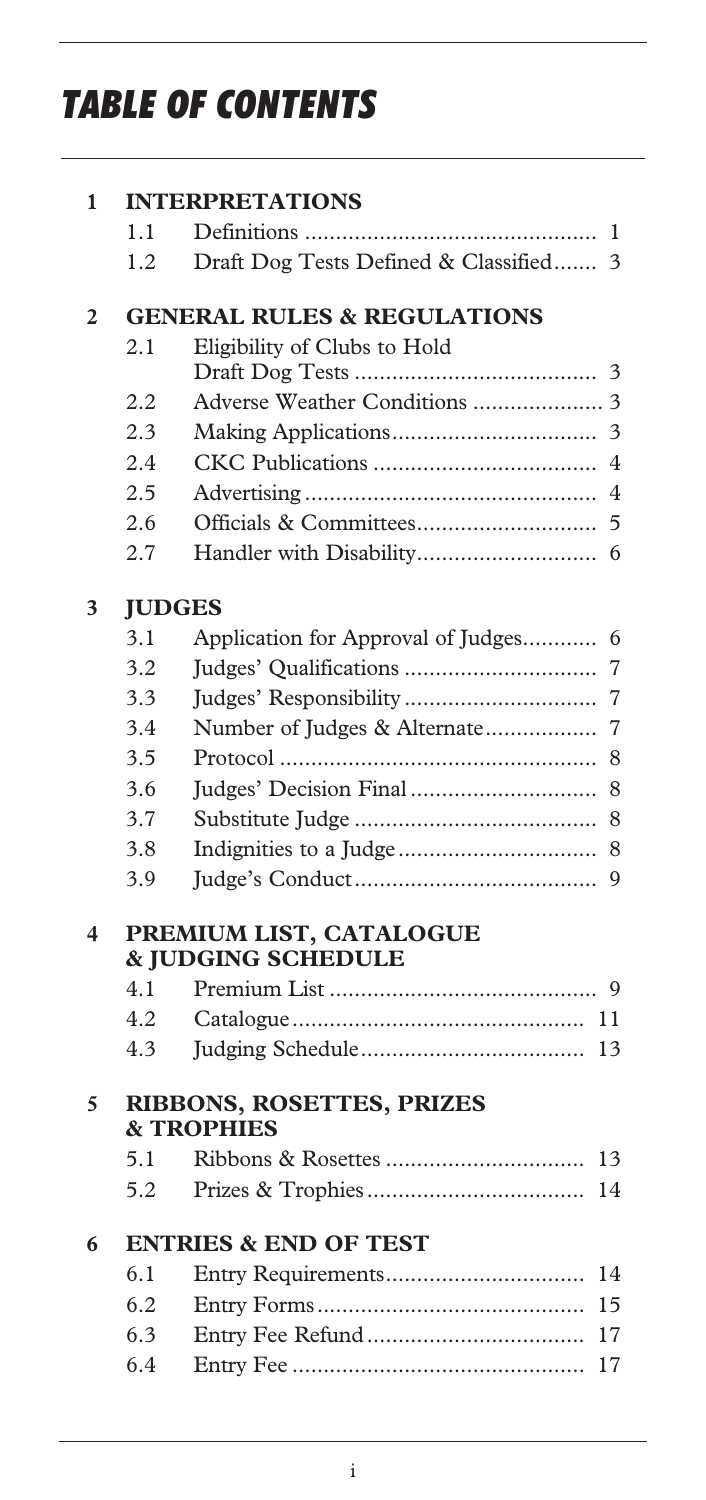|    | 6.5                                                                |                                   | 17 |
|----|--------------------------------------------------------------------|-----------------------------------|----|
|    | 6.6                                                                | Disqualification & Reinstatement  | 19 |
|    | 6.7                                                                |                                   | 20 |
|    | 6.8                                                                |                                   | 21 |
|    | 6.9                                                                |                                   |    |
|    | 6.10                                                               |                                   |    |
|    | 6.11                                                               |                                   |    |
|    | 6.12                                                               |                                   | 23 |
| 7  |                                                                    | <b>UNSPORTSMANLIKE CONDUCT 23</b> |    |
| 8  | <b>QUALIFYING SCORES, AWARDING</b><br><b>OF TITLES</b>             |                                   |    |
|    | 8.1                                                                |                                   |    |
|    | 8.2                                                                | Novice Draft Dog (NDD) 24         |    |
|    | 8.3                                                                |                                   |    |
|    | 8.4                                                                | Draft Dog Excellent (DDX)  25     |    |
|    | 8.5                                                                |                                   |    |
|    | 8.6                                                                | Brace Draft Dog Excellent (BDDX)  | 26 |
|    | 8.7                                                                | Draft Dog Advanced (DDA)          | 26 |
|    | 8.8                                                                | Brace Draft Dog Advanced (BDDA)   | 27 |
|    | 8.9                                                                | Master Draft Dog Excellent (MDDX) | 27 |
|    | 8.10                                                               | Master Brace Draft Dog Excellent  |    |
|    | 8.11                                                               | Advanced & Masters Eligibility 28 |    |
| 9  |                                                                    |                                   |    |
| 10 |                                                                    | <b>DRAFT DOG TEST COMMITTEE</b>   |    |
|    |                                                                    |                                   |    |
| 11 |                                                                    |                                   |    |
| 12 | <b>EXERCISES FOR THE</b><br><b>NOVICE DRAFT DOG TEST</b>           |                                   |    |
|    | 12.1                                                               |                                   |    |
|    | 12.2                                                               |                                   |    |
|    | 12.3                                                               |                                   | 36 |
| 13 | <b>EXERCISES FOR THE DRAFT DOG</b><br><b>&amp; BRACE DRAFT DOG</b> |                                   |    |
|    | 13.1                                                               |                                   |    |
|    | 13.2                                                               |                                   |    |
|    | 13.3                                                               |                                   |    |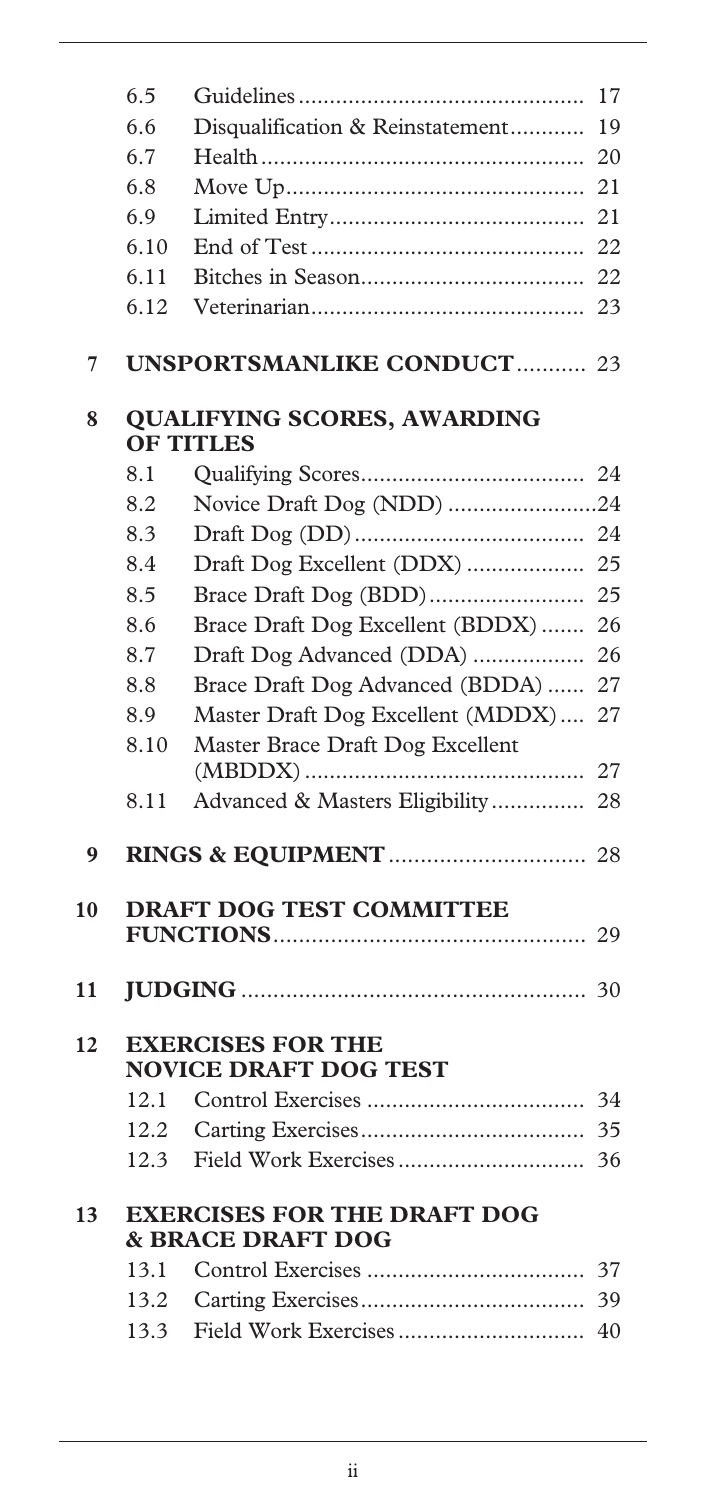| 14 | <b>EXERCISES FOR DRAFT DOG</b><br><b>EXCELLENT TEST &amp; BRACE DRAFT</b><br><b>DOG EXCELLENT</b> |                                                                              |  |
|----|---------------------------------------------------------------------------------------------------|------------------------------------------------------------------------------|--|
|    |                                                                                                   |                                                                              |  |
|    | 14.2                                                                                              |                                                                              |  |
|    | 14.3                                                                                              | Backpacking Exercises  44                                                    |  |
| 15 |                                                                                                   | <b>EXERCISES FOR DRAFT DOG</b><br><b>ADVANCED TEST &amp; BRACE DRAFT</b>     |  |
| 16 |                                                                                                   | <b>EXERCISES FOR MASTER DRAFT</b><br><b>DOG EXCELLENT &amp; MASTER BRACE</b> |  |
| 17 |                                                                                                   |                                                                              |  |
| 18 |                                                                                                   |                                                                              |  |
| 19 |                                                                                                   |                                                                              |  |
| 20 |                                                                                                   |                                                                              |  |
| 21 |                                                                                                   | <b>PROCEDURE FOR CONDUCTING</b><br>A TEST COMMITTEE HEARING 52               |  |
| 22 |                                                                                                   |                                                                              |  |
| 23 |                                                                                                   |                                                                              |  |
| 24 |                                                                                                   |                                                                              |  |
| 25 |                                                                                                   |                                                                              |  |
|    |                                                                                                   | <b>APPENDIX A - METHODOLOGY</b>                                              |  |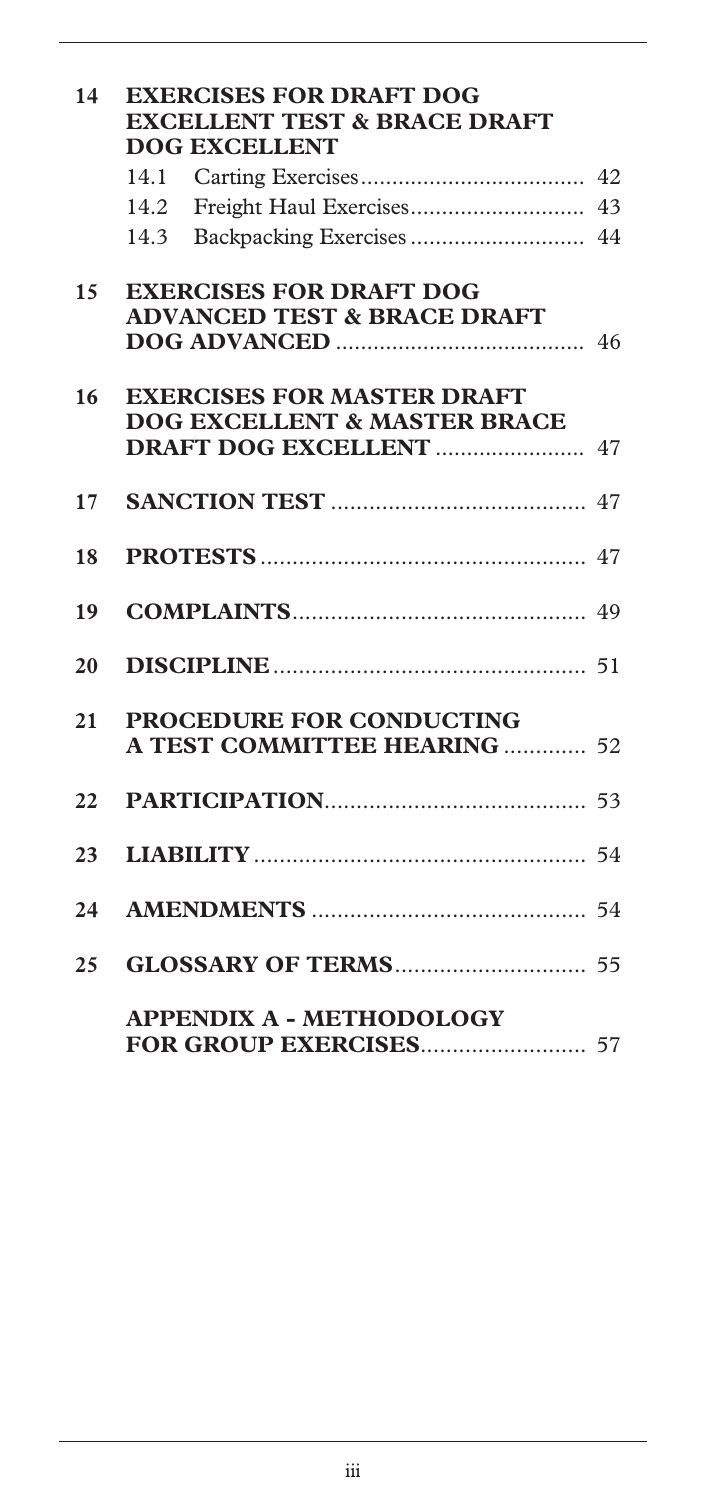## *1 INTERPRETATIONS*

### **1.1 Definitions**

For the purpose of these rules and regulations, the following interpretations shall apply:

**"Alternate"** shall mean a dog who is placed on an alternate list after the limit for the test has been reached

**"Board"** shall mean the Board of Directors of The Canadian Kennel Club

**"Canine Companion Number"** CCN means that mixed and unrecognized breed dogs are allowed to participate in the CKC Performance Events of Agility, Draft Dog, Obedience and Rally Obedience Trials

**"CKC"** shall mean The Canadian Kennel Club

**"Club"** shall mean The Canadian Kennel Club

**"club"** is a club or association officially recognized by The Canadian Kennel Club

**"complainant"** shall mean any person who has laid a charge or complaint against another person, partnership, company or organization relative to contravention of these rules, regulations, procedures and policies of The Canadian Kennel Club

**"debar"** shall mean to prohibit a person from participating in any competition or other activities directed, sanctioned, sponsored or authorized by The Canadian Kennel Club if held under its auspices or under any of its rules and regulations

**"defendant"** shall mean any person, partnership, company or organization against whom a charge or complaint has been laid, relative to contravention of these rules, regulations, procedures and policies of The Canadian Kennel Club

**"deprive of privileges"** shall mean to deprive a non-member of all privileges accorded to non-members of The Canadian Kennel Club, including the use of the Head Office

**"dog"** shall mean a dog of either sex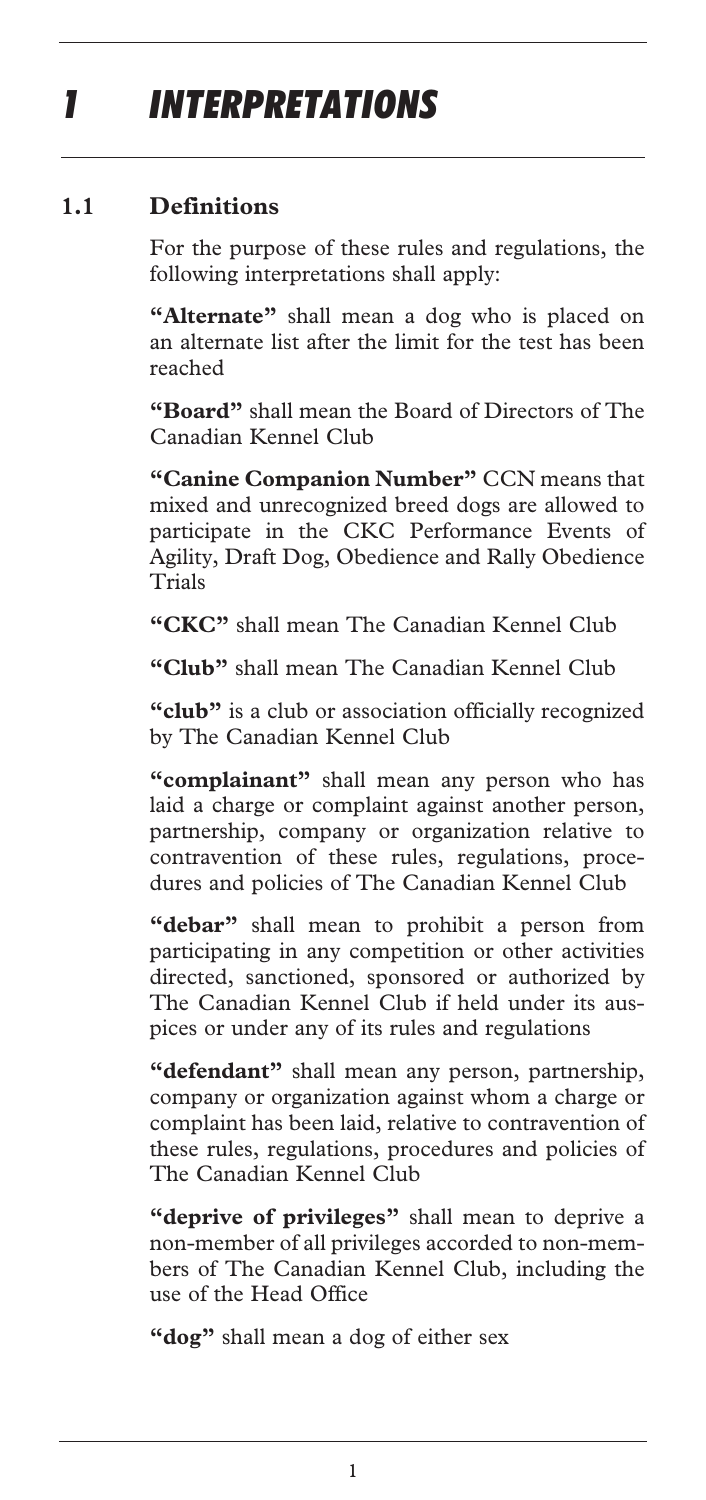**"entrant"** shall mean the individual, or if a partnership, all the members of the partnership, entering in a Draft Dog Test

**"expel"** shall mean to terminate membership in The Canadian Kennel Club and depriving the person so expelled from all privileges of The Canadian Kennel Club

**"handler"** is the person handling the dog in competition

**"Head Office"** shall mean the office at which the business of The Canadian Kennel Club is carried out on a regular and ongoing basis

"mixed-breed dog" means a dog of unknown ancestry that belongs to no recognized breed and is not the result of selective breeding

**"Requalification"** shall mean the entry of a dog in a test in which the dog has already been awarded that title

**"Space Available"** shall mean that the limit in the test has not been met

**"suspend"** shall mean to deprive a member, for the period ordered, of all the privileges of The Canadian Kennel Club

**"Temporary Competition Number"** means a *(01-05-18)* number isssued by the CKC that allows a dog of a recognized breed that is eligible for CKC registration to participate in CKC events. Dogs that require a Miscellaneous Certification Number, Performance Event Number, or Canine Companion Number, are not eligible for a Temporary Competition Number

> **"Test Site"** shall mean a radius of 100 meters (330 feet) surrounding any portion of any exercise ring or course used during the test for the purpose of restricting access to bitches in season

> **"unrecognized breed"** means a dog of known ancestry not on the CKC list of recognized or miscellaneous breeds, and that is registered with a registry recognized by the CKC

> This rule book shall be read with all applicable changes in gender so that the masculine shall include the feminine and vice versa and the singular shall include the plural if applicable.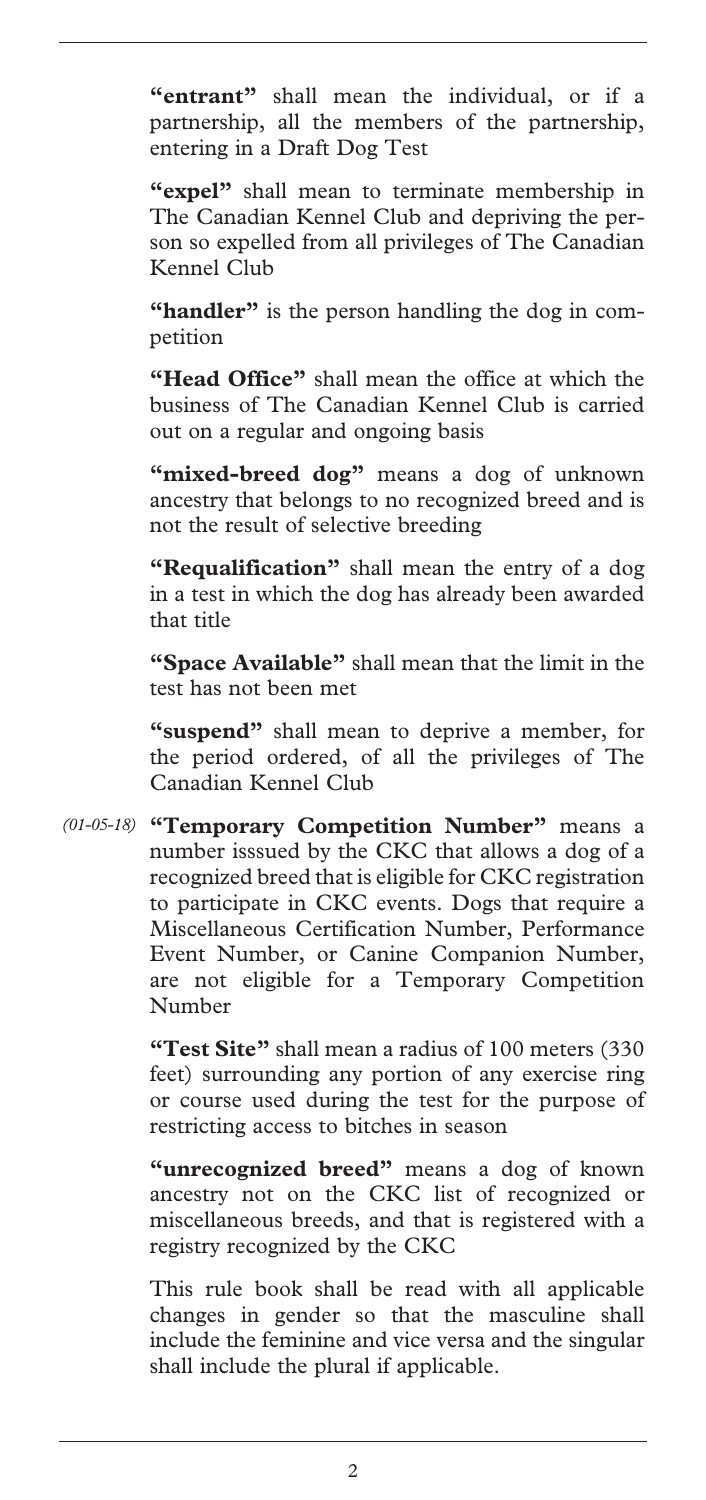### **1.2 Draft Dog Tests Defined & Classified**

- 1.2.1 An Approved Draft Dog Test is a formal event for which qualifying scores may be awarded by a club or association which has been recognized by the CKC to hold draft dog tests.
- 1.2.2 A Sanctioned Draft Dog Test is an informal event at which dogs may participate but not for qualifying scores. Sanctioned draft dog tests are held by a club or association under the jurisdiction of the CKC.

### *2 GENERAL RULES & REGULATIONS*

### **2.1 Eligibility of Clubs to Hold Draft Dog Tests**

- 2.1.1 Any club or association that is recognized by and in good standing with the CKC is eligible to apply for and hold a draft dog test.
- 2.1.2 A specialty club may apply for permission to hold a draft dog test for its breed or breeds.
- 2.1.3 A club that has not held a draft dog test under the CKC rules within 3 years will be required to hold one Sanction Test. *(47-06-17)*

### **2.2 Adverse Weather Conditions** *(47-06-17)*

2.2.1 During adverse and/or severe weather conditions, it is at the discretion of the event giving club to cancel, curtail and/or postpone the judging of the event if the weather is severe enough to cause injury to the exhibitor and their dog. No penalty shall be imposed by The Canadian Kennel Club if such condition has caused the cancellation or postponement of the event.

### **2.3 Making Applications**

2.3.1 A club applying to hold a draft dog test must make application on forms provided by the CKC. The Event Date application must be submitted so as to be received not less than 180 days prior to the date of the proposed test. The CKC will notify the club whether or not approval has been granted. If the date is granted and the club fails to hold its test on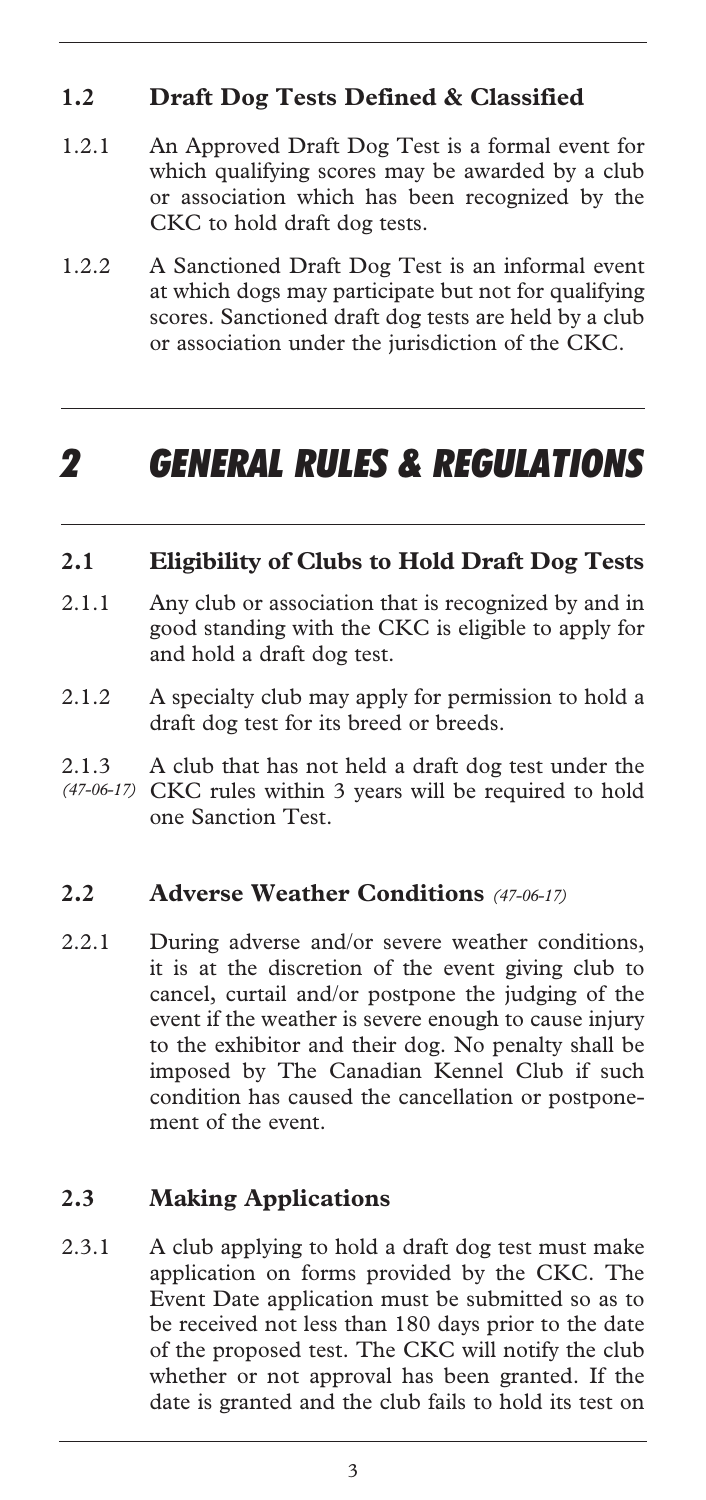the date approved, an administrative fee as set by the Board will be assessed against the club, unless the CKC waives this fee on the grounds that the club had no alternative but to postpone or cancel.

- 2.3.2 The Event Secretary must be a regular member in good standing with the CKC.
- 2.3.3 The CKC shall have the authority to grant or withhold approval of an application for a test date. In the event such action is taken, the test-giving club shall have no claim against the CKC.
- 2.3.4 A club may offer "Novice Draft Dog", "Draft Dog" and/or "Brace Draft Dog" and/or "Draft Dog *(10-06-21)*Excellent" and/or "Brace Draft Dog Excellent" and/ or "Draft Dog Advanced" and/or "Brace Draft Dog Advanced" and/or "Master Draft Dog Excellent" and/or "Master Brace Draft Dog Excellent" test levels.
- 2.3.5 The CKC will not approve an application for a draft dog test where qualifying scores can be awarded when dates conflict with one or more draft dog tests, unless it can be shown that the granting of such permission will not work to the detriment of the clubs applying to hold the draft dog tests.
- 2.3.6 A club that meets all of the requirements of the CKC may apply to hold a sanctioned draft dog test on a form provided by the CKC.

### **2.4 CKC Publications**

2.4.1 All clubs holding draft dog tests are required to have available copies of the latest edition of these Draft Dog Test Rules and Regulations.

### **2.5 Advertising**

- 2.5.1 A club that has not been granted priority dates must not advertise or publish the date of any event that has not been approved by the CKC.
- 2.5.2 A club that has been granted priority dates for its event may advertise those dates prior to submitting the Event Date Application. This does not exempt the club from submitting the required applications to the CKC within the prescribed time frame.
- 2.5.3 A club must not advertise the names of the judges until the club has received official notification from the CKC that the judges have been approved.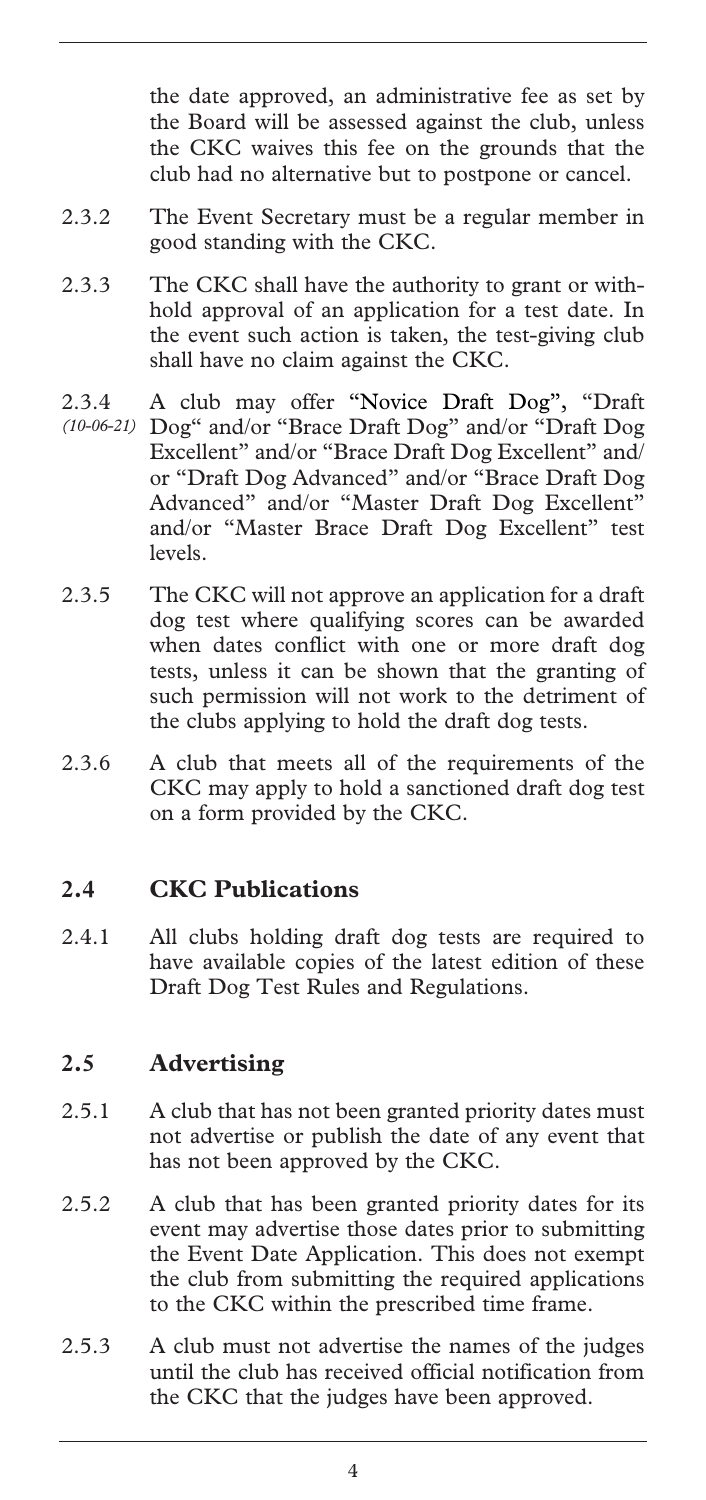### **2.6 Officials & Committees**

- 2.6.1 The test-giving club is free to formulate its own policy with reference to refunds provided, the refund policy is fixed in advance and shall be stated in the premium list.
- 2.6.2 Except as otherwise provided in these regulations, the Test Chair is in charge of the test.
- 2.6.3 The Test Chair and the Test Secretary must be members of the CKC.
- 2.6.4 No person shall act as a test official and officiating judge at the same test.
- 2.6.5 Only those persons in good standing with the CKC may act in any official capacity at a test held under these regulations.
- 2.6.6 Stewards shall be selected by the test-giving club. They will assist the judges and Chief Steward as required.
- 2.6.7 The Draft Dog Test Committee shall be comprised of at least 5 members of the test-giving club and may include the Test Secretary. The Test Committee and the Test Secretary shall be held responsible for compliance with all of the applicable Draft Dog Test Rules and Regulations, except those coming under the sole jurisdiction of the judges, and must provide themselves with copies of the latest edition of these rules.
- 2.6.8 The Draft Dog Test Committee of a club holding an approved draft dog test shall have the authority to decide upon any matter arising during the running of the draft dog test, except a matter coming within the sole jurisdiction of the judges.
- 2.6.9 A dog that bites or attempts to bite another dog or a person may be removed from the event grounds or premises for the duration of the event by the Draft Dog Test Committee Chair.
- 2.6.10 Where a person who has control or custody of a dog at a CKC event causes that dog to suffer serious injury or death through negligence or willful misconduct, the Draft Dog Test Committee Chair shall file a report to the CKC for possible submission to the Discipline Committee.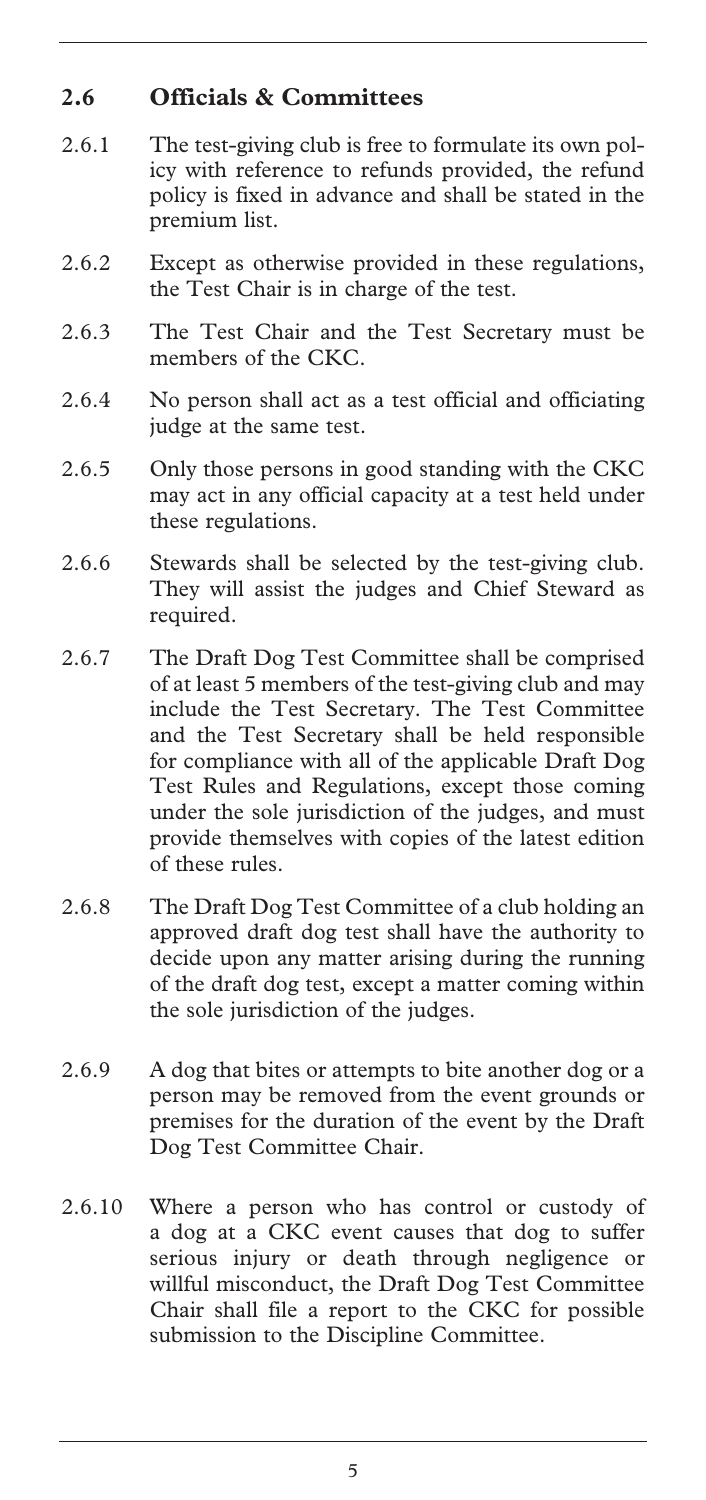### **2.7 Handlers with Disability**

2.7.1 At the judge's discretion a modification to the exercise/routine may be made to accommodate a handler with disabilities providing that such modification does not aid the dog's performance or inhibit other dogs and the dog is required to perform all exercises/routine.

## *3 JUDGES*

### **3.1 Application for Approval of Judges**

- 3.1.1 After a club has been granted permission by the CKC to hold a draft dog test, the club must submit an application for Approval of Selected Judges. The application must be submitted so as to be received not less than 120 days prior to the date of the test. The application must set forth the names and addresses of the persons selected to judge, as well as the test or tests assigned to each judge.
- 3.1.2 When the Judging Panel Application reaches the CKC less than 120 days prior to the date of the test, an administrative fee as set by the Board, will be assessed against the club.
- 3.1.3 The test-giving club shall not select any judge who is ineligible to officiate at a test held under these rules and regulations.
- 3.1.4 If the CKC is not prepared to approve a person selected as a judge, or to approve the entire assignment for which a person has been selected to judge, the club or association must, within 2 weeks thereafter, select and submit to the CKC the name or names of alternative persons to judge the test levels.
- 3.1.5 Once approval is granted, the CKC will inform the test-giving club that the judges have been approved. The test secretary shall send to each approved judge, a confirmation of assignment letter supplied by the CKC, as well as any other pertinent information that the club may include.
- 3.1.6 Once a panel of judges has been approved by CKC, no change will be permitted except when necessary ( e.g. death or illness) and with CKC permission. If a judging change is necessary the test giving club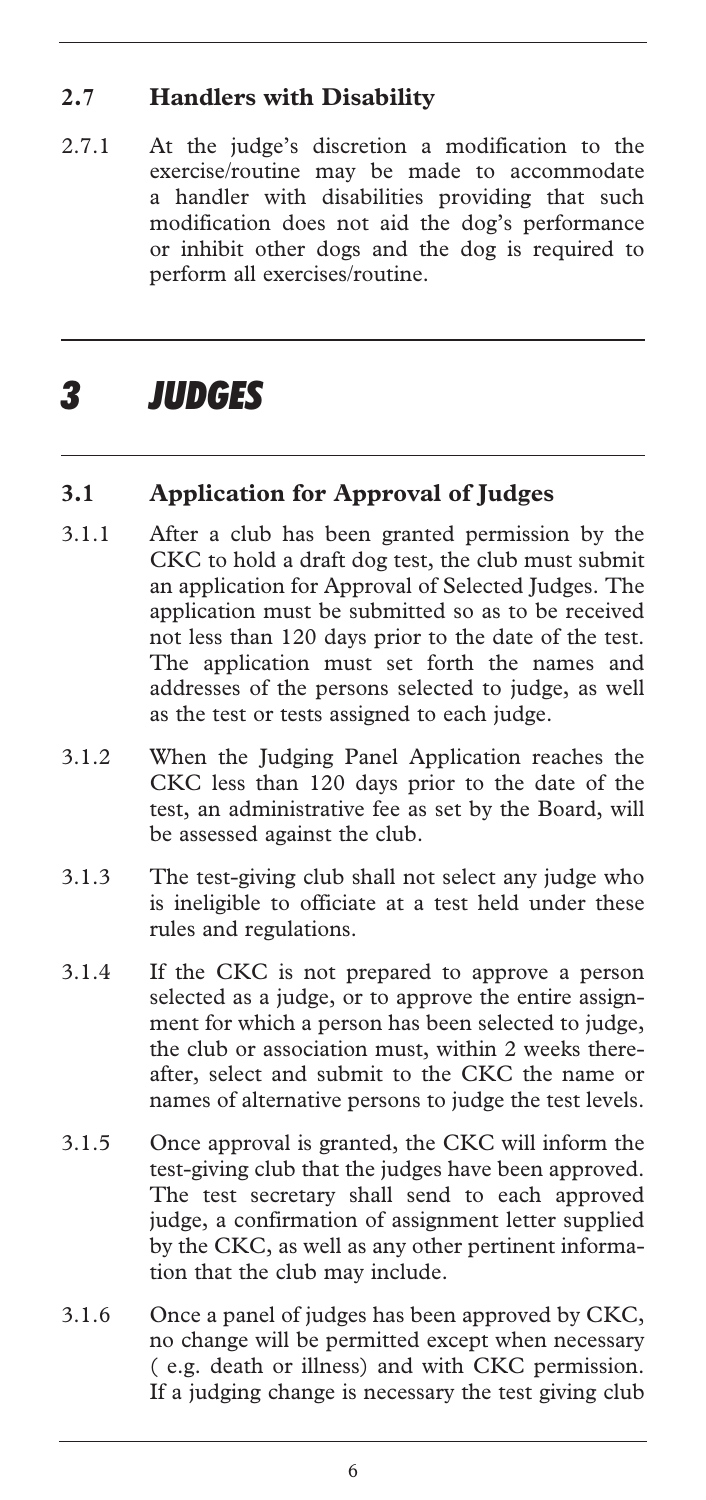will inform the CKC and submit for approval the name of a qualified replacement judge.

### **3.2 Judges' Qualifications**

- 3.2.1 The CKC shall have the authority to prescribe from time to time:
	- (a) The requirements for eligibility to judge one or more tests at a CKC approved draft dog test.
	- (b) The procedures in order to determine and/or test the qualifications of a person seeking to establish eligibility to judge one or more tests.
	- (c) The regulations by which a person may be removed from the list of persons eligible for approval to judge at a CKC approved draft dog test.
- 3.2.2 Any regular member in good standing with the CKC may be approved to judge a draft dog test subject to the qualification requirements in force at the time.

### **3.3 Judges' Responsibility**

- 3.3.1 Judges must officiate over all exercises in their respective assignments.
- 3.3.2 A judge may enter or handle a dog in any test level
- at a draft dog test at which they are judging, providing an alternate judge is available to judge any dogs or judge's entry effected by this rule. *(11-06-21)*
- 3.3.3 A judge at a draft dog test shall be familiar with all rules, regulations, procedures and standards pertaining to the type of test being conducted and shall be responsible for judging in compliance with these.

### **3.4 Number of Judges & Alternate**

3.4.1 A test may have 1, 2 or 3 judges. When there is more than one judge at a test, they must judge independently. There may also be an alternate judge. The names and addresses of all judges, including the alternate, are to be published in the premium list. Should a judge have to be replaced, the approved alternate judge is to be the first choice replacement. If an approved alternate judge is not available, an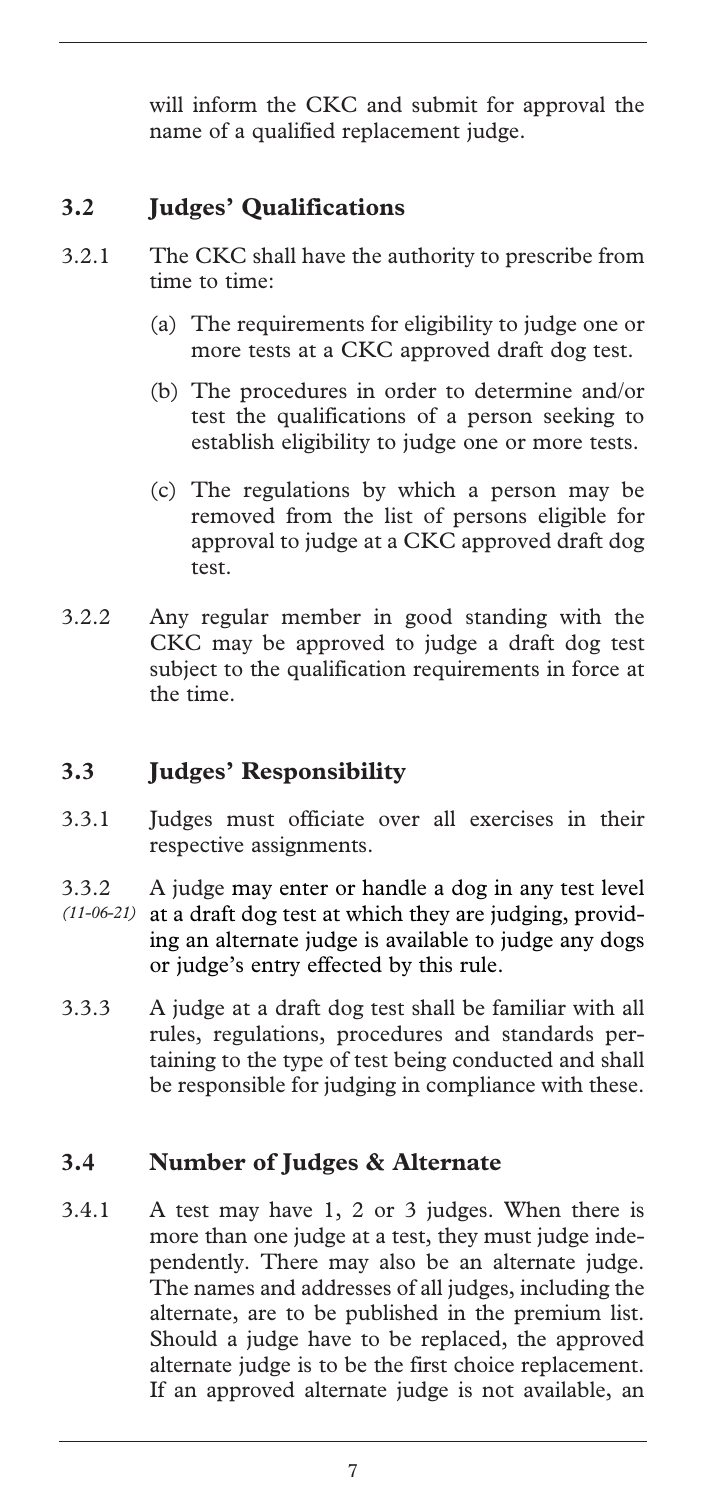emergency substitute judge may be appointed by the Test Committee, subject to verification of qualifications. There is no right to a refund of entry fees due to a substitution of judges unless the competitor is ineligible to compete under the substitute judge.

### **3.5 Protocol**

- 3.5.1 A club should approach a prospective judge advising them of the tests they are being considered to judge. The club will forward to the judge at the same time a letter to confirm the offer of the assignment. If the judge does not receive confirmation from the club within 30 days, he will be free to accept other assignments.
- 3.5.2 Judges must confirm their acceptance of the assignments in writing within 30 days after receipt of confirmation that the services of the judge will be required. If such confirmation is not received by the club within 30 days, the agreement may be considered void and the club is free to seek the services of another judge.

### **3.6 Judges' Decision Final**

3.6.1 During the test, the decision of the judges shall be final in all matters affecting the working of dogs and handlers and in evaluation of their performance. The Test Committee shall decide other matters arising at the test.

### **3.7 Substitute Judge**

3.7.1 Any person in good standing with the CKC may be used as a substitute judge in an emergency. The substitute judge shall judge the levels as originally approved by the CKC. The test secretary will notify the CKC in writing the particulars of the substitute judge(s) officiating as soon as reasonably possible and no later than when reporting the results of the trial. (See section 3.4.1)

### **3.8 Indignities to a Judge**

3.8.1 A judge officiating at a draft dog test held under these rules shall not be subjected to any indignities of any kind during the progress of the test. It shall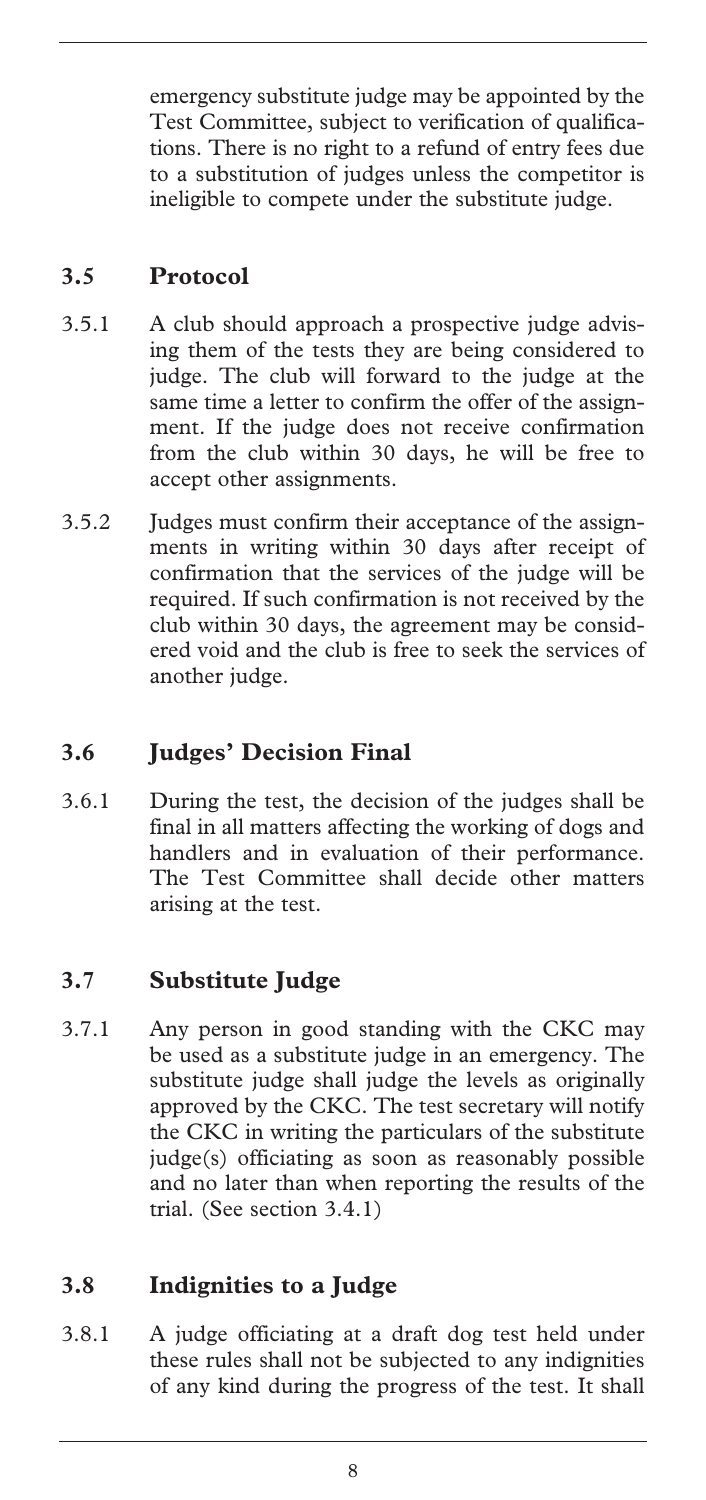be the duty and obligation of the club holding the test to see that this rule is effectively carried out.

### **3.9 Judge's Conduct**

3.9.1 A judge must conduct himself in a manner that is fair and not prejudicial to the sport.

### *4 PREMIUM LIST, CATALOGUE & JUDGING SCHEDULE*

### **4.1 Premium List**

- 4.1.1 A premium list must be provided for CKC approved draft dog tests. The premium list for an approved draft dog test shall be printed (any printing or copying process is acceptable). The following information must be listed on the cover of a premium list:
	- (a) The words "Official Premium List";
	- (b) The name of the club or organization holding the test;
	- (c) Date of event;
	- (d) Date and closing time for entries; and
	- (e) Entries will close automatically when a specified limit for each test has been reached, even if the official closing date for entries has not arrived (if applicable).
- 4.1.2 The premium list must contain the following information:
	- (a) Exact location of the test
	- (b) The statement "These events held under the rules of the CKC"
- (12-06-21) (c) A list of club officers (address may be given if desired)
	- (d) A list of the Draft Dog Test Committee members including the Draft Dog Test Chair
	- (e) Name, address, phone number and email address of the Draft Dog Test Secretary
	- (f) Officiating judges, alternate judge if applicable and their email addresses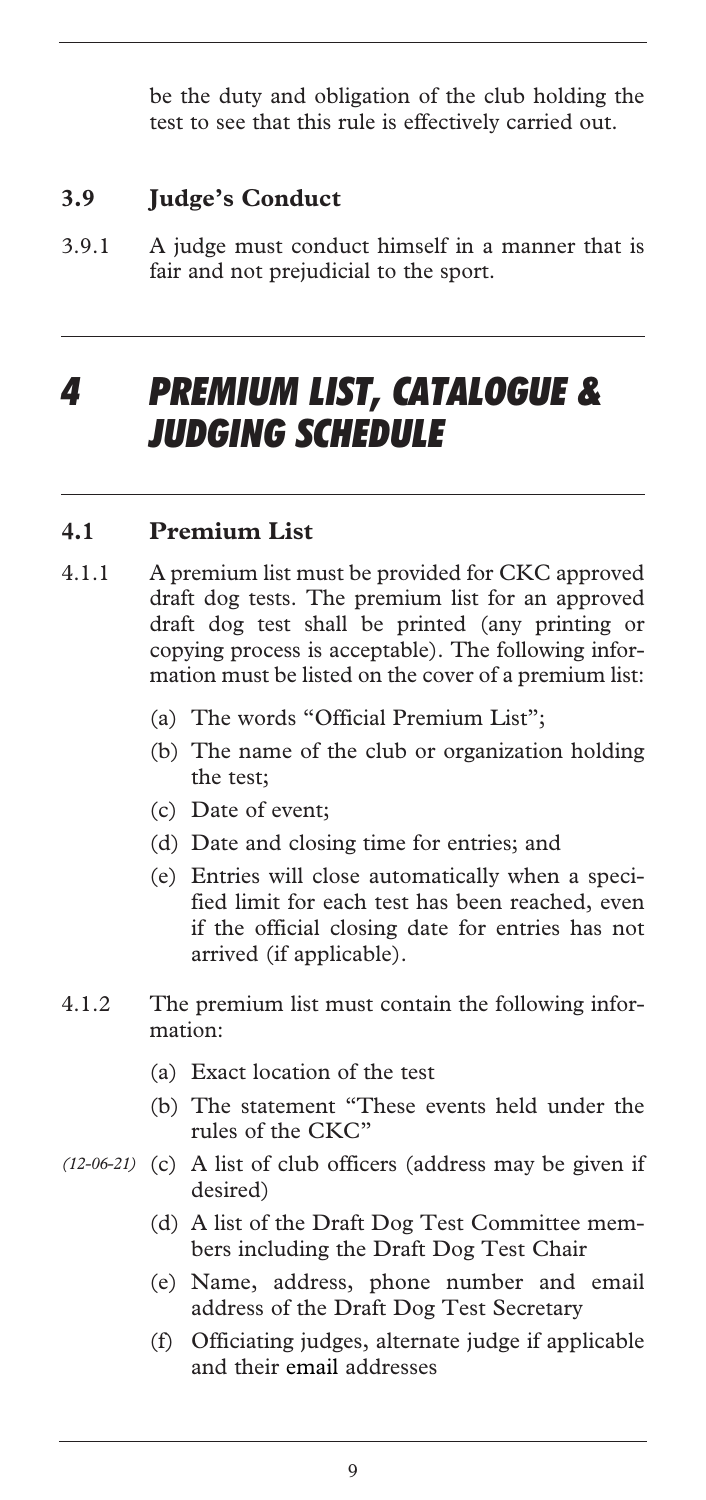- (g) A complete list of the judges' assignments broken down for each day
- (h) A list of awards and prizes (if offered)
- (i) The amount of the entry fee for each entry
- (j) The name of the Executive Director of the CKC and the address of the Head Office
- (k) The name of the Draft Dog Representative for the area
- (l) Limitations, if any, on the number of entries
- (m) If maximum entries are not received by closing, day of test entries will be accepted.
- (n) One or more official CKC entry forms
- (20-03-18) (o) A statement to include the wording of Section 19.7 regarding indignities
- (20-03-18) (p) The statement " The Group Option as stated in Section 11.2 is not offered at this test" or " The Draft Dog Field Work, Draft Dog Excellent Freight Haul and/or the Draft Dog Excellent Backpacking Exercises may be performed using the Group Option as stated in Section 11.2 using the recommended methodology as stated in Appendix A."
	- (q) The statement 'bitches in season are allowed to compete' or the statement 'bitches in season are not allowed to compete'
	- (r) Requalifications are accepted pending 'space available'. Re-qualifications shall be judged as the last team in the section for which they are entered
- 4.1.3 At the time of distribution to prospective entrants,
- 2 copies or electronic copy of the premium list must *(13-06-21)*  be sent to The Canadian Kennel Club and one copy or electronic copy each to the Draft Dog Representative and Board Member representing the zone in which the test is to be held.
- 4.1.4 Clubs are free to include other rules and regulations as they deem necessary. However, if other rules are included, they become part of the premium list and will be enforced.
- 4.1.5 The test secretary shall assume the responsibility of collecting all listing fees for the CKC, which shall be stated in the premium list.
- 4.1.6 At its option, a club may choose to allow mixed breeds and unrecognized breeds to compete. This option, if exercised, must be stated on the cover of the premium list.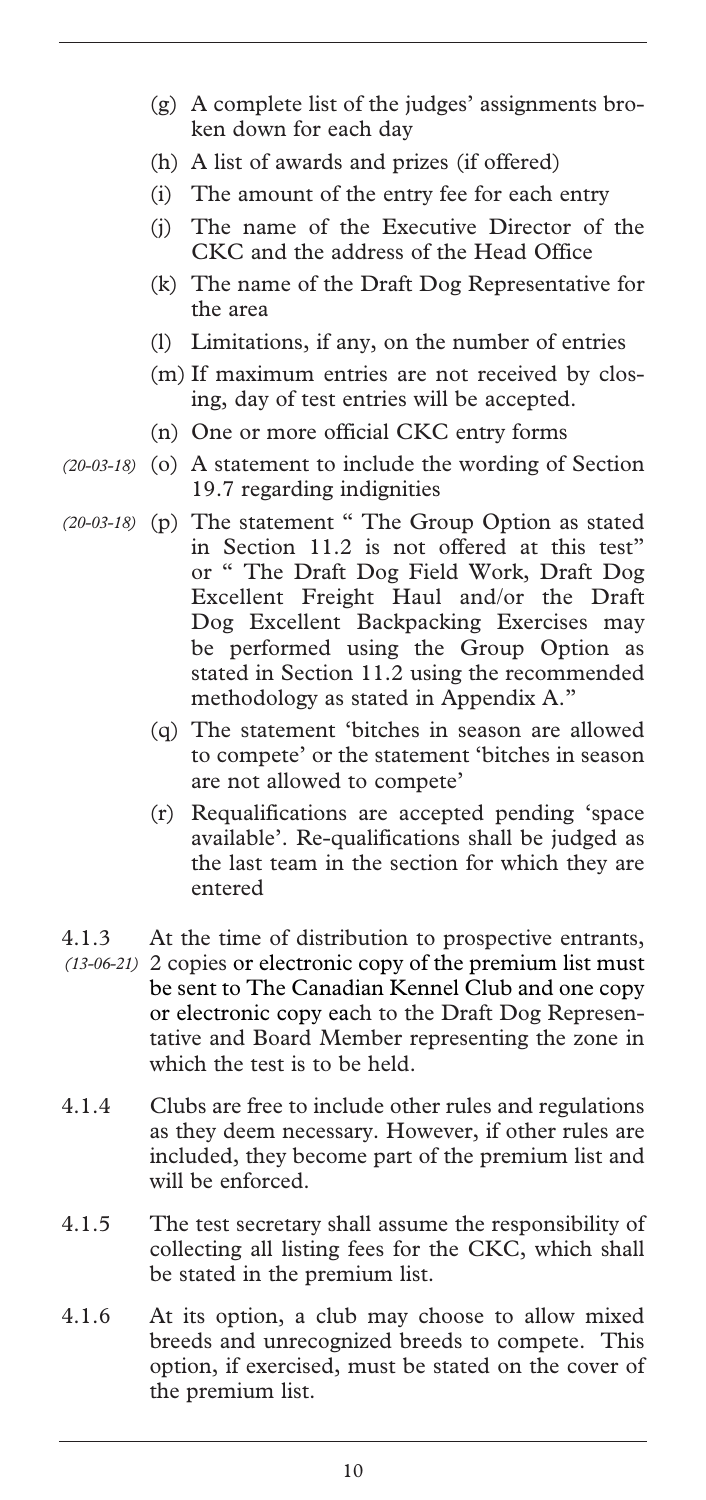### **4.2 Catalogue**

- 4.2.1 An official catalogue must be provided for all approved draft dog tests. The official catalogue must be printed or typed.
- 4.2.2 The following information must be listed on the outside front cover or the first page of the catalogue:
	- (a) Name of the club or association holding the test
	- (b) The dates of the test;
	- (c) The statement "This event held under the rules of The Canadian Kennel Club";
	- (d) Exact location of the test;
	- (e) List of the Draft Dog Test Committee including the Test Chair;
	- (f) Name, address and phone number of the Test Secretary;
	- (g) A complete list of the judges and their email addresses;
	- (h) A listing of each judge's assignments for each day.
- 4.2.3 All dogs or braces entered must be listed in the catalogue, by level and in order of competing.
- 4.2.4 The information in the catalogue on each dog must be in the following order:
	- (a) Catalogue number of the dog;
	- (b) Registered name of the dog (in capital letters);
- (c) CKC registration number, Event Registration *(01-05-18)* Number (ERN), Performance Event Number (PEN), Miscellaneous Certification Number (MCN), Canine Companion Number (CCN), Temporary Competition Number (TCN);
	- (d) Date of birth;
	- (e) Name of breeder(s);
	- (f) Registered name of sire;
	- (g) Registered name of dam;
	- (h) Place of birth (Canada or elsewhere);
	- (i) Name of owner(s);
	- (j) Address of owner(s);
	- (k) Agent (if applicable).
- 4.2.5 The following certification (a different catalogue must be used for each officiating judge) must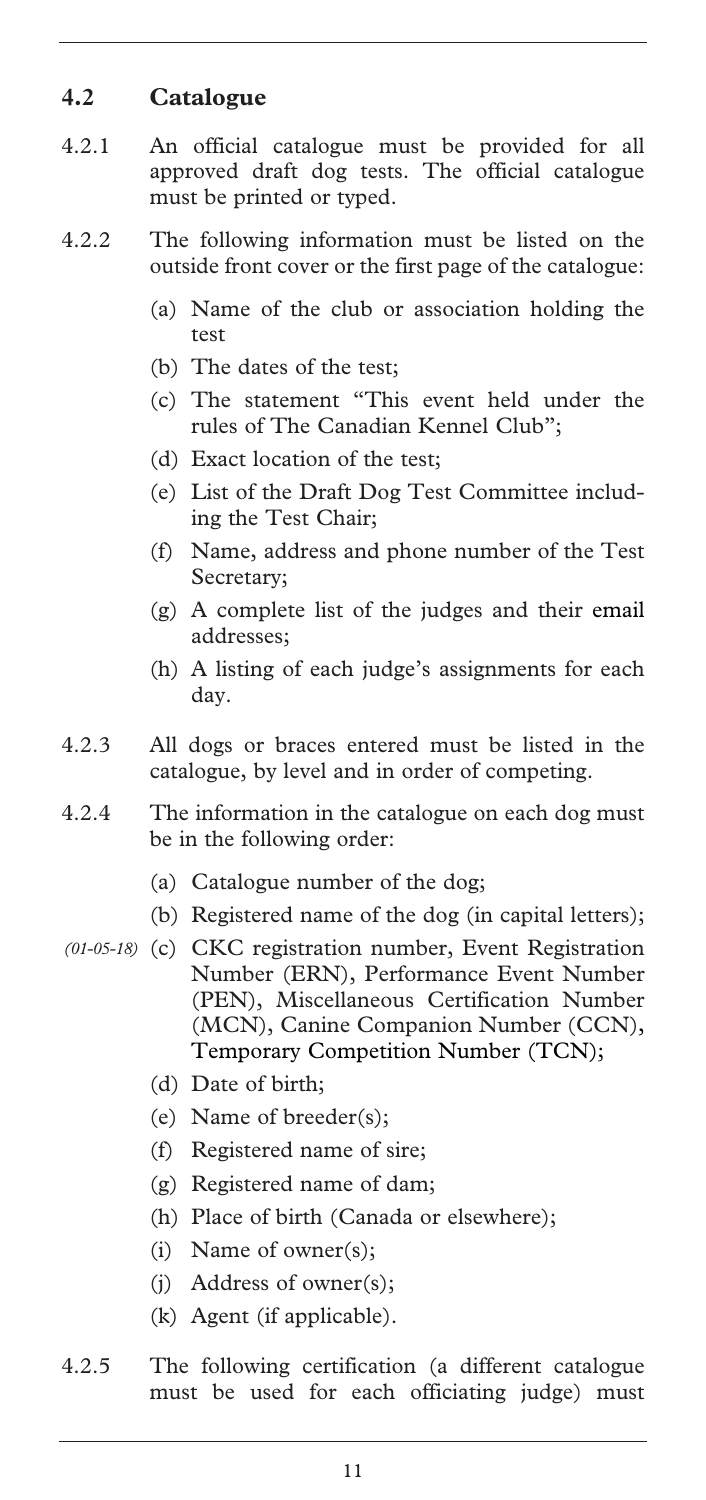appear in the official catalogue following the listing of dogs entered in the test:

### **CERTIFICATION OF JUDGE**

I certify that \_\_\_\_\_\_\_\_ dogs received qualifying scores in this Draft Dog Test and that the above information identifying these dogs was entered prior to my signing this page.

Date Signature of Judge Name of Judge (please print)

### **CERTIFICATION OF TEST SECRETARY**

I certify that the Judge has verified the above information and signed this page. Number of dogs entered

| Total starters | Total number of qualifying scores |
|----------------|-----------------------------------|
|                |                                   |
| Date           | Signature of Test Secretary       |

- 4.2.6 Following completion of judging in the test, the Test Secretary shall, for each officiating judge, mark an official catalogue with the word "Qualifying" next to the names of all dogs that received qualifying scores. Each judge shall then verify the accuracy of the marked awards, and the Test Secretary and the judges shall complete their appropriate certifications.
- 4.2.7 A test-giving club shall provide a complimentary copy of its catalogue to each officiating judge after the test, marked with the results from all officiating judges.
- 4.2.8 Catalogues must show all the information that is called for in the entry forms about competing dogs.
- 4.2.9 The name and address of The Canadian Kennel Club, and the name, email address and telephone number of the CKC Board Member and the CKC Draft Dog Representative for the zone in which the test is to be held must appear on every catalogue.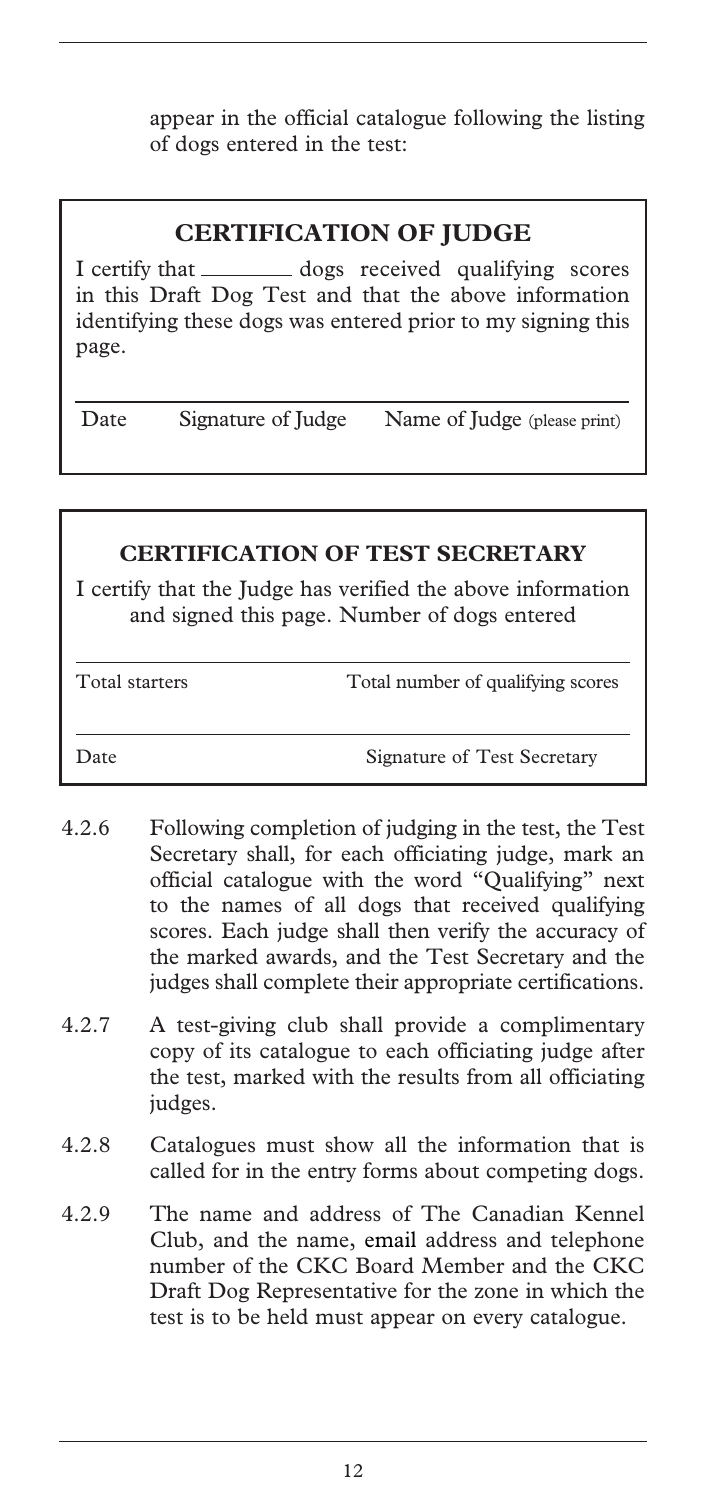### **4.3 Judging Schedule**

- 4.3.1 A club holding a test or tests under these rules and regulations must prepare, after entries have closed, a program showing the time scheduled for judging. It should show the start time for each test level, and optionally, the start time for each section of each test level. Scheduled times for equipment checks and examination of loads should also be in the program.
- 4.3.2 Such program must include the number of dogs entered in each test, and is to be sent to all exhibitors along with the acknowledgement of their entry, and each officiating judge.
- 4.3.3 A test-giving club may limit entries in any or all tests by prominent announcement on the title cover page of its premium list that entries will close automatically when a certain limit for each test has been reached, even if the official closing date for entries has not arrived.

## *5 RIBBONS, ROSETTES, PRIZES & TROPHIES*

### **5.1 Ribbons & Rosettes**

- 5.1.1 A club holding an approved draft dog test shall offer a prize ribbon or rosette, 1 for each qualifying score. Ribbons or rosettes shall be at least 5 centimetres (1.9 inches) wide and 20 centimetres (7.7 inches) long, red in colour, and shall bear on its face a facsimile of the seal of the CKC, the words qualifying score, the name of the test-giving club and the name of the Test and level achieved.
- 5.1.2 If ribbons are given at sanctioned draft dog tests, they shall be pink in colour, but need not otherwise conform to the requirements for ribbons at approved draft dog tests.
- 5.1.3 All ribbons and rosettes shall be offered for outright award.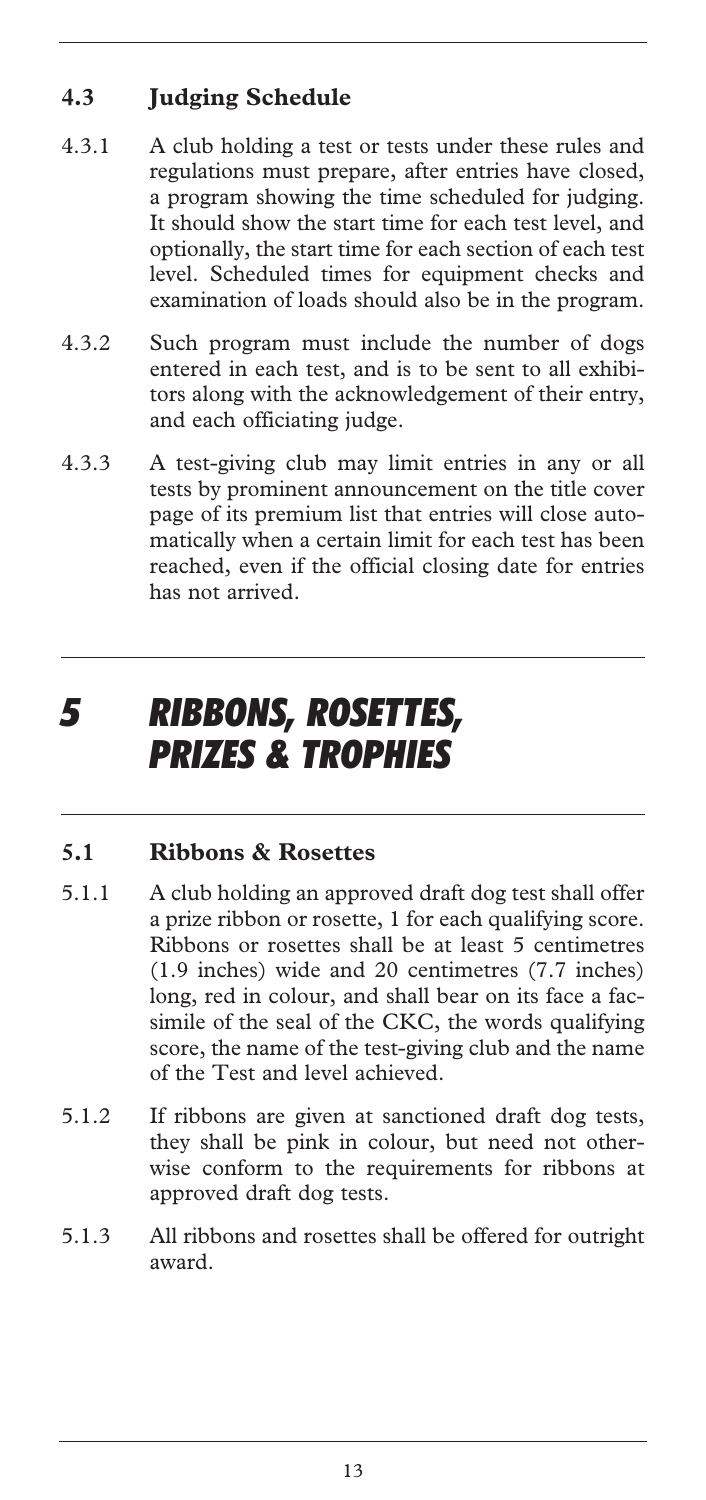### **5.2 Prizes & Trophies**

- 5.2.1 All prizes and/or trophies at a test under these rules must be:
	- (a) listed in the premium list and catalogue;
	- (b) offered to be won outright;
	- (c) only awarded to dogs earning at least one "qualifing score" at the test.

## *6 ENTRIES & END OF TEST*

### **6.1 Entry Requirements**

- 6.1.1 Draft dog tests shall be open to all dogs of sufficient height and weight that are physically capable of performing all the exercises in a particular class. The judges must excuse a dog at any time during a test for lack of physical capacity. All dogs must be 18 months of age or over on the first day of the event.
- 6.1.2 Every dog entered in an approved draft dog test or sanctioned draft dog test must be one of the following:
	- (a) Registered with the CKC
	- (b) Have an Event Registration Number (ERN)
	- (c) Eligible for registration with the CKC
	- (d) Have a Performance Event Number (PEN)
	- (e) Have a Miscellaneous Certification Number (MCN)
	- (f) Have a Canine Companion Number (CCN)
- 6.1.3 If a dog is not registered individually in the CKC Stud Book, it may be entered at a test held under these regulations with a Temporary Competition Number (TCN) provided that: *(01-05-18)* 
	- (a) If born in Canada, it is of a litter which is eligible for CKC registration;
	- (b) If not born in Canada, it is eligible for individual registration in the records of the CKC;
	- (c) If foreign born and owned, has an Event Registration Number, or obtains this from the CKC within 30 days of the first test entered.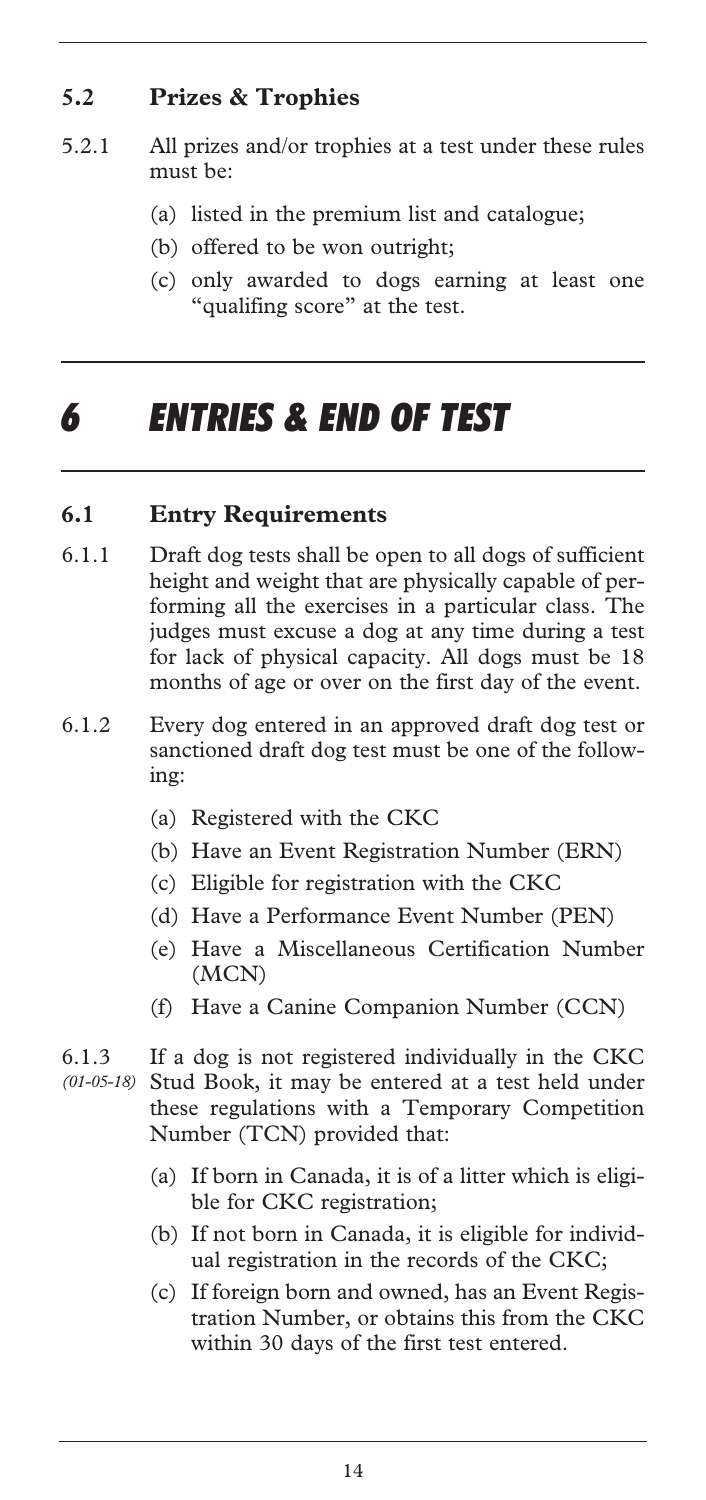- 6.1.4 The entry of a dog with a Temporary Competition Number (TCN) at a draft dog test held under these *(01-05-18)*  regulations (sanctioned draft dog tests excluded) must be accompanied by the appropriate listing and recording fee, and fees must be remitted by the club or association holding the test to the CKC within 14 days after the test.
- 6.1.5 A dog that is eligible for a Performance Event Number (PEN), Miscellaneous Certification Number (MCN) and Canine Companion Number (CCN) cannot be entered as a listed dog.
- 6.1.6 The CKC has the authority, at any time, to require
- (01-05-18) the owner of a dog with a Temporary Competition Number (TCN) to submit proof of the dog's eligibility for registration in the CKC's Stud Book, and if the CKC is satisfied that the dog is not eligible for registration, it shall have the right to order the cancellation of all scores and prizes earned by the dog at tests held under these regulations. Failing to comply with the CKC's request to return ribbons and/or prizes to the clubs concerned, the owner of the dog automatically renders himself ineligible to enter any dog in any competition approved by the CKC.
- 6.1.7 No dog, belonging wholly or in part to any judge or to any member of the immediate family or household of any judge, shall be entered in any test where the dog could be judged by that judge unless an alternate judge is available to judge any dogs affected by this rule. *(14-03-18)*

### **6.2 Entry Forms**

- 6.2.1 The following information must appear on each entry form:
	- (a) Registered name of dog
- (b) CKC individual registration number (if regis-*(01-05-18)* tered in the CKC stud book), Event Registration Number (ERN), Performance Event Number (PEN), Miscellaneous Certification Number (MCN) or Canine Companion Number (CCN), Temporary Competition Number (TCN)
	- (c) Breed of dog
	- (d) Sex of dog
	- (e) Date and place of birth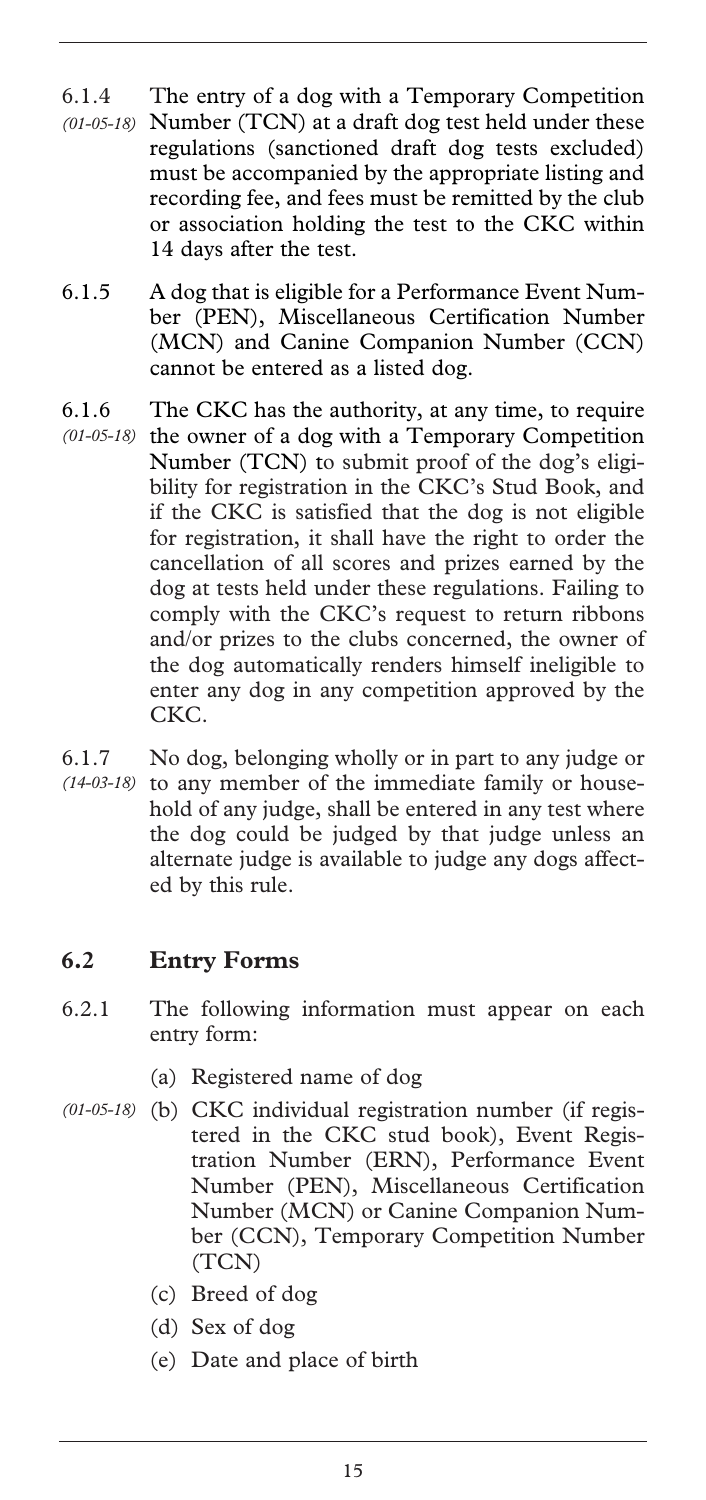- (f) Names of sire and dam
- (g) Names of breeders
- (h) Name of Agent (if applicable)
- (i) Test entered
- (j) Name of the owner (name of lessee shall be given instead of the name of the registered owner if the dog is being held under lease)
- (k) Complete address of owner or lessee
- (l) Name of handler if the dog is not to be handled by the owner or member of his immediate family
- (m) Signature of owner, lessee or authorized agent
- (n) See section 6.2.6 for entry level and re-qualification
- 6.2.2 Owners or lessees are responsible for errors or omissions in completing the entry forms, regardless of who makes the errors.
- 6.2.3 No entry shall be made under a kennel name unless that name has been registered with the CKC. All entries made under a kennel name must be signed with the name of the kennel followed by the word "registered".
- 6.2.4 All entries must be made on an official CKC entry form and must show all particulars as set forth in these rules. The Test Secretary shall supply entry forms. Any dog proven not to correspond with its entry form shall be disqualified and all winnings and entry money shall be forfeited. Should the act of fraudulent entry be proven, the owner and/ or handler, shall be referred to the Discipline Committee of the CKC who shall take such action as it sees fit.
- 6.2.5 An entry for a test held under these rules must be made on an official CKC entry form which discloses *(01-05-18)*  the registered name of the dog, CKC Registration number, Event Registration Number (ERN), Performance Event Number (PEN), Miscellaneous Certification Number (MCN), Canine Companion Number (CCN), Temporary Competition Number (TCN), the name and address of its owner, name of breeder(s), date & place of birth, registered names of sire and dam, agent's name & address if applicable and the test entered."
- 6.2.6 The entry form must indicate the type of test and (20-03-18) the level being entered or that this entry is for 're-qualification'. A dog may enter and compete in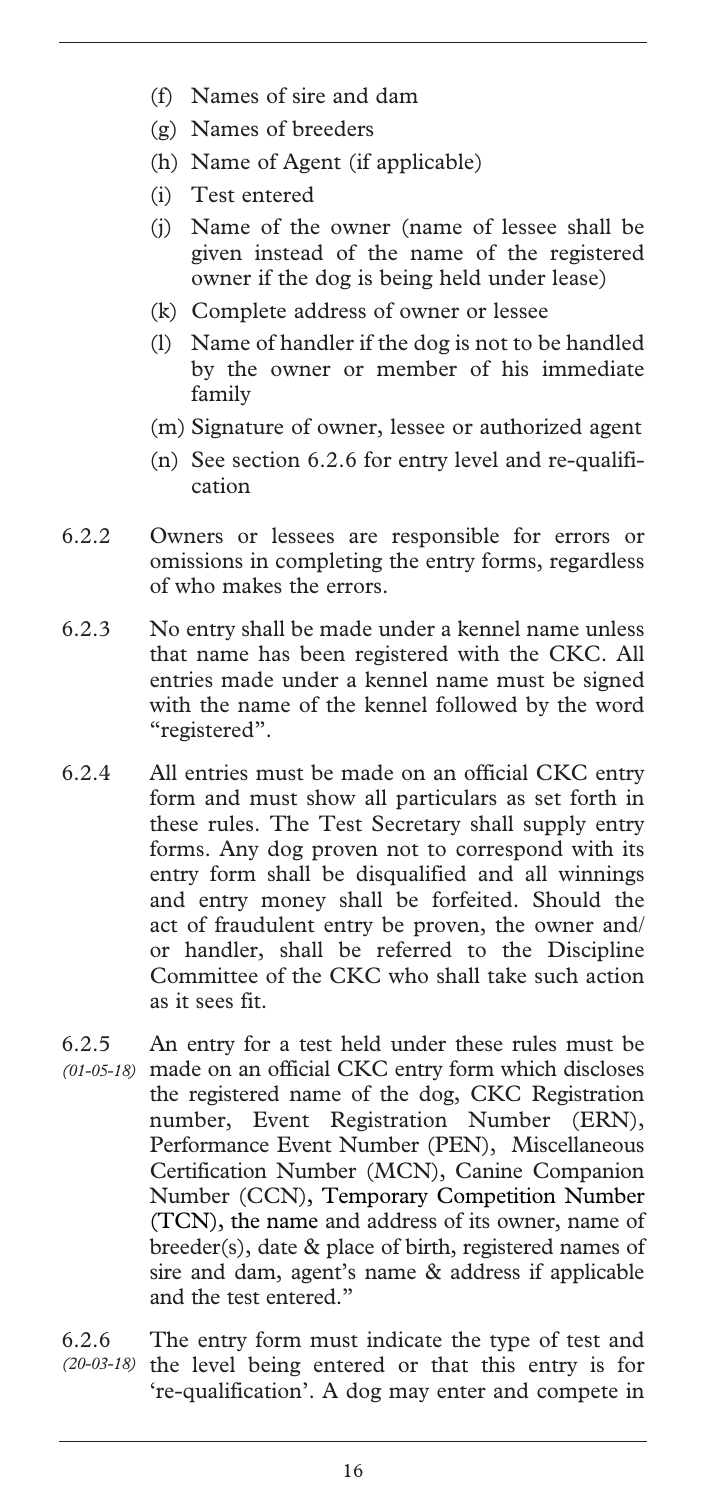only one level at a test. A dog must have earned his DD at a prior test to make him eligible for DDX entry. In the case of Brace Draft dog entries, both dogs must have earned DD titles at prior tests to enter the BDD level. The same is true of Brace Draft Dog Excellent entries; both dogs must have earned DDX and BDD titles at prior tests to be eligible for this level.

 $(14-06-21)$  The exception to this rule if is for teams that are requalifying, teams entering both Novice Draft Dog and Draft Dog at the same test, or entering and working towards their Advanced or Masters Draft Excellent titles. Teams can be entering one level while working towards their Advanced title while simultaneously entering to earn their first Draft Dog Excellent title. Teams can also compete to earn both their Draft Dog/Brace Advanced and Master Draft/Brace Dog Excellent at the same time.

### **6.3 Entry Fee Refund**

6.3.1 The test-giving club is free to formulate its own policy with reference to refunds provided that said policy shall be fixed in advance of the mailing of the premium list for any particular test. The refund policy shall be stated in the premium list.

### **6.4 Entry Fees**

- 6.4.1 Tendering of a dishonoured cheque or declined credit card in payment of entry fees shall be considered non-payment of entry fees. Any individual who commits this offence should be reported to the CKC and may be subject to disciplinary action, and cancellation of awards.
- 6.4.2 The entry of a dog with a Temporary Competition Number (TCN) at a draft dog test held under these *(01-05-18)* regulations (sanctioned draft dog tests excluded) must be accompanied by the appropriate listing fee. All listing and recording fees must be remitted by the club or association holding the test to the CKC within 14 days of the test.

### **6.5 Guidelines**

6.5.1 The owner or agent entering a dog in a test does so at his own risk and agrees to abide by these rules.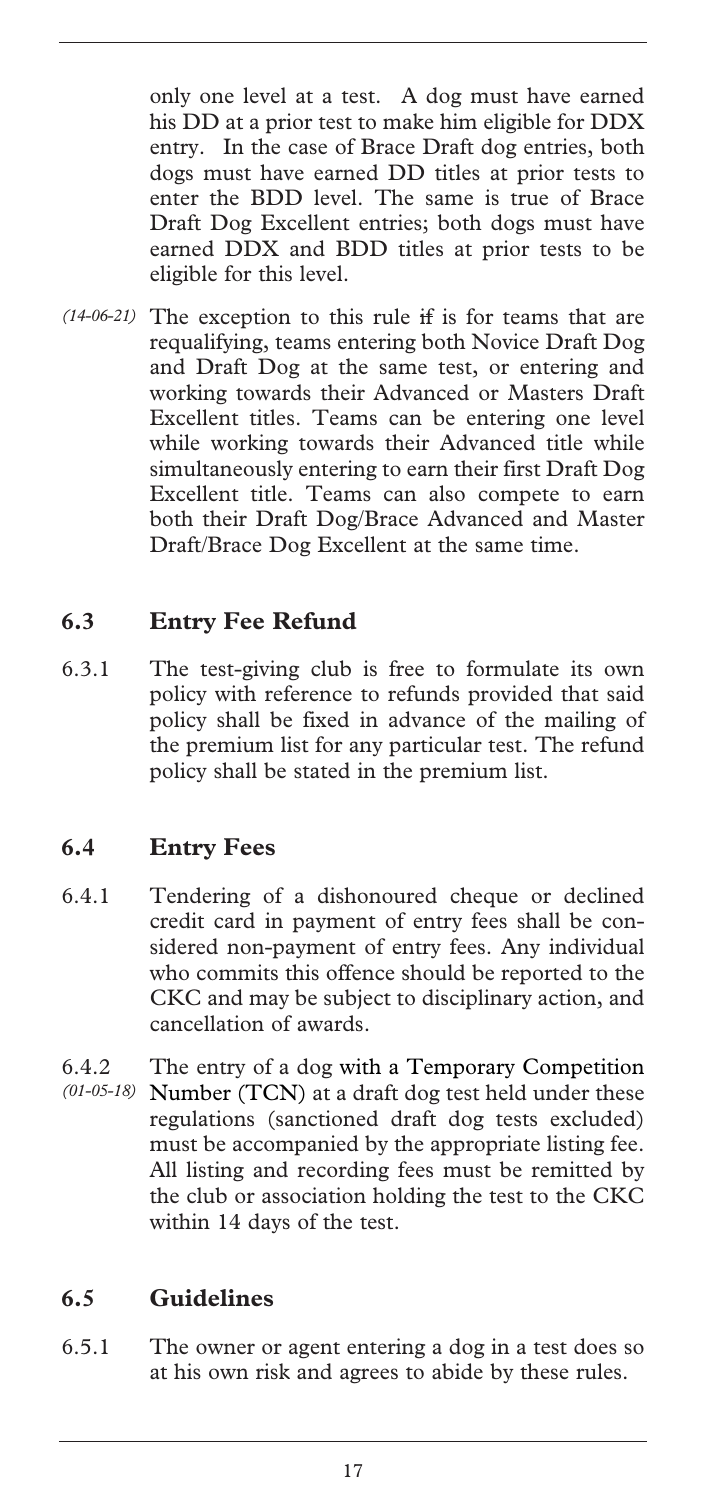- 6.5.2 Entries shall close as stated in the premium list, but in no case shall they close less than 10 days prior to the first day of testing.
- 6.5.3 Each entry form must be completed in full and the information given on the entry form must be that which applies to the entered dog.
- 6.5.4 A club holding a CKC approved draft dog test shall not accept any entries received after the closing time and date specified in the premium list.
- 6.5.5 The order of dogs competing shall be in the order that the entries are received except that dogs handled by the same person or belonging to the same owner should be separated when possible. Another exception is for bitches in heat and re-qualifying dog as provided for within these rules and regulations.
- 6.5.6 No entry shall be accepted from any person who is not in good standing with the CKC on the day of closing of the entries. Before accepting any entries, a list of persons from the CKC not in good standing must be received and reviewed by the Test Secretary.
- 6.5.7 A Test Committee may decline any entries or may remove any dog from its test for just cause. In such instances the test-giving club shall file, in writing, what are felt to be in its opinion good and sufficient reasons for doing so, with the CKC within 14 days of the test.
- 6.5.8 No entry shall be made at any test if a judge of (15-06-21) the test, or any member of his immediate family or household owns or has owned, sold, held under lease or handled the dog at a Draft Dog Test within 2 months of the starting date of the test.
- 6.5.9 Handlers, trainers or agents may compete. A competitor may enter more than one dog.
- 6.5.10 Where any of the test regulations require that a dog shall have won a particular title before being entered in a particular test, eligibility to enter the test shall be determined as follows:
	- (a) A dog may be entered in such test of which the final closing date occurs after his handler has been notified by 3 different judges that the dog has obtained a "qualifying score" in a test required for the title, even though the owner has not received official notification from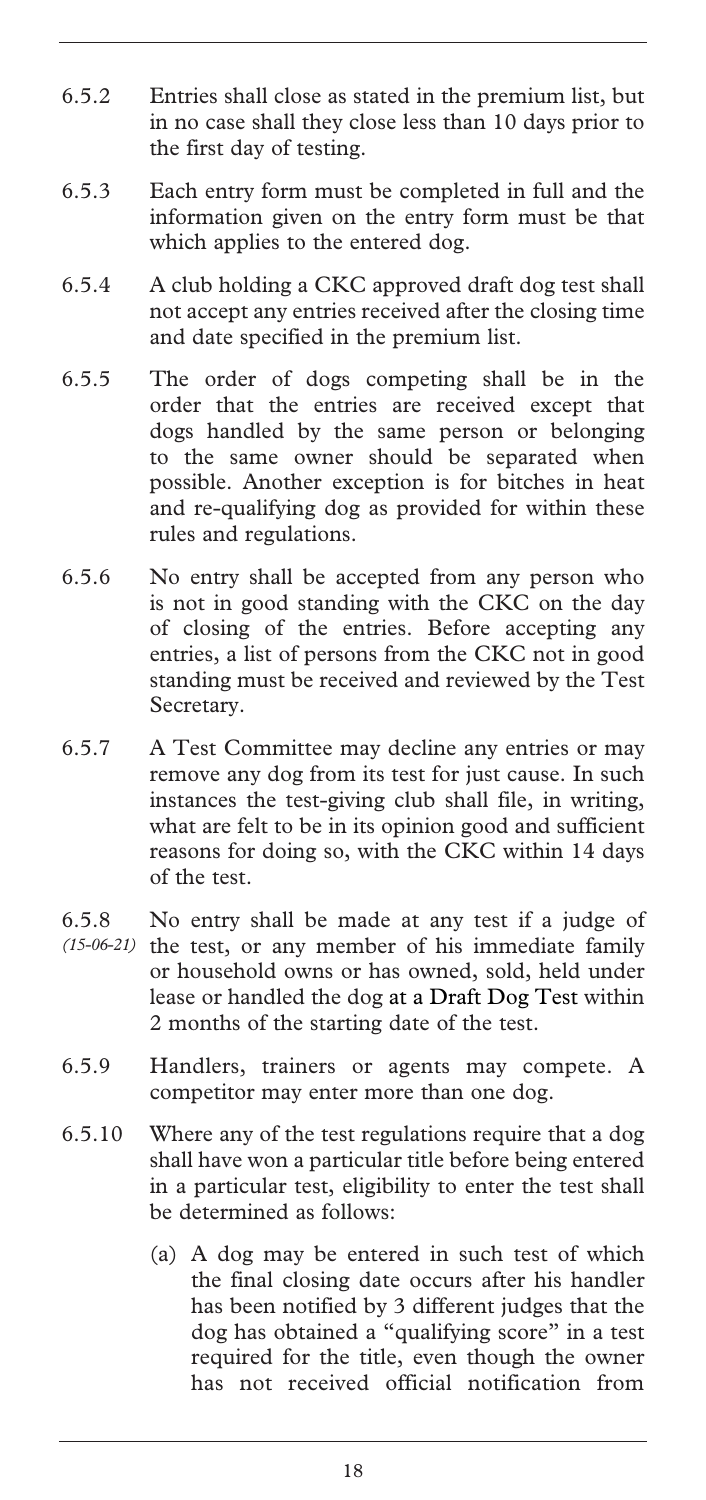the CKC that the dog has earned the title. However, the owner shall forfeit any prizes and "qualifying scores" won in the particular test if the CKC does not subsequently notify the owner officially that the title has been won.

- 6.5.11 The Test Chair cannot enter or handle a dog in the test they are officiating.
- 6.5.12 The Test Secretary cannot enter or handle a dog in the test they are officiating. Dogs that they co-own can be entered by a co-owner.
- 6.5.13 The entry of a non-titled dog will be given preference over a titled dog in the test in which the titled dog has already been awarded that title.
- 6.5.14 When the advertised limit has been reached, all remaining entries may be assigned a position (by test) on the alternate list to be drawn up in the same order as the receipt of entries. The person making the entry shall be notified of his position on the list. In the event any dog is pulled after the closing date, it may be substituted with one from the alternate list up to and including the day of the test. Entry fees will be refunded within 10 days following the test for those on the alternate list who did not participate in the test.

### **6.6 Disqualification & Reinstatement**

- 6.6.1 Any dog disqualified for biting or viciousness shall automatically be disqualified from entering in any other event in any other discipline until such time as the dog is officially reinstated.
- 6.6.2 The judge shall have the authority to disqualify (58-06-17) or excuse a dog which menaces, threatens, or attempts to bite the judge, another person, or any dog in the field. If a dog is twice excused for any combination of these actions, it shall have the status of a disqualified dog. The judge shall also have the authority to disqualify or excuse a dog which attempts to bite, or bites in response to an attack from another dog.
- 6.6.3 The judge shall disqualify or permanently disqualify a dog which bites the judge, another person or any dog in the field. Dogs permanently disqualified under this provision will not be eligible for reinstatement. The decision to permanently disqualify a dog must be clearly indicated on the judge's disqualification form. *(58-06-17)*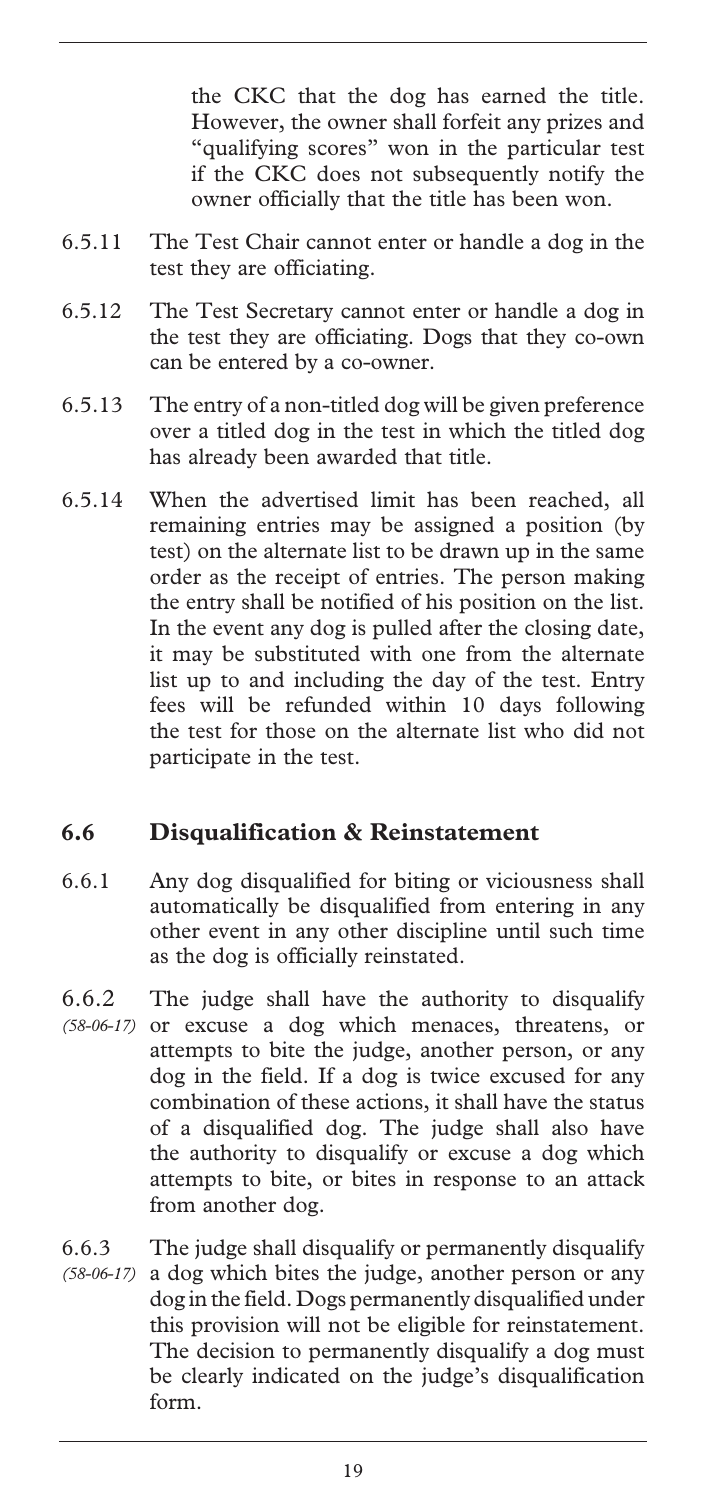- 6.6.4 Once a dog has been disqualified for any reason at a Draft Dog Test, it may not be entered until the dog has been reinstated by the CKC. All awards earned by a dog in violation of this section will be cancelled by the CKC and the owner of the dog is subject to disciplinary action. A dog disqualified under section 6.6.3 is not eligible for reinstatement.
- 6.6.5 Any dog that is disqualified under section 6.6.3 shall automatically be disqualified from entering in any other CKC event in any other discipline until such time as the dog is officially reinstated, if the dog is eligible for reinstatement.
- 6.6.7 Reinstatement
	- (a) The owner of a dog which has been disqualified at an event held under these rules may, after 30 days from the date of said disqualification, apply in writing to the CKC for reinstatement of the dog, unless the dog is ineligible for reinstatement as per Section 6.6.3. The request for reinstatement must be accompanied by a deposit as set by the Board

### **6.7 Health**

6.7.1 No dog may be entered at a trial if it has any communicable disease. *(90-05-19)* 

6.7.2 Dogs entered in a test must have current immunization status. *(90-05-19)* 

6.7.3 No dog may be brought onto the grounds or premises of a trial if it: *(90-05-19)* 

- (a) Is known to have distemper, parvovirus, kennel cough or other communicable disease, or
- (b) Has recovered from distemper, parvovirus, *(90-05-19)*  kennel cough or other communicable disease within the last 30 days
- (90-05-19) (c) has been housed within 30 days prior to the show, trial or test on premises on which there existed distemper, parvovirus, kennel cough or other communicable disease.
- 6.7.4 Where it is found that these rules have been contra-(90-05-19) vened, the dog in question shall be removed from the show, trial or test premises/grounds and the exhibitor will be subject to disciplinary action.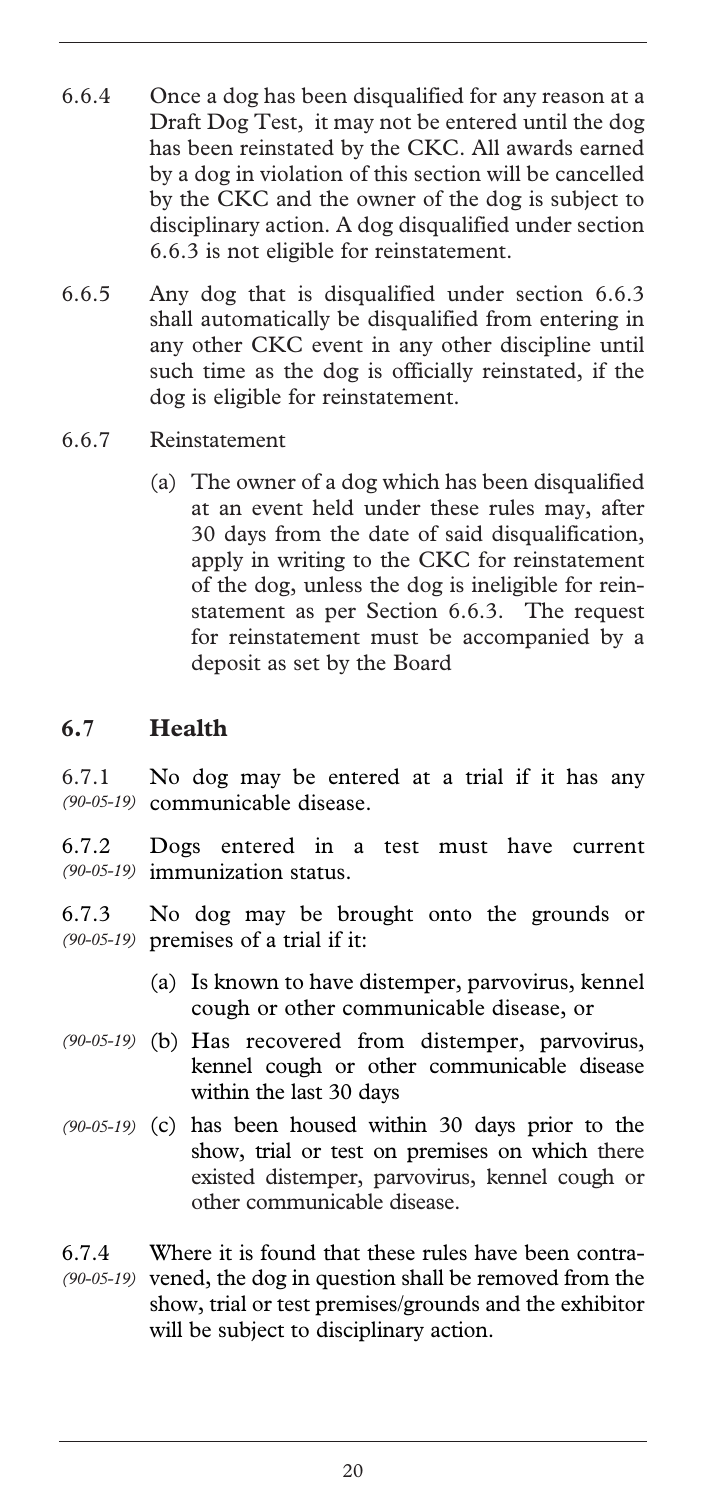### **6.8 Moving Up**

- 6.8.1 A dog that is individually registered in the records of the CKC or has an Event Registration Number (ERN) or a Miscellaneous Certification Number (MCN) or a Performance Event Number (PEN) or a Canine Companion Number (CCN) and has received the required number of qualifying performances under the requisite number of judges for the level, may be moved up to the next level provided that a written or electronic request is received not less than one hour prior to the commencement of each test or in accordance with the conditions advertised in the premium list.
- 6.8.2 If it is established by the CKC that a dog moved up to the next level has not completed the requirements for the lower level before moving up, all passing ribbons and/or awards shall be forfeited and cancelled by the CKC and the owner may be subject to disciplinary action.
- 6.8.3 In order for a dog to be eligible to move up, the dog must be individually registered in the CKC or have an Event Registration Number (ERN) or a Miscellaneous Certification Number (MCN) or a Performance Event Number (PEN) or a Canine Companion Number (CCN) before entries close. The addition of a CKC number after close of entries does not make the dog eligible and will results in referral to the Discipline Committee.

### **6.9 Limited Entry**

- 6.9.1 A club or association may limit entries in any or all levels by prominent announcement on the title cover page of its premium list and that entries will close automatically when a certain limit for each test has been reached, even if the official closing date for entries has not arrived.
- 6.9.2 When tests are advertised as limited and entries do not fill in the levels offered, the tests may be interchanged as follows, providing the test-giving club has the resources necessary to offer the substituted tests(s):

 DD = 1 DDX DD = 1 BDDX 1 DD = 1 BDD DDX =  $1$  BDDX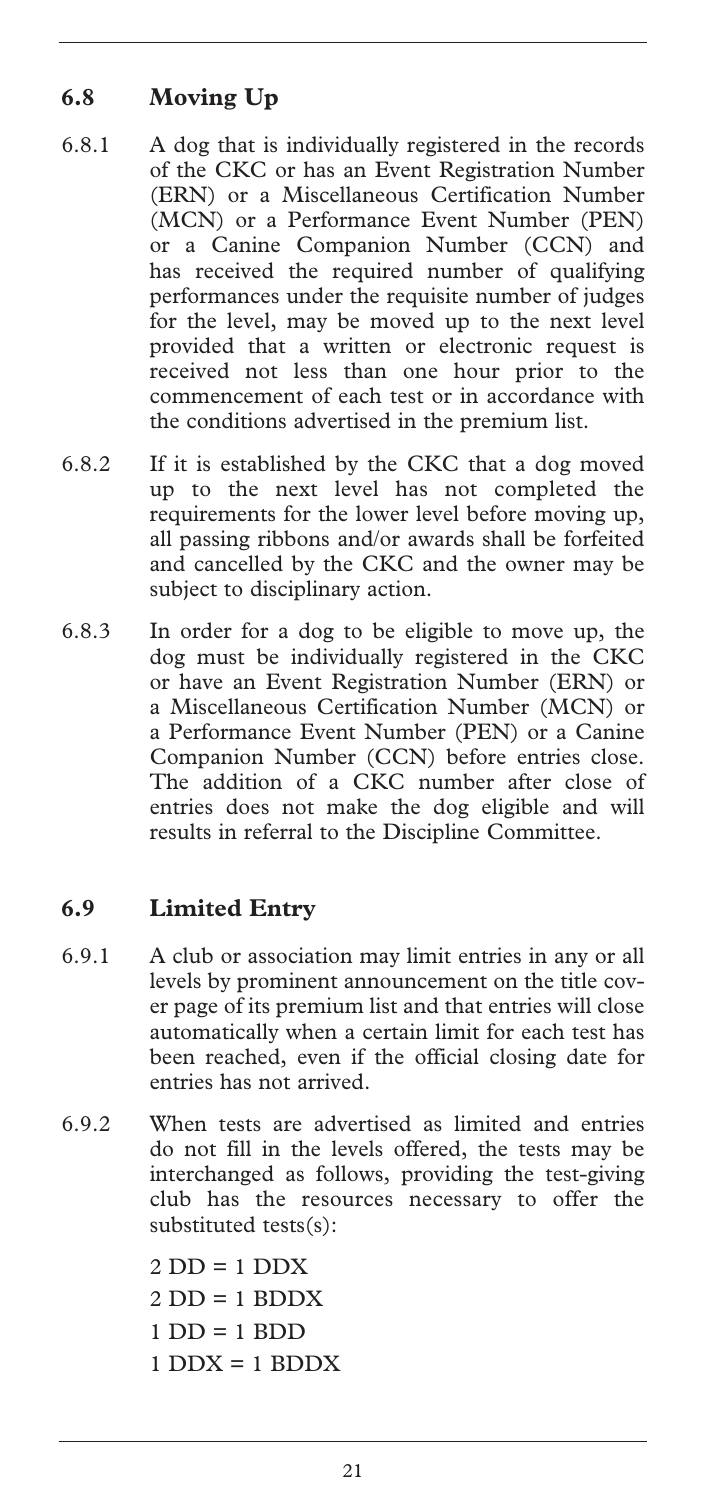### **6.10 End of Test**

- 6.10.1 The Test Secretary shall, within 14 days of the completion of an approved draft dog test, forward to the CKC the marked official catalogues, signed and certified by the appropriate judge and the Test Secretary, plus all entry forms and any other applicable information and documents. *(21-12-19)*
- 6.10.2 Evaluation forms need not be submitted to the CKC. The forms may be given to the entrants.
- 6.10.3 A club holding an approved draft dog test shall retain a marked official catalogue certified by the Test Secretary for a minimum of one year.
- 6.10.4 The test-giving club is responsible for the collection (21-12-19) of all listing and recording fees and the submission of same to the CKC, so as to be received not more than 14 days after the closing of the test. The test-giving club shall forward the following to the CKC:
	- (a) The signed certification over the signatures of any of the following: president, vice president, secretary, or other authorized signing officer, as to the number of listed dogs entered in its test, and the total number of dogs entered in competition in its test;
	- (b) A remittance which shall include all listing fees and recording fees as set by the CKC for each and every dog entered in competition in its test. In the event that the CKC establishes that the remittance fails to completely cover the fees set forth above, an administrative fee as set by the Board will be assessed.
- 6.10.5 An administrative fee as set by the Board will be imposed for each day's delay in the returns reaching the CKC.
- 6.10.6 Non-compliance with the provisions of this section (21-12-19) will result in an automatic administrative charge for each day over the 14 day period.

### **6.11 Bitches in Season**

6.11.1 The test committee may decide to allow or disallow bitches in season from competing. Allowing or disallowing bitches in season must be clearly stated in the premium list as per section 4.1.2 (p). Bitches in season shall be judged after all the other dogs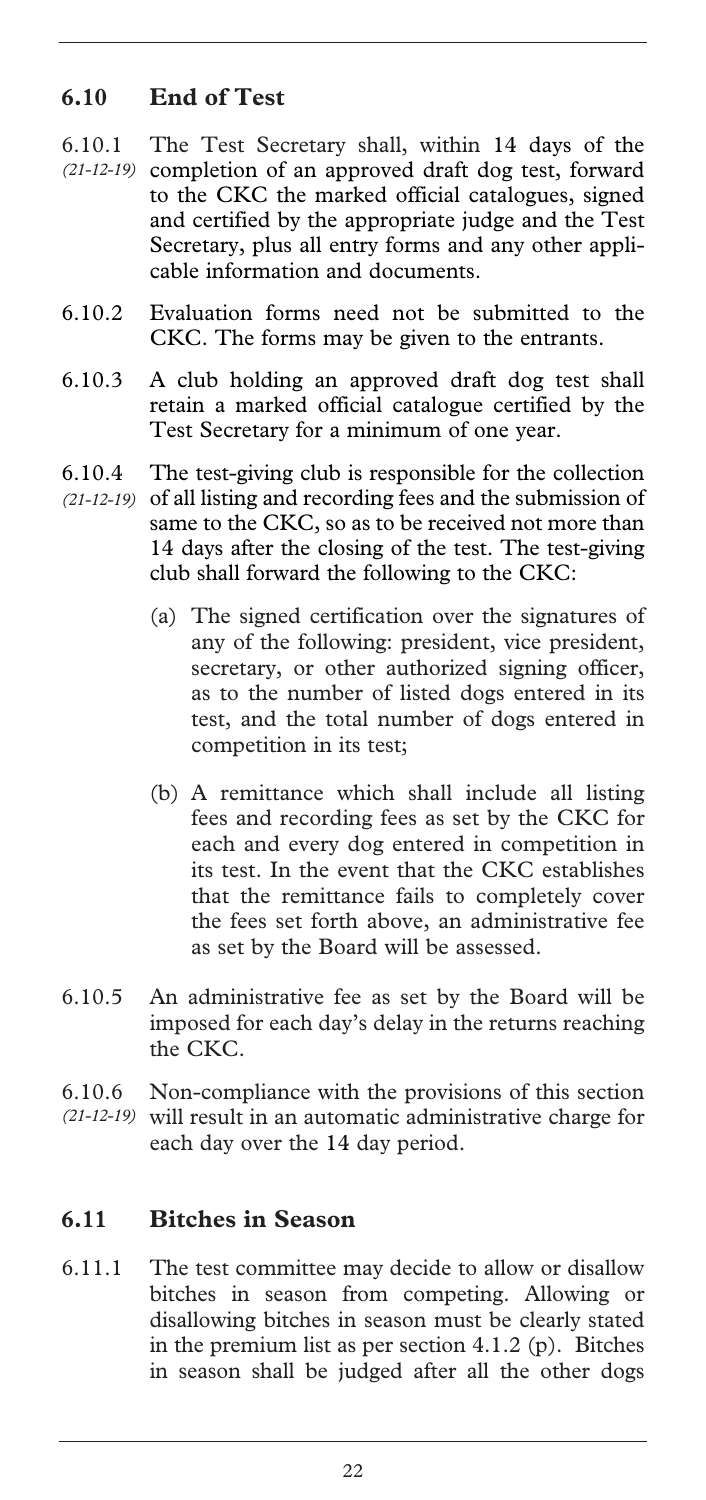entered on that day have finished and prior to competing they shall not be allowed on the 'test site'.

### **6.12 Veterinarian**

6.12.1 Every test shall have a qualified veterinarian within easy call during the entire progress of the test.

## *7 UNSPORTSMANLIKE CONDUCT*

- 7.1 It shall be deemed unsportsmanlike conduct if a person during the running of or in connection with an event, abuses or harasses a judge or official or any other person present in any capacity at the event.
- 7.2 Any handler who displays unsportsmanlike conduct or who is seen to kick, strike or otherwise roughly manhandle a dog while on the grounds of a draft dog test at any time during the holding of the event, may be expelled from the test by the Draft Dog Test Committee.
- 7.3 Judges shall also have the authority to expel a handler from a test if they observe unsportsmanlike conduct on the part of the handler or see the handler kicking, striking or otherwise roughly manhandling a dog while the dog is being judged. In a multi-judge test, the judges must consult with each other, in the presence of the Chief Steward or other test official, and be unanimous in their decision to expel the handler. It will be the duty of the judges to report promptly to the Draft Dog Test Committee the expulsion of a handler.
- 7.4 The Draft Dog Test Committee shall investigate, at once, any instance of alleged unsportsmanlike conduct on the part of the handler, or any report that a handler has been seen observed kicking, striking or otherwise roughly manhandling a dog. If a Draft Dog Test Committee, after investigation, determines that a handler or other person is in violation of this section, it shall exercise its authority in accordance with the Complaints section of these rules.
- 7.5 The Test Secretary shall submit to the CKC a complete report of any action taken under this section within 14 days of such ruling. *(21-12-19)*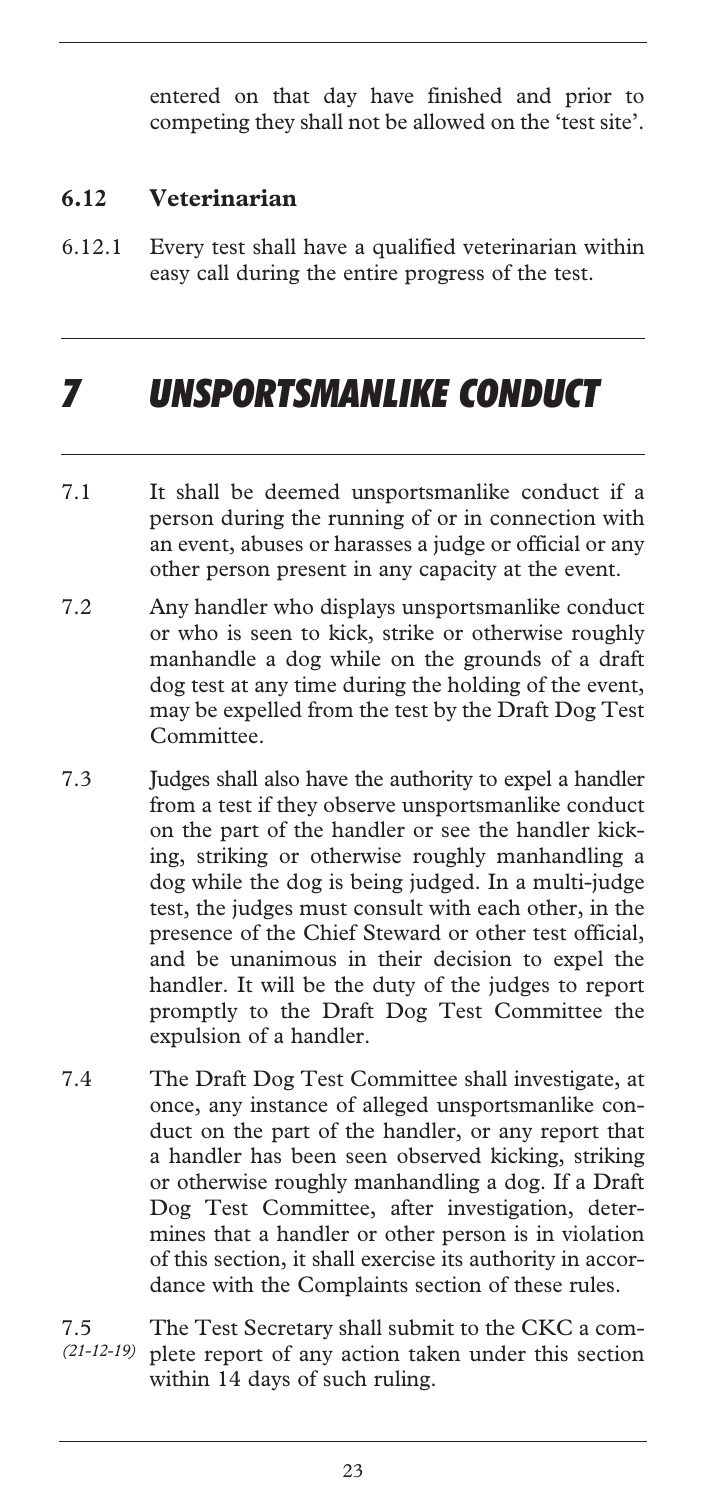### *8 QUALIFYING SCORES, AWARDING OF TITLES*

### **8.1 Qualifying Scores**

8.1.1 In order to receive a qualifying score in any level, a dog must pass each and every exercise for that level. A qualifying score must never be awarded to a dog which does not exhibit the ability to meet the minimum requirements.

### **8.2 Novice Draft Dog (NDD)**

8.2.1 This is an elective level and not required to enter (17-03-18) the Draft Dog (DD) Test. The CKC will permit the use of the title "Novice Draft Dog" (NDD) in connection with each dog certified by 3 different judges to have a "qualifying score"; i.e., passed each and every exercise in the novice draft dog test, provided the dog is registered individually in the records of the CKC, or has a Performance Event Number (PEN), Miscellaneous Certification Number (MCN) or, in the case of a foreign-born and foreign-owned dog, has an Event Registration Number (ERN) or in case of mixed breed dogs has a Canine Companion Number (CCN). The owner, who must be recorded as owner in the records of the CKC, shall be entitled to a certificate issued by the CKC certifying that the title has been won under the CKC rules.

### **8.3 Draft Dog (DD)**

8.3.1 The CKC will permit the use of the title "Draft Dog" (DD) in connection with each dog certified by 3 different judges to have a "qualifying score"; i.e. passed each and every exercise in the draft dog test, provided the dog is registered individually in the records of the CKC, or has a Performance Event Number (PEN), Miscellaneous Certification Number (MCN) in the case of a foreign-born and foreign-owned dog, has an Event Registration Number (ERN) or in case of mixed breed dogs has a Canine Companion Number (CCN). The owners, who must be recorded as owner in the records of the CKC, shall be entitled to a certificate issued by the CKC certifying that the title has been won under the CKC rules.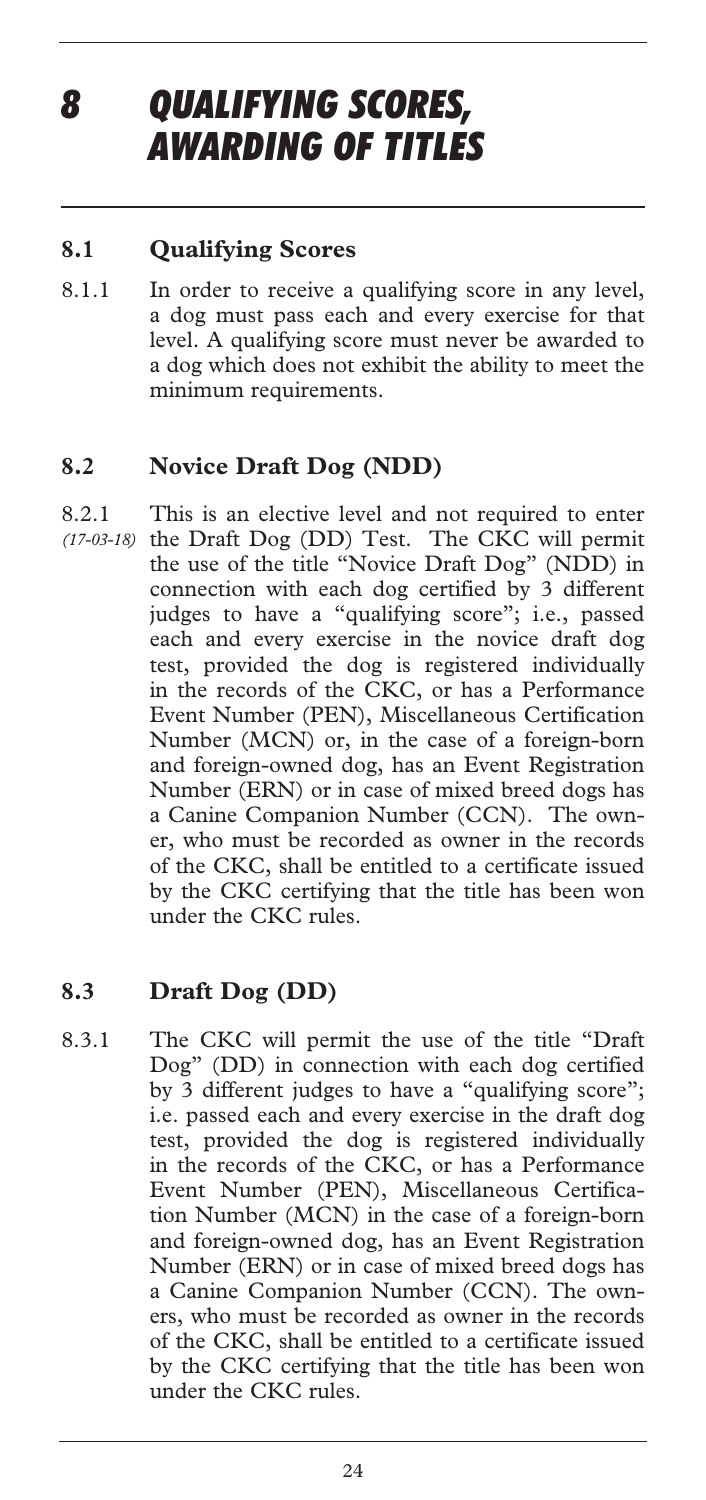### **8.4 Draft Dog Excellent (DDX)**

8.4.1 The CKC will permit the use of the title "Draft Dog Excellent" (DDX) in connection with each dog having already been certified by the CKC as Draft Dog and which has been certified by 3 different judges to have a "qualifying score"; i.e. passed each and every exercise in the draft dog excellent test, provided the dog is registered individually in the records of the CKC, or has a Performance Event Number (PEN), Miscellaneous Certification Number (MCN) or, in the case of a foreign-born and foreign-owned dog, has an Event Registration Number (ERN) or in case of mixed breed dogs has a Canine Companion Number (CCN). The owners, who must be recorded as owner in the records of the CKC, shall be entitled to a certificate issued by the CKC certifying that the title has been won under the CKC rules.

### **8.5 Brace Draft Dog (BDD)**

- 8.5.1 The Brace Draft Dog level may be offered by the test-giving club. Should a club decide to offer this level, it must be so stated on the premium list.
- 8.5.2 The CKC will permit the use of the title "Brace Draft Dog" (BDD) in connection with each brace team certified by 3 different judges to have a "qualifying score" i.e. passed each and every exercise in the Brace Draft Dog test, providing each dog is registered individually in the records of the CKC, or have a Performance Event Number (PEN), Miscellaneous Certification Number (MCN) or, in the case of foreign born and foreign owned dogs, has an Event Registration Number (ERN) or in case of mixed breed dogs has a Canine Companion Number (CCN). The owner(s), must be recorded as owner(s) in the records of the CKC for each individual dog and shall be entitled to a certificate issued by the CKC certifying that the title has been won under the CKC rules. It is acceptable for each dog to have separate owners while competing as one brace.
- 8.5.3 In order to compete as a Brace each dog that makes up the Brace team must have previously earned a Draft Dog (DD) title. It is acceptable to enter as a Brace even if one dog has already earned a BDD title.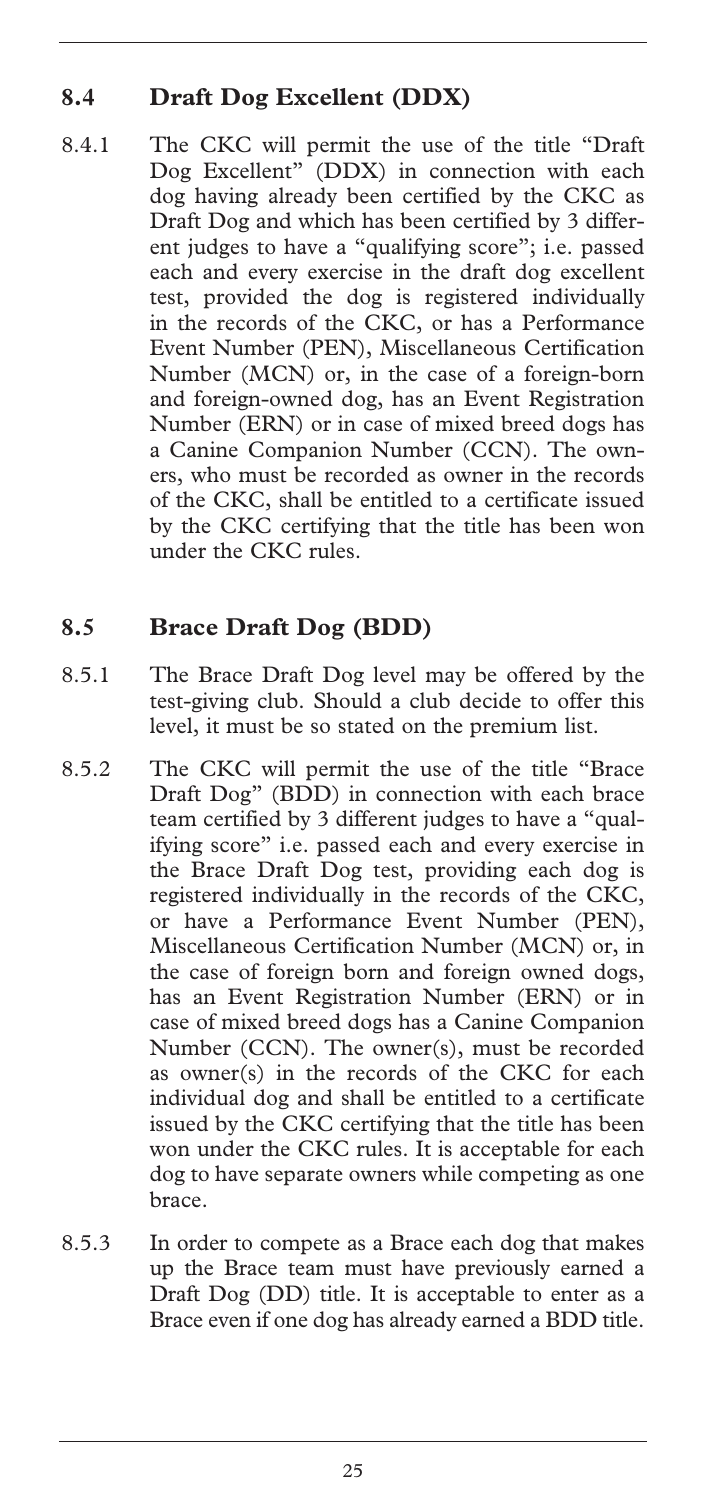### **8.6 Brace Draft Dog Excellent (BDDX)**

- 8.6.1 The Brace Draft Dog Excellent level may be offered by the test-giving club. Should a club decide to offer this level, it must be so stated on the premium list.
- 8.6.2 The CKC will permit the use of the title "Brace Draft Dog Excellent" (BDDX) in connection with each brace team certified by 3 different judges to have "qualifying score" i.e. passed each and every exercise in the Brace Draft Dog Excellent test, providing each dog is registered individually in the records of the CKC, or have a Performance Event Number (PEN), Miscellaneous Certification Number (MCN) or, in the case of foreign born and foreign owned dog(s), has an Event Registration Number (ERN) for each dog. The owner(s), must be recorded as owner(s) in the records of the CKC or in case of mixed breed dogs has a Canine Companion Number (CCN) and shall be entitled to a certificate issued by the CKC certifying that the title has been won under the CKC rules. It is acceptable for each dog to have separate owners while competing as one brace.
- 8.6.3 In order to compete as a Brace each dog that makes up the Brace team must have previously earned a Draft Dog Excellent title (DDX) title and a Brace Draft Dog title (BDD). It is acceptable to enter as a Brace even if one dog has already earned his BDDX title.

### **8.7 Draft Dog Advanced (DDA)**

8.7.1 The CKC will permit the use of the title Draft Dog Advanced (DDA) for a dog that has earned 5 Draft Dog (DD) titles, or a combined total of 15 qualifying DD legs (i.e., passed each and every exercise in the Draft Dog test 5 separate times, or for a total of 15 qualifying legs) under a minimum of three different judges. Each dog must be registered individually in the records of the CKC, or have a Performance Event Number (PEN), or an Event Registration Number (ERN) or a Miscellaneous Certification Number (MCN). The owner(s) must be recorded as owner(s) in the records of the CKC or in case of mixed breed dogs has a Canine Companion Number (CCN) and shall be entitled to a certificate issued by the CKC certifying that the title has been won under the CKC rules.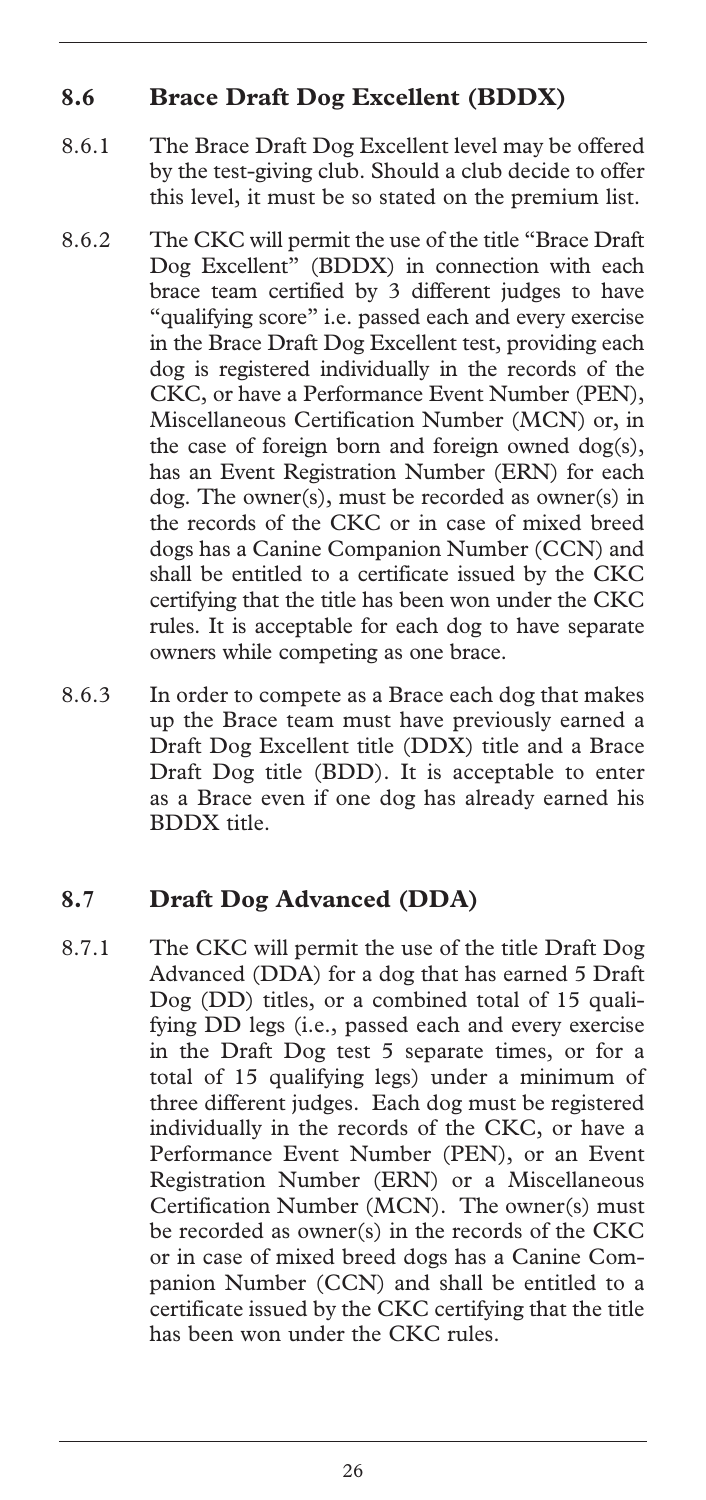### **8.8 Brace Draft Dog Advanced (BDDA)**

8.8.1 The CKC will permit the use of the title Brace Draft Dog Advanced (BDDA) for a dog that has earned 5 Brace Draft Dog (BDD) titles, or a combined total of 15 qualifying BDD legs (i.e. passed each and every exercise in the Brace Draft Dog test 5 separate times, or for a total of 15 qualifying legs) under a minimum of three different judges. Each dog must be registered individually in the records of the CKC, or have a Performance Event Number (PEN), or an Event Registration Number (ERN) or a Miscellaneous Certification Number (MCN). The owner(s) must be recorded as owner(s) in the records of the CKC or in case of mixed breed dogs has a Canine Companion Number (CCN) and shall be entitled to a certificate issued by the CKC certifying that the title has been won under the CKC rules.

### **8.9 Master Draft Dog Excellent (MDDX)** *(10-06-15)*

8.9.1 The CKC will permit the use of the title Master Draft Dog Excellent (MDDX) for a dog that has earned 5 Draft Dog Excellent (DDX) titles, or a combined total of 15 qualifying DDX legs (i.e., passed each and every exercise in the Draft Dog Excellent test 5 separate times, or for a total of 15 qualifying legs) under a minimum of three different judges. Each dog must be registered individually in the records of the CKC, or have a Performance Event Number (PEN), or an Event Registration Number (ERN) or a Miscellaneous Certification Number (MCN). The owner(s) must be recorded as owner(s) in the records of the CKC or in case of mixed breed dogs has a Canine Companion Number (CCN) and shall be entitled to a certificate issued by the CKC certifying that the title has been won under the CKC rules. *(18-03-18)* 

### **8.10 Master Brace Draft Dog Excellent (MBDDX)**

8.10.1 The CKC will permit the use of the title Master Brace Draft Dog Excellent (MBDDX) for a dog that has earned 5 Brace Draft Dog Excellent (BDDX) titles, or a combined total of 15 qualifying BDDX legs (i.e., passed each and every exercise in the Brace Draft Dog Excellent test 5 separate times, or for a total of 15 qualifying legs) under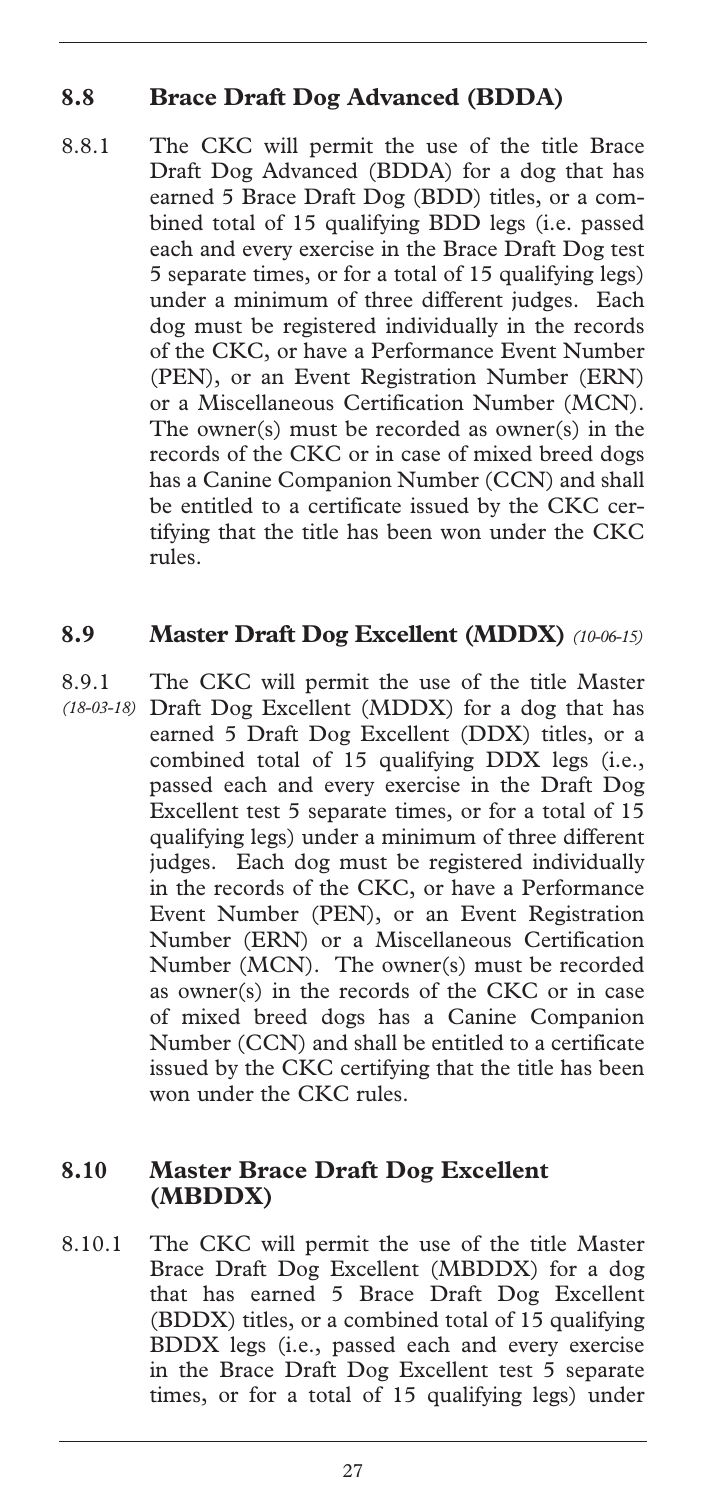a minimum of three different judges. Each dog must be registered individually in the records of the CKC, or have a Performance Event Number (PEN), or an Event Registration Number (ERN) or a Miscellaneous Certification Number (MCN). The owner(s) must be recorded as owner(s) in the records of the CKC or in case of mixed breed dogs has a Canine Companion Number (CCN) and shall be entitled to a certificate issued by the CKC certifying that the title has been won under the CKC rules.

### **8.11 Advanced & Masters Eligibility** *(17-06-21)*

8.11.1 Once teams have earned their titles at a particular (17-06-21) level (Draft Dog, Brace Draft Dog, Draft Dog Excellent or Brace Draft Dog Excellent) they can enter and work towards ANY of the Advanced or Master level titles. Teams can pursue multiple levels simultaneously without the requirement of a prerequisite title (i.e. a team can enter and work towards their Master Draft Dog Excellent without first earning their Draft Dog Advanced; or a team can enter and work towards a Brace Draft Dog Advanced title without first earning a Draft Dog Advanced title). These titles are optional and meant to encourage teams to continue competing in the sport of draft.

### *9 RINGS & EQUIPMENT*

- 9.1 All equipment including a 1.83 metre (6 ft) leather or fabric leash where required and apparatus needed for the tests shall be provided by the individual handlers, with the exception of any equipment needed to define the site and facilitate the operation of the tests, which shall be provided by the Draft Dog Test Committee.
- 9.2 Equipment provided by the Draft Dog Test Committee includes:
	- (a) exhibitor numbers;
	- (b) necessary markers for field and backpacking exercises;
	- (c) judges' equipment (marking sheets, judges' records, clipboards, stopwatch, etc.);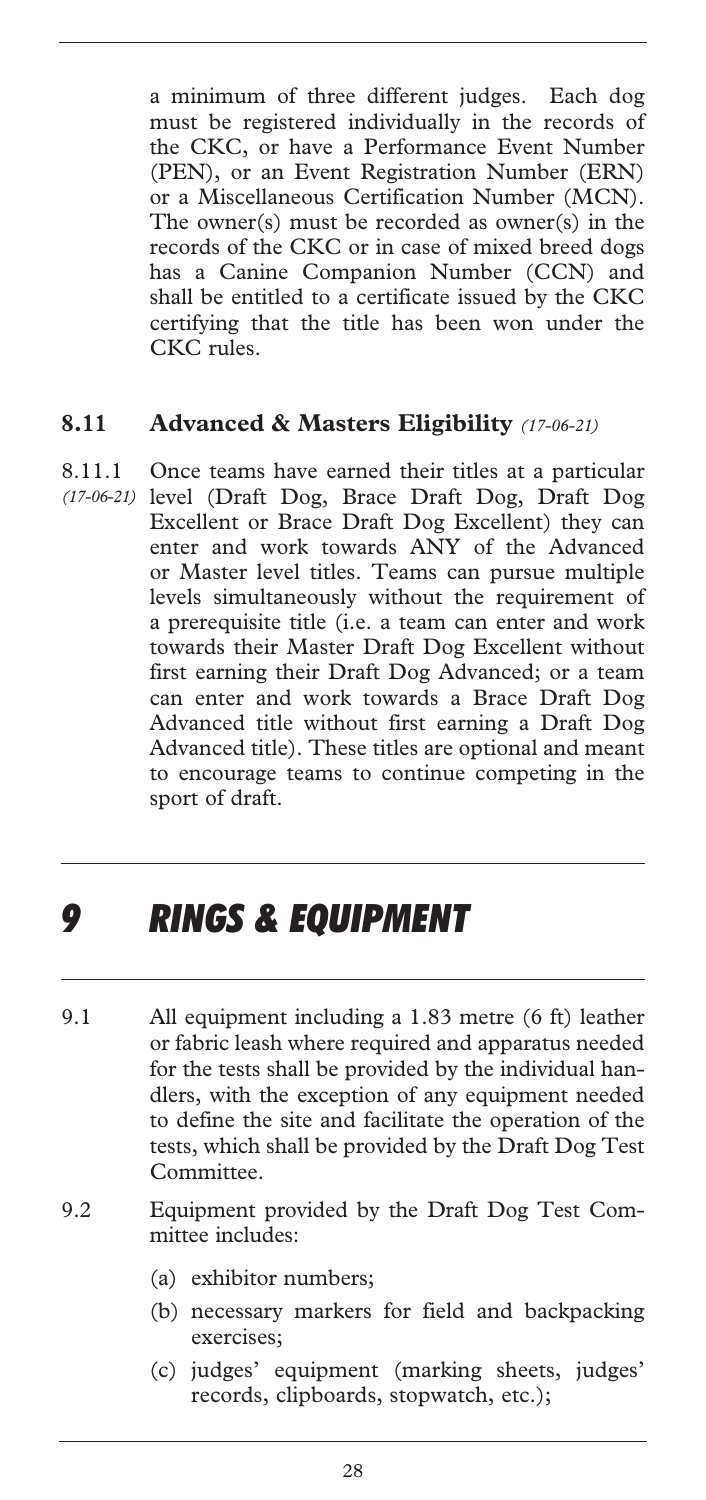- (d) distraction dog;
- (e) first aid kit;
- (f) suitable rings for control and carting exercises.
- (g) appropriate 'load(s);
- (h) scales for weighing the loads and backpacks
- 9.3 The ring or rings for the control and/or carting exercises shall have a working area of at least 12.2 meters (40 feet) wide by 15.2 meters (50 feet) long and not more than 23 meters (75 feet) wide by 23 meters (75 feet) long. The ground area for the control exercises should be level and of a consistent terrain. The ground area for the carting exercises may use varied terrain. Examples of terrain variations include grass of varying heights, gravel, sand, bark mulch or pavement. The terrain need not be level nor free of obstacles. Trees, narrow areas, hills and/or some gentle sloping are encouraged. It is acceptable to use two rings (one for basic control and one for the carting exercises) or one ring (incorporating terrain variations suitable for both control and carting exercises). In the case of using two rings, the basic control ring shall have a dimension of 12.2 meters (40 feet) by 15.2 meters (50 feet). The ring or rings must be enclosed with fencing, gates, drapery, surveyors tape or rope approximately 60 centimeters (2 feet) high and braced at regular intervals.
- 9.4 In the Figure 8 exercise in the draft dog test, the posts for the Figure 8 shall be set at a minimum of 1.8 meters (6 feet) to a maximum of 2.5 meters (8 feet) for carts and a minimum of 2.5 meters (8 feet) and a maximum of 3.7 meters (12 feet) for wagons and/or brace entrants. The use of natural terrain and/or natural obstacles is acceptable. The ground need not be level nor of the same terrain through the entire exercise.

### *10 DRAFT DOG TEST COMMITTEE FUNCTIONS*

- 10.1 The following are some of the functions of the Draft Dog Test Committee:
	- (a) finding and securing the use of a suitable site;
	- (b) marking and defining the site;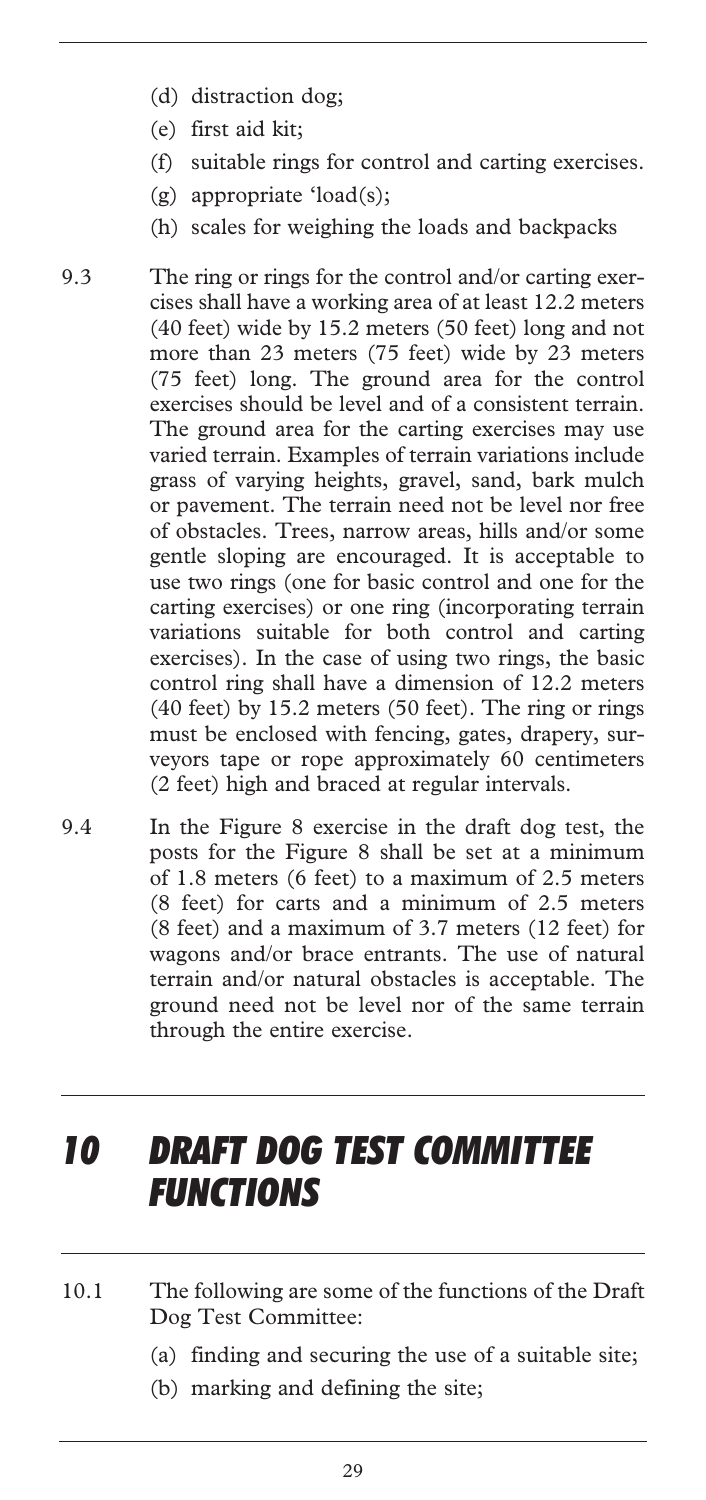- (c) selecting the judges;
- (d) obtaining the services of competent stewards;
- (e) in consultation with the judges, shall make any and all immediate decisions arising from unforeseen circumstances and unpredictable weather;
- (f) obtaining the services of someone trained in first aid to be available during the test.

## *11 JUDGING*

- 11.1 The judges must remember that they are judging the dogs only on their ability to perform the tests set for them.
- 11.2 The judges must test each entrant separately (except for the Down-Stay exercise). At the judges discretion, the judges may, in a multi judge test, judge a maximum of 3 entrants as a group during the Draft Dog Field Work, Draft Dog Excellent Freight Haul and/or Draft Dog Excellent Backpacking Exercise.
- 11.3 In each exercise, each pattern or course must be the same for each entry.
- 11.4 Judges may bar from competition any dog which does not obey the handler, any handler that interferes willfully with another competitor or competitor's dog, and may expel from competition any dog which the judges consider unfit, unsafe or out of control to compete.
- 11.5 No judge shall require any dog or handler to do anything, nor penalize a dog or handler for failing to do anything, which is not required by these regulations.
- 11.6 A dog which fails to execute a principal designated feature of any exercise shall in no case be marked "pass" in the exercise. A dog which anticipates the principal features of any exercise shall be marked "fail" in that exercise.
- 11.7 A "pass" must never be awarded to a dog whose performance has not met the minimum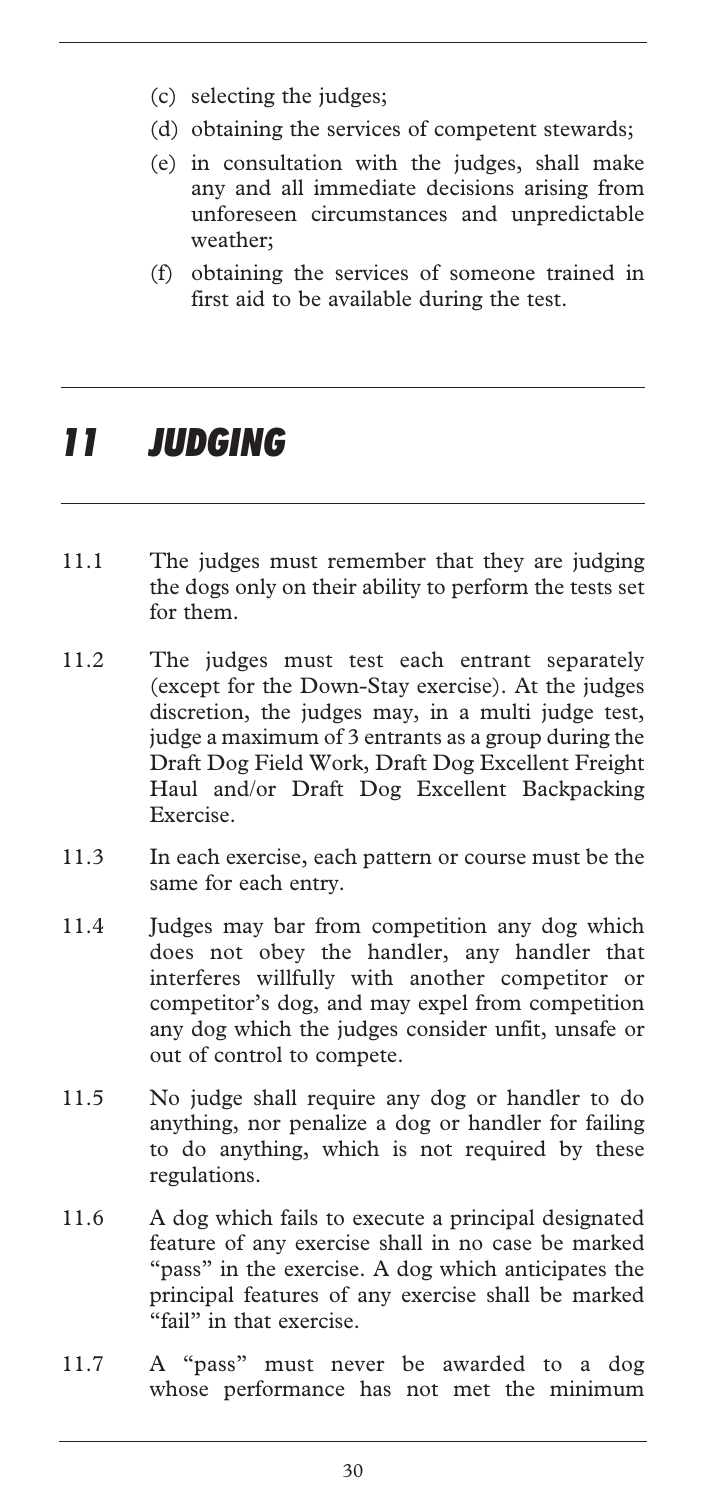requirements, or to a dog that shows fear, resentment or aggression, or leaves the ring/course during an exercise, or to a dog whose handler disciplines or abuses it during the judging.

- 11.8 Judging begins when the handler acknowledges the 'Are your ready?' order from the judge and ends when the judge orders 'Exercise finished' An exception exists in and during the (group exercise) freight hauls or back packing exercises where a judge may grant a 'time out' to a dog.
- 11.9 In a multi-judge test, prior to the commencement of judging, the judges will meet in the presence of the Chief Steward and decide amongst themselves which one will act as the instructing or lead judge for each section of the test and decide on which option to follow (example 11.2)
- 11.10 Before each, or part of, every exercise the lead judge must ask the exhibitor "Are you ready?" and the exercise shall not start until acknowledged by the exhibitor.
- 11.11 All orders shall be given to handlers by the lead judge and shall be sufficiently clear and distinguishable for everyone to follow the judging and, at the end of each exercise, the lead judge shall say, "Exercise Finished."
- 11.12 Dogs shall be judged in catalogue order with the exception of bitches in season, which will be judged after all other dogs entered on that day have finished. Judges are not required to wait for dogs. It is the responsibility of each handler to be ready with his dog at ringside or start of course when required, without having to be called. It is the handler's responsibility to notify the Chief Steward if he has a bitch in heat.
- 11.13 If a dog has failed in a particular exercise, it shall not ordinarily be rejudged nor given a second chance. But if in the judge's opinion, the dog's performance was prejudiced by peculiar and unusual conditions, the judge may, at his own discretion, rejudge the dog on the entire exercise. In a multi-judge test, the judges must consult with each other, in the presence of the Chief Steward or other test official, and be unanimous in their decision to allow a rejudging.
- 11.14 The judges shall not disclose any results to entrants or spectators until after the results of the judging are entered in the marked Official Catalogue and certified as provided for within these rules and regulations.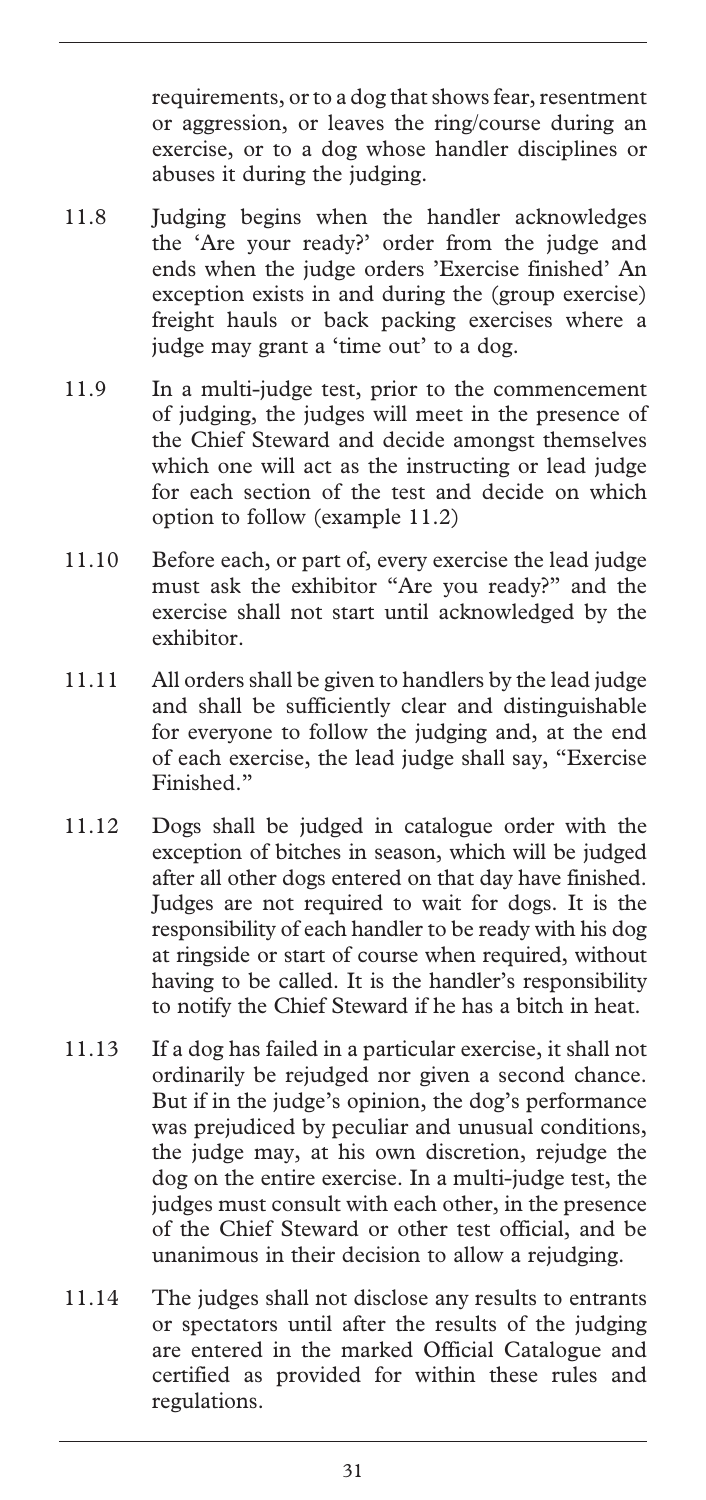- 11.15 A judge is not required to explain his marking and should not enter into any discussion with any entrant who appears to be dissatisfied. Any interested person who thinks that there may have been a technical error, or an error in identifying a dog, may report the facts to the Chief Steward or other test official so that the matter may be checked.
- 11.16 The dog may be guided gently by the collar between exercises or parts of exercise and may be guided into proper position for the next exercise or part of exercise.
- 11.17 Each section will be judged in order and each dog will be judged in each section (with the exception of bitches in season) before proceeding to the next section.
- 11.18 Except for the Draft Dog Test Stand, Stay, Return (23-06-21) with Object and Down-Stay exercise, multiple commands and/or signals and/or oral praise are permitted and are not to be penalized.
- 11.19 A dog whose handler takes food or other training aids into the ring or course will receive a "fail".
- 11.20 A dog who defecates or urinates within the ring area or while performing in draft work will receive a "fail".
- 11.21 If an apparatus and/or load that makes contact with a solid vertical object of more than 15 cm (6") in height within the ring area or while performing in draft work, the dog will receive a "fail".
- 11.22 As each handler enters the ring or course, the judges shall see that the dog has on either a well-fitting plain buckle or slip collar. Slip collars of an appropriate single length of leather, fabric or chain with 2 rings, one on each end, are acceptable. Fancy collars or special training collars, or collars that are either too tight or so large that they hang down unreasonably in front of the dog, are not permitted. There shall not be anything hanging from the collars.
- 11.23 All exercises for the Draft Dog, Brace Draft Dog, (24-06-21) Draft Dog Excellent and Brace Draft Dog Excellent Test will be performed off-lead, demonstrating cooperation between handler and dog. All exercises for the Novice Draft Dog Test will be performed on lead.
- 11.24 Prior to the start of the exercises for each test level, the judges will examine all equipment supplied by the handler in order to approve the safety and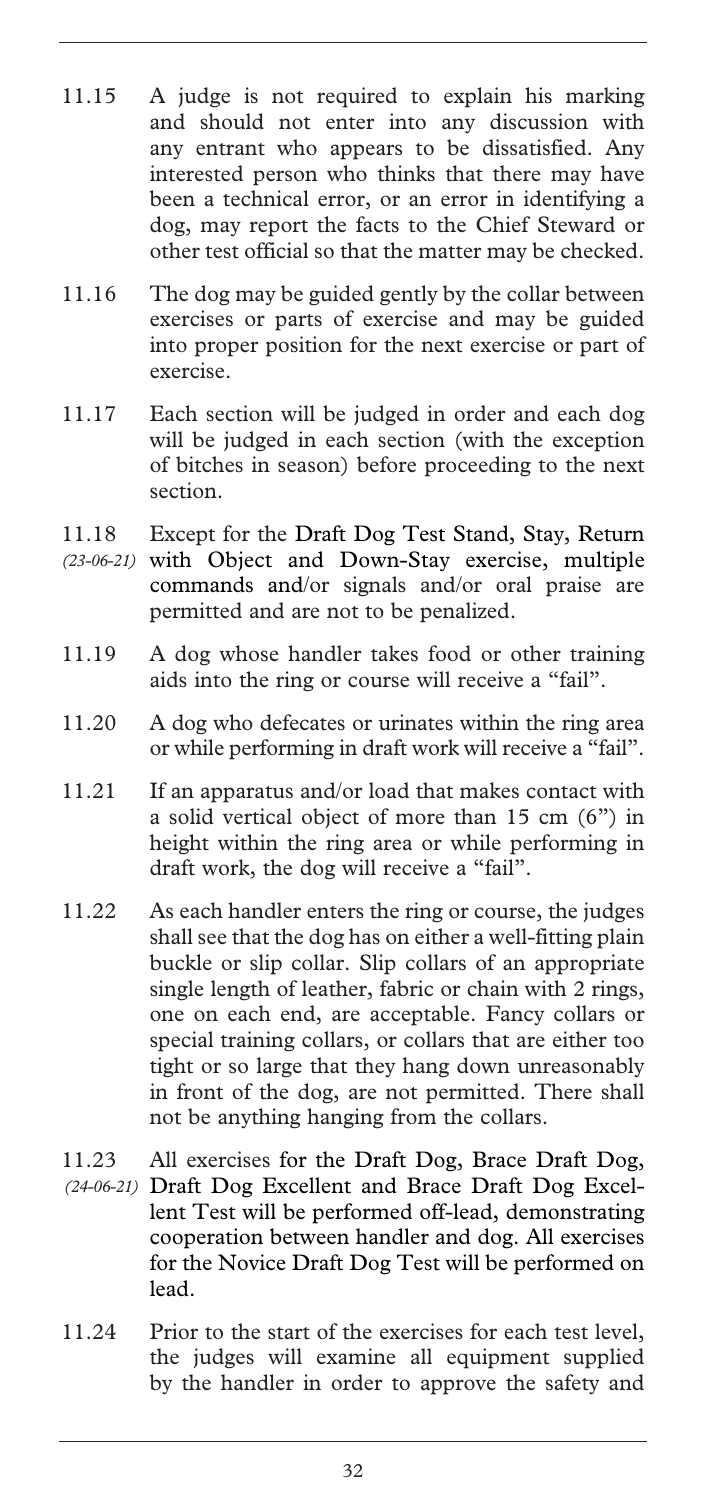suitability of the harnesses and apparatus. The handler will present the dog or brace harnessed and hitched. The cart or wagon will be pulled forward as directed by the judges, for a distance of no less than 3 meters (10 feet).

- 11.25 No specific time limits shall be given. However, it is the option of the judge to deem that a dog is not working and should be marked 'failed' and ordered to stop. In a multi judge test, the judges may consult with each other, in the presence of the Chief Steward or other test official, and be unanimous in their decision to order a stop. Dog and Handler are considered to be on a time out during this consultation. Alternatively, the lead judge in any exercise may deem that a dog is not working and should be marked 'failed' and ordered to stop if after approximately one minute the team seems unable, unwilling or incapable of completing the exercise.
- 11.26 In draft work, once a handler has positively acknowledged 'Are you ready?' judging has begun. The dog shall at no time sit or lie down 'while working'. Any position other than standing while hitching, unhitching, loading, unloading or while hitched to a draft apparatus is an automatic failure. This section does not apply to the Control exercises or the Backpacking exercises.
- 11.27 Prior to the commencement of judging in any section of the test in which a "load" is involved, the handlers must be given an opportunity to examine the load and to experiment with it to determine the best method and/or vehicle to use.
	- (a) If the load or any drafting equipment falls off the apparatus once the lead judge has asked 'Are you ready?' and received an affirmative response from the handler, and before the lead judge has said 'Exercise Finished' the team will be marked as 'Failed'.
	- (b) If the backpacks fall off the dog once the lead judge has asked and received an affirmative reply from the handler to 'Are you ready?' and before the lead judge has said 'Exercise Finished' the team will be marked as 'Failed'.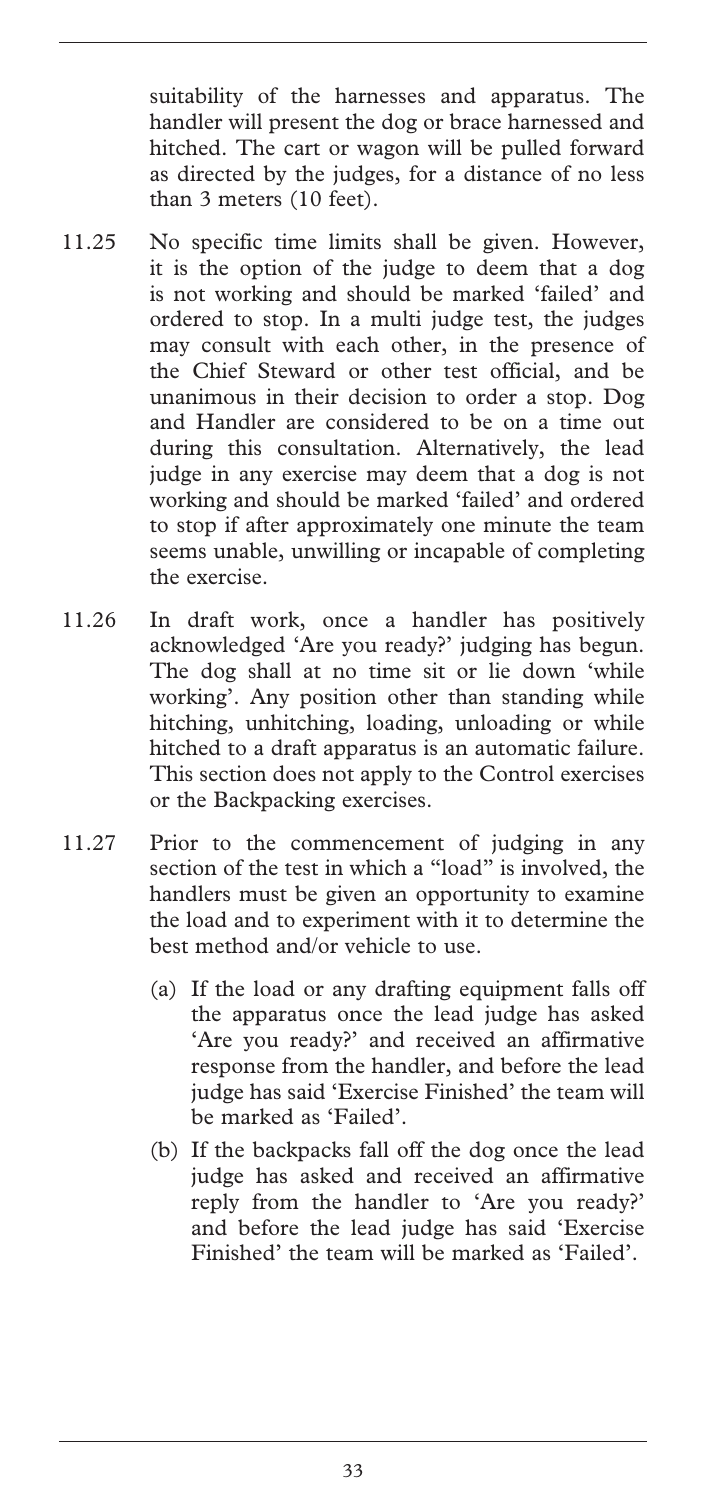## *12 EXERCISES FOR THE NOVICE DOG TEST (16-03-18)*

#### **12.1 Control Exercises** *(16-03-18)*

#### 12.1.1 Purpose

The control exercises demonstrate the dog's ability to be a safe and obedient companion and worker.

12.1.2 Control will be demonstrated in a ring no less than

- 12.2 meters (40 feet) by 15.2 meters (50 feet) and no *(25-06-21)* larger than 23 meters (75 feet) wide by 23 meters (75 feet) long.
- 12.1.3 With the exception of harnessing, hitching, and unhitching, any handler who intentionally touches their dog or the equipment to assist in an exercise will be marked failed.
- 12.1.4 Exercise 1 Heel on leash

The dog shall be on the handler's left side and shall remain on a loose leash at all times. The lead judge shall use at least one of each of the following commands: "forward", "slow", "fast", "normal", "right turn", "left turn", "about turn", and "halt" in any order predetermined by the judge and the same for each dog.

Dog and handler shall receive a "Pass" score providing the dog responds to the handler.

12.1.5 Exercise 3 – Group down

This is a group exercise, with handlers going to the end of their leash. No more than 10, nor less than 2 dogs, shall be judged at one time. On command from the lead judge, the handler will put the dog in the down position. The dog may be downed manually. The lead judge will give the command 'Leave your dog'. The handler will give the dog one command to 'stay' by voice, hand signal, or a combination, then will leave the dog and walk to the end of the leash and turn and face the dog. The dog must stay in position from the time the handler leaves throughout a 1-minute period, and until the handler has been told by the judge, to return to the dog, and the dog is in heel position and the judge says, ' exercise finished"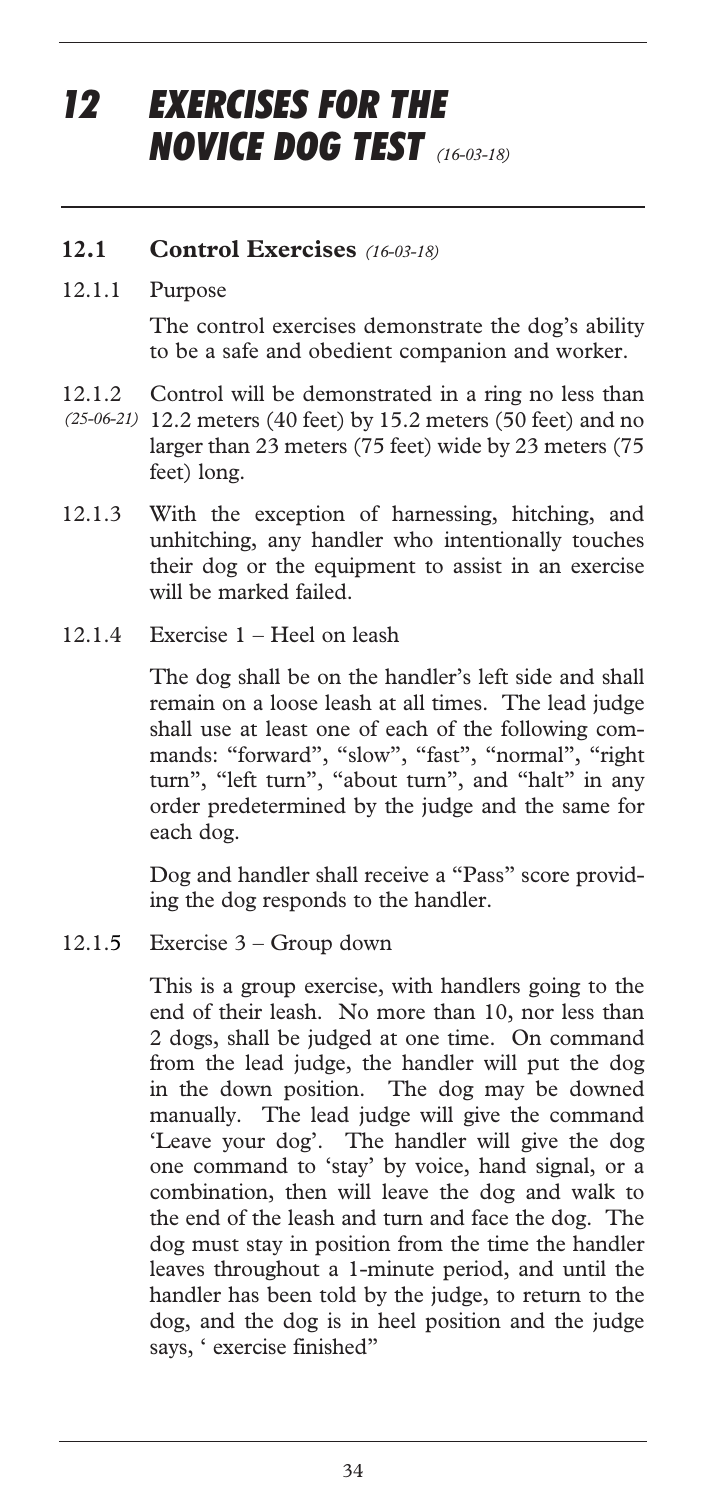### **12.2 Carting Exercises** *(16-03-18)*

#### 12.2.1 Purpose

The carting exercises demonstrate the dog's usefulness as a draft animal in maneuvering loads safely and quietly on a wheeled vehicle over a moderate distance and smooth terrain.

- 12.2.2 Any dog who sits or lies down while working will be marked failed.
- 12.2.3 With the exception of harnessing, hitching, and unhitching, any handler who intentionally touches their dog or the equipment to assist in an exercise will be marked failed. The leash should be loose and not used to maneuver the dog
- 12.2.4 A cart or wagon will be the most suitable vehicle for this test.

#### 12.2.5 **Exercise 4 - Harness & Hitch**

*(05-10-18)* 

Handler harnesses and hitches dog in ring. The handler will enter the ring with the dog on leash. The lead steward or judge will direct the team where to begin and wait for further instruction. Once in position, the handler will then stand the dog if the dog is not already standing. The judge will then ask the handler "Are you ready". Once the team answers yes, the judging begins for this exercise. *(19-06-21)* 

> The cart, wagon and harness may be brought in by an assistant or the ring steward; alternatively, the handler can put the dog on a stand stay and get the harness and vehicle themselves. If the handler chooses to retrieve their own cart, they are permitted to drop the leash to complete the vehicle retrieval. Once the cart is brought in, either by the steward or handler, it will be placed approximately 1ft - 3ft behind the dog. The steward may hand the handler the harness at this point, if that is the handler's preference. Alternatively, the handler has the option of putting the dog on a stand stay and reaching back to the cart to retrieve the harness. The dog will remain standing at all times while waiting to be harnessed. The decision on how the cart/wagon and harness are retrieved must be made by the handler prior to entering the ring for this exercise. The dog may be hitched by bringing the cart to the dog or taking the dog to the cart without touching the dog. The leash may remain on the dog during harnessing, or the handler can remove the leash when putting on the harness, but must then reattach the leash once the harness is on the dog. During the harnessing and hitching,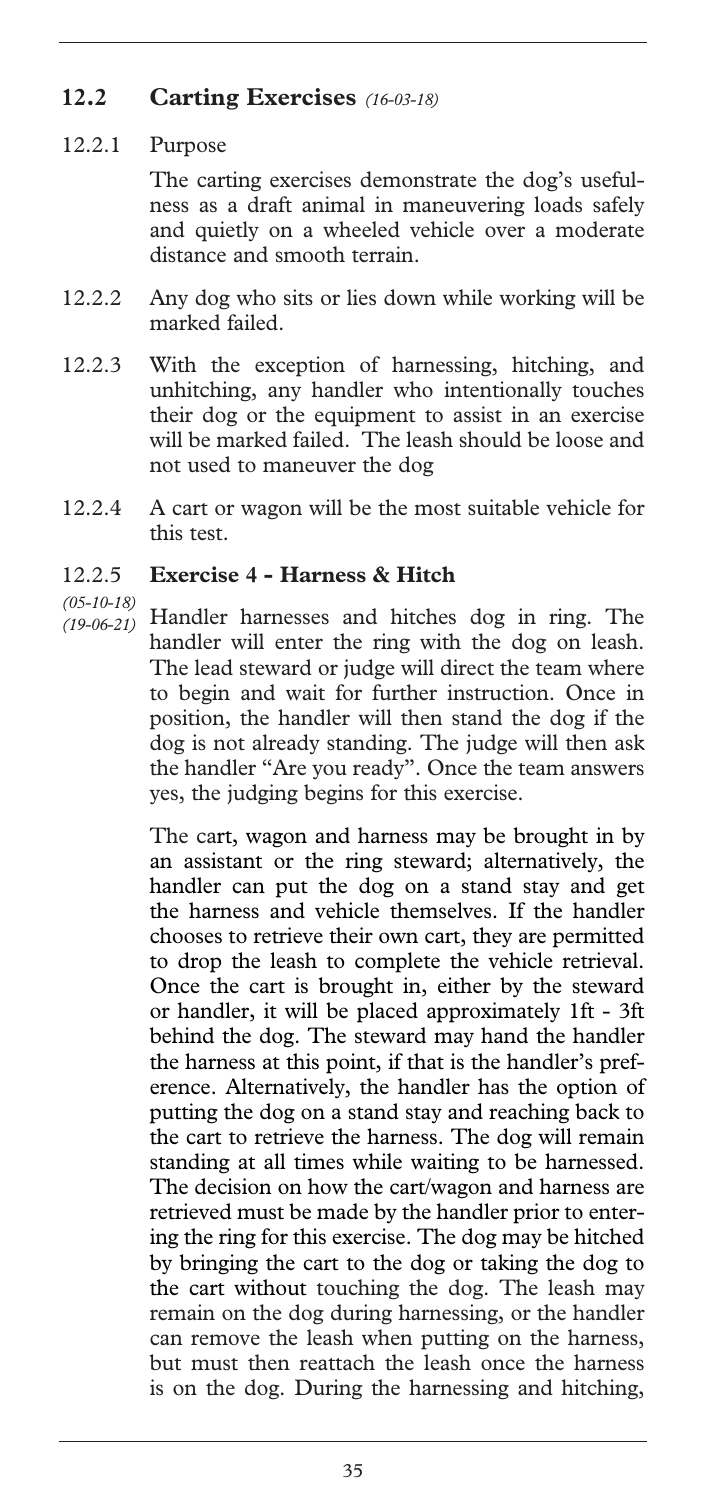the handler's skill and the dog's willingness will be judged.

12.2.6 Exercise 5 – Maneuvers

The lead judge will direct the handler to perform a series of maneuvers to test the Ability of the dog to be a carting companion. The judge shall use each of the following orders at least twice: 'forward', 'left turn', 'right turn', 'halt'. The judge shall use the 'slow', at least once. The change of pace must be shown for a distance of no less than 1.2 meters (4 feet).

12.2.7 Exercise 6 – Figure 8

The lead judge will direct the handler to maneuver through a figure 8 course. The handler may start to the left or the right and the leash must remain loose. Upon completion the judge will give the order 'exercise finished'.

12.2.8 Exercise 7 – Backup

The dog must be backed up while hitched for a distance of .61 meters (2 feet). Both dog and vehicle must move backwards.

### **12.3 Field Work Exercises** *(16-03-18)*

12.3.1 Purpose

The Field Work Exercise demonstrate the dog's ability to pull a suitable freight load over a moderate distance in cooperation with their handler.

- 12.3.2 Any dog who sits or lies down while working will be marked failed.
- 12.3.3 With the exception of harnessing, hitching, and unhitching, and handler who intentionally touches their dog or equipment to assist in an exercise will be marked failed. The leash must remain loose at all times.
- 12.3.4 This test should take place on natural terrain, with sloping land, boulders, high grass and/or trees providing natural obstacles.
- 12.3.5 Exercise 8 Hitching/Loading

The dog may be presented to the judges for inspection already harnessed and hitched if the harness and draft apparatus is identical to that used in the carting exercises. Alternatively, the dog will stand quietly for examination of the harness (the dog may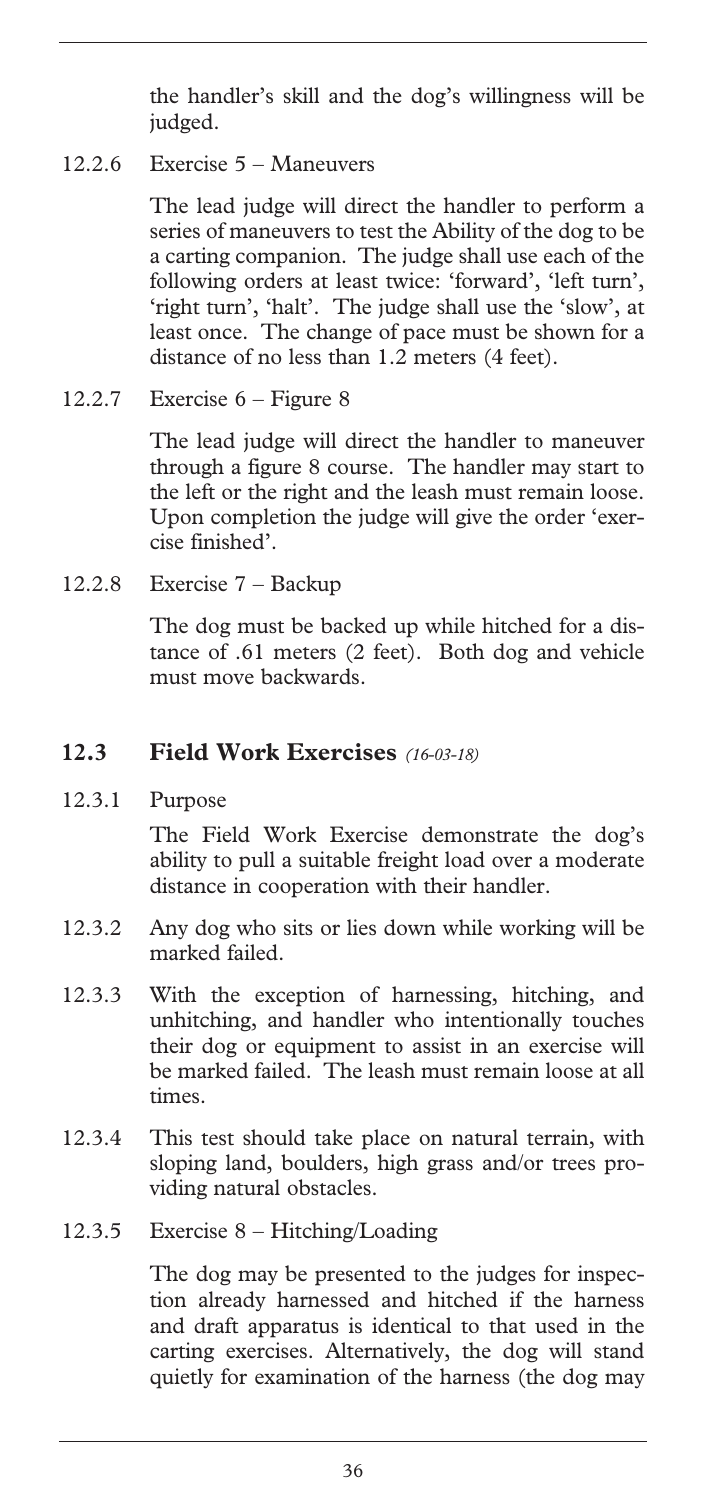be presented already in harness) and stand quietly for hitching to the draft apparatus (if any). Apparatus is not required in this exercise; a hauling harness may be attached directly to the load if preferred by the handler. Dog and handler will then proceed from the starting point to a designated load (could be a Christmas tree, some bush or firewood to be removed from work area, a bag of dog food or some other appropriate load that weighs approximately 18 kilograms (40 pounds) as set by the test Chair). The load will be approximately 36 kilograms (80 pounds) for brace. This load will be positioned at a minimum distance of 100 meters (330 feet), from the starting point. The dog will halt on command and stand quietly to be loaded. The judges will determine that the load is safe and secure before proceeding with the hauling exercise. During the Hauling Exercise, the judge will also evaluate the load. The dog should not be led by the leash, which should be loose at all times.

12.3.6 Exercise 9 - Hauling

On command from the lead judge, the dog and handler will move forward though a variety of terrain that includes both going up and down gentle hills as well as both left and right turns and 180-degree turn. The dog and handler will proceed at a good working pace for an approximately 200 m (656 ft) back to the starting point or back where the load was first loaded. On command from the lead judge, the dog and handler will 'halt'. The dog should not be led by the leash which should be loose at all times.

12.3.7 Unloading and Unhitching

The dog will stand quietly to be unloaded and unhitched. The judge will say 'exercise finished' when the dog is unhitched.

## *13 EXERCISES FOR THE DRAFT DOG TEST & BRACE DRAFT DOG TEST*

### **13.1 Control Exercises**

13.1.1 Purpose

The Control Exercises demonstrate the dog's ability to be a safe and obedient companion and worker.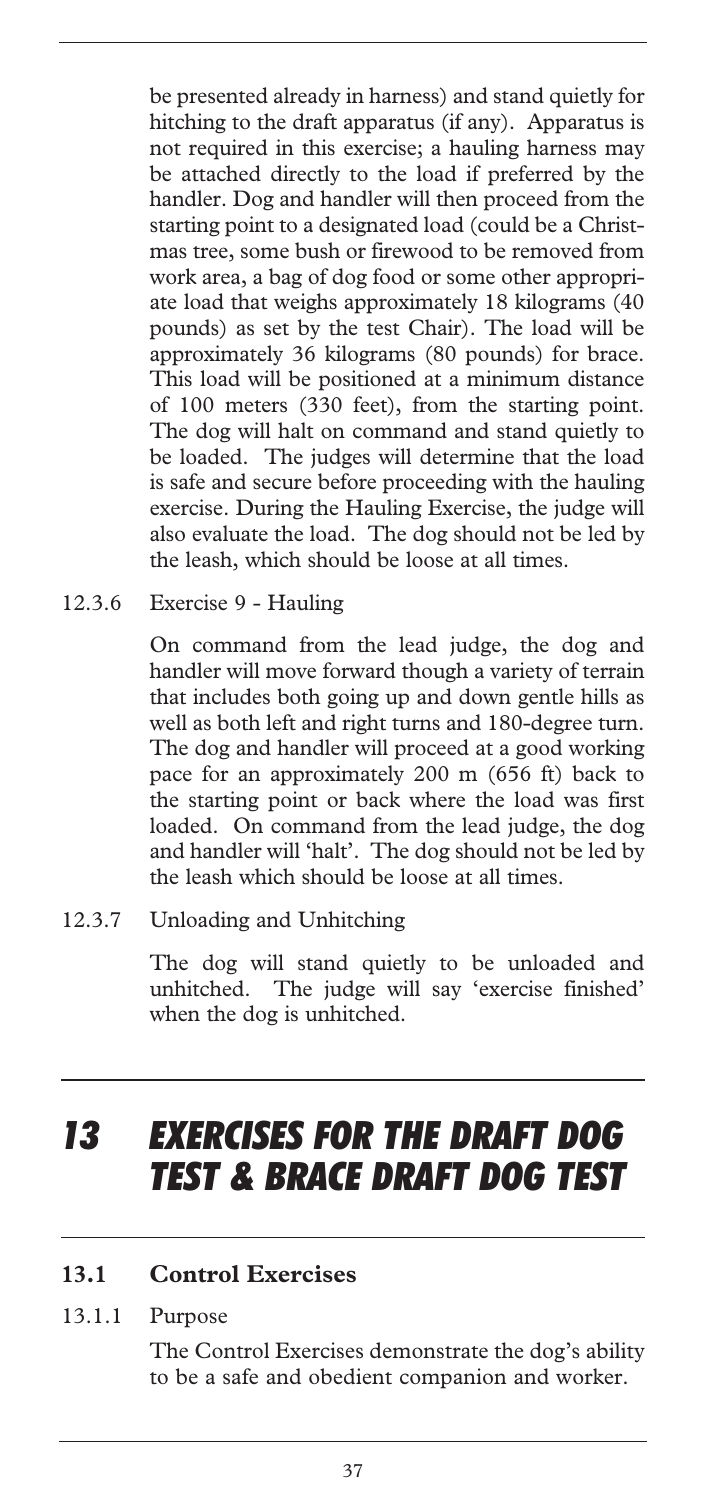13.1.2 Control will be demonstrated in a ring no less than 12.2 meters (40 feet) by 15.2 meters (50 feet) *(15-03-18)*   $(26-06-21)$  and no larger than 23 metres (75 feet) wide by 23 metres (75 feet) long.

- 13.1.3 With the exception of harnessing, hitching, and unhitching, any handler who intentionally touches his dog or the equipment to assist in an exercise will be marked failed.
- 13.1.4 Exercise 1 Heel Off Lead
- The dog shall be on the handler's left side and shall *(20-06-21)* remain within 2 metres (6ft) of the handler and respond to the handler's commands at all times. The lead judge shall use at least one of each of the following commands: "forward", "slow", "fast", "normal", "right turn", "left turn", "about turn", and "halt" in any order predetermined by the judge and the same for each dog. Dog and handler shall receive a "Pass" score providing the dog responds to the handler's command and remains within 2 metres (6ft) of the handler demonstrates teamwork. A stand at heel at the halt is acceptable.
- 13.1.5 Exercise 3 Group Down Stay

This is a group exercise, with handlers across the width of the ring. No more than 10, nor less than 2 dogs, or 1 brace and 1 dog shall be judged at one time. On command from the lead judge, the handler will put the dog in the down position prior to removing the leash and placing it behind the dog along with the exhibitor number. The dog may be downed manually. The lead judge will give the command "Leave your dog." The handler will give the dog one command to "stay" by voice, hand signal, or a combination, then will leave the dog and walk briskly to the opposite side of the ring where he will turn to face the dog. The dog must stay in position from the time the handler leaves throughout a 3 minute period, and until the handler has been told by the judge to return to the dog, the handler has returned and the dog is in heel position and the judge has said "Exercise Finished." A person may enter more than one dog in this level.

The same handler who handled each dog in the first 2 exercises must handle each dog in the Group Down, except that where a handler has handled more than one dog in the first 2 exercises, there must be an additional handler for each dog when judged together in the Group Exercises.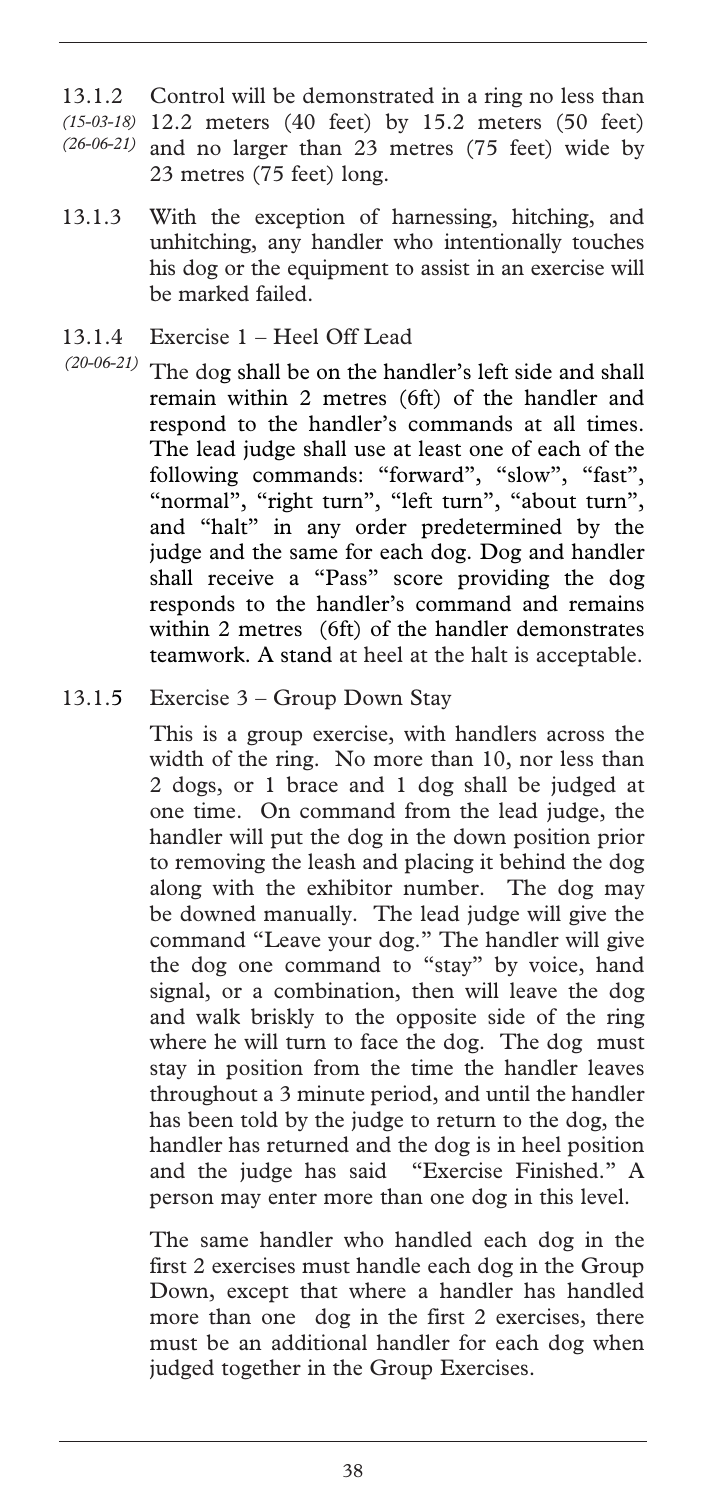### **13.2 Carting Exercises**

### 13.2.1 Purpose

The Carting Exercises demonstrate the dog's usefulness as a draft animal in manoeuvring loads safely and quietly on a wheeled vehicle over a moderate distance and smooth terrain.

- 13.2.2 Any dog who sits or lies down while working will be marked as failed.
- 13.2.3 With the exception of harnessing, hitching, and unhitching, any handler who intentionally touches his dog or the equipment to assist in an exercise will be marked failed.
- 13.2.4 A cart or wagon will be the most suitable vehicle for this test.
- 13.2.5 Exercise 4 Harness and Hitching
- Handler harnesses and hitches dog in ring. The *(19-03-18)*  handler will enter the ring with the dog on leash. The lead steward or judge will direct the team where to begin and wait for further instruction. Once in position, the steward will take the leash from the handler. The handler will then stand the dog if the dog is not already standing. The judge will then ask the handler "Are you ready". Once the team answers yes, the judging begins for this exercise
- The cart or wagon and harness may be brought in *(19-03-18)*  by an assistant or the ring steward; alternatively, the handler will put the dog on a stand stay and get the harness and vehicle themselves. This will be decided by the handler prior to entering the ring for this exercise. Once the cart is brought in, either by the steward or handler, it will be placed approximately 1ft - 3ft behind the dog. The dog will remain standing while the handler retrieves the harness from the cart and proceeds to harness the dog. The dog may be hitched by bringing the cart to the dog or taking the dog to the cart without touching the dog. During the harnessing and hitching, the handler's skill and the dog's willingness will be judged.

13.2.6 Exercise 5 - Stand Stay & Return with Object *(21-06-21)* 

The lead judge will direct the team to move forward 2-4 metres (6ft-13ft), and then ask the team to "Halt". After halting their dog, the handler will give "One Stay Command" to the dog, then walk to a pre-set location in the ring no more than 4 metres (13ft) away from the dog to retrieve a small load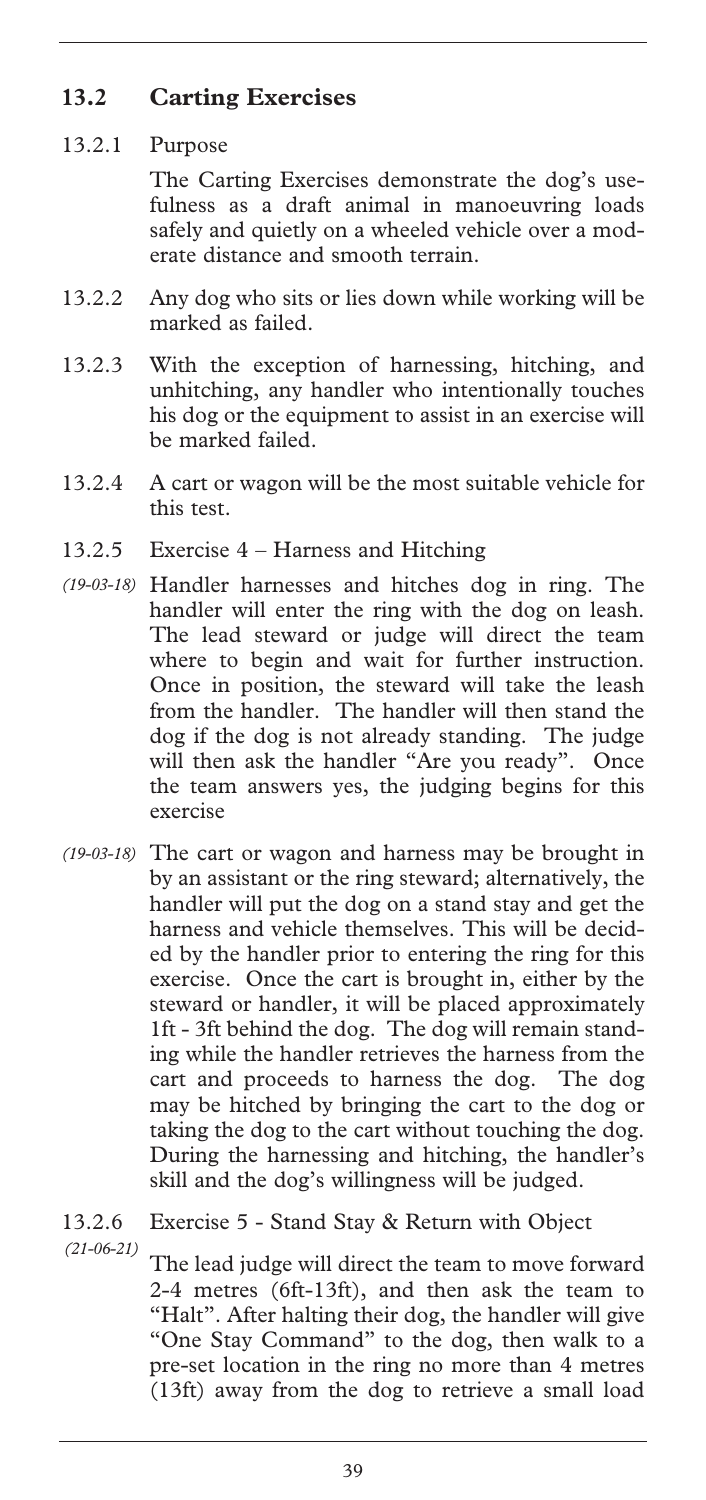(must be less than 5 lbs). The handler returns with the item and places it in the cart or wagon, then moves to stand beside the dog. The lead judge will give the order "exercise finished" at that time.

The purpose of this exercise is to test the dog's ability to remain in a "stand stay" while the handler moves away and then returns to the dog. The dog should not travel or move more than 0.3 metres (1ft) after the handler leaves. Shifting of weight is permitted. Upon completion of the exercise, the steward shall remove the item from the cart.

- 13.2.7 Exercise 6–Manoeuvres
- The lead judge will direct the handler to perform *(22-06-21)*  a series of maneuvers to test the ability of the dog to be a carting companion. The lead judge shall use each of the following orders at least twice: 'forward', 'left turn', 'right turn', 'halt'. The lead judge shall use the following order at least once: 'slow'. The 'change of pace' must be shown for a distance of no less than 1.2 meters ( 4 feet).
- 13.2.8 Exercise 7-Figure 8
- The lead judge will direct the handler to manoeuvre *(22-06-21)*  through a figure 8 course. Upon completion the lead judge will give the order 'exercise finished'.
- 13.2.9 Exercise 8 Backup
- The dog must be backed up while hitched for a dis-*(22-06-21)* tance of at least 1.2 m (4 ft). Both dog and vehicle must move backwards.

### **13.3 Field Work Exercises**

13.3.1 Purpose

The Field Work Exercises demonstrate the dog's ability to pull a suitable freight load over a moderate distance in cooperation with his handler.

- 13.3.2 Any dog who sits or lies down while working will be marked as failed.
- 13.3.3 With the exception of harnessing, hitching, and unhitching, any handler who intentionally touches his dog or the equipment to assist in an exercise will be marked failed.
- 13.3.4 This test should take place on natural terrain, with sloping land, boulders, high grass and/or trees providing natural obstacles.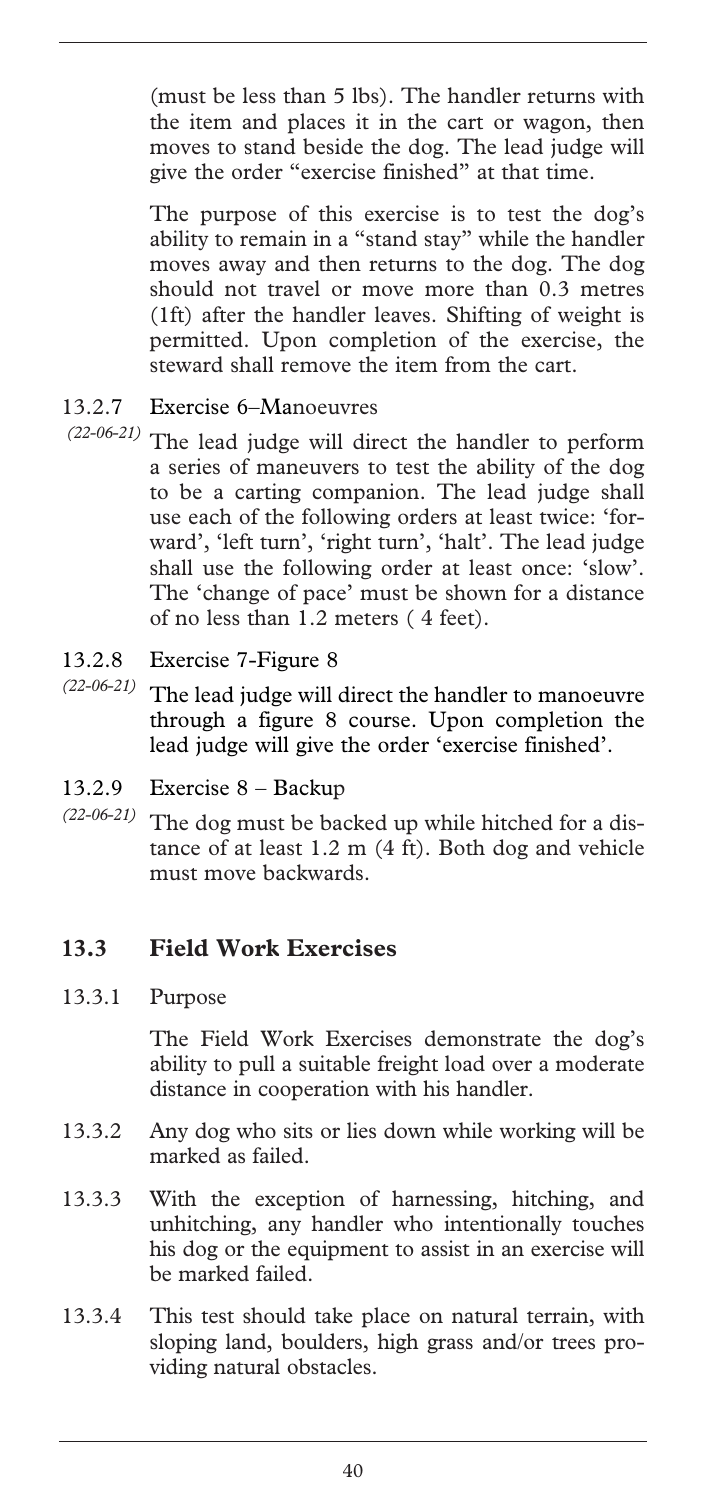### 13.3.5 Exercise 8-Hitching/Loading

The dog may be presented to the judges for inspection already harnessed and hitched if the harness and draft apparatus is identical to that used in the carting exercises. Alternatively, the dog will stand quietly for examination of the harness (dog may be presented already in harness) and stand quietly for hitching to the draft apparatus (if any). Apparatus is not required in this exercise; a hauling harness may be attached directly to the load if preferred by the handler. Dog and handler will then proceed from the starting point to a designated load (could be a Christmas tree, some bush or firewood to be removed from work area, a bag of dog food or some other appropriate load that weighs approximately 18 kilograms (40 pounds) as set by the Test Chair). This load will be approximately 36 kilograms (80 pounds) for brace. This load will be positioned at a minimum distance of 100 metres (330 feet) to a maximum of 140 metres (459 feet) from the starting point. Dog will halt on command and stand quietly to be loaded. The judges will determine that the load is safe and secure before proceeding with the Hauling Exercise. During the Hauling Exercise, the judges will also evaluate the load.

### 13.3.6 Exercise 9 - Hauling

On command from the lead judge, dog and handler will move forward through a variety of terrain that includes both going up and down gentle hills as well as both left and right turns and 180 degree turn. The dog and handler will proceed at a good working pace for approximately 200 m (656 ft) back to the starting point or back to where the load was first loaded. On command from the lead judge the dog and handler will 'halt'.

### 13.3.7 Exercise 10 – Unloading and Unhitching

Dog will stand quietly to be unloaded and unhitched. Exercise finishes when dog is unhitched.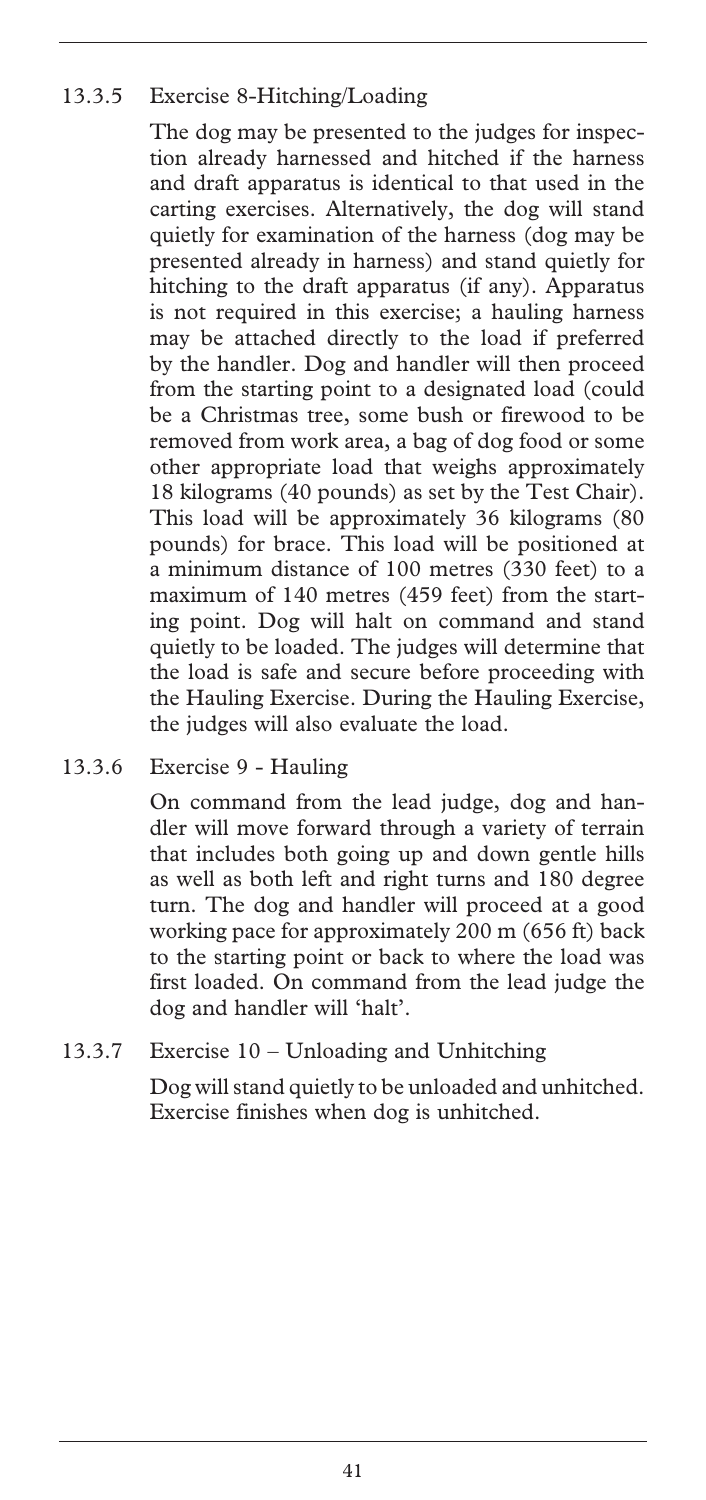### *14 EXERCISES FOR THE DRAFT DOG EXCELLENT TEST & BRACE DRAFT DOG EXCELLENT TEST*

#### **14.1 Carting Exercises**

#### 14.1.1 Purpose

The Carting Exercises demonstrate the dog's competence as a draft animal in pulling a wheeled conveyance on a smooth surface.

- 14.1.2 Any dog who sits or lies down while working will be marked as failed.
- 14.1.3 With the exception of harnessing, hitching, and unhitching, any handler who intentionally touches his dog or the equipment to assist in an exercise will be marked failed.
- 14.1.4 All exercises in this section will include a load set by the Test Chair. The weight should be approximately 27.2 Kilograms (60 pounds). This weight is 54 Kilograms (120 pounds) for Brace.
- 14.1.5 Exercise 1 Harnessing/Hitching/Loading

Cart or wagon, harness and load will be in the ring prior to the commencement of judging. Dog and handler will enter the ring and the handler will command the dog to stand-stay at a point about 6.1 m (20 ft) from the vehicle. Handler will collect the harness and return to the dog who will cooperate while being harnessed. Dog and handler will walk to the vehicle. Handler will then hitch the vehicle to the dog and load the vehicle.

14.1.6 Exercise 2 – Back Up

After the load is secure, the handler will command the dog to back the vehicle at least 1.2 m (4 ft). Handler may not touch the dog or vehicle during back up. Back up must be in a straight line only. Both dog and vehicle must move backwards.

14.1.7 Exercise 3 – Manoeuvres in two parts

Part 1 - beside the cart

For this part of the manoeuvering exercise the handler may use any position (beside, in front) except behind the dog. Dog and handler will respond to a series of orders from the lead judge. These will include at least two of each of the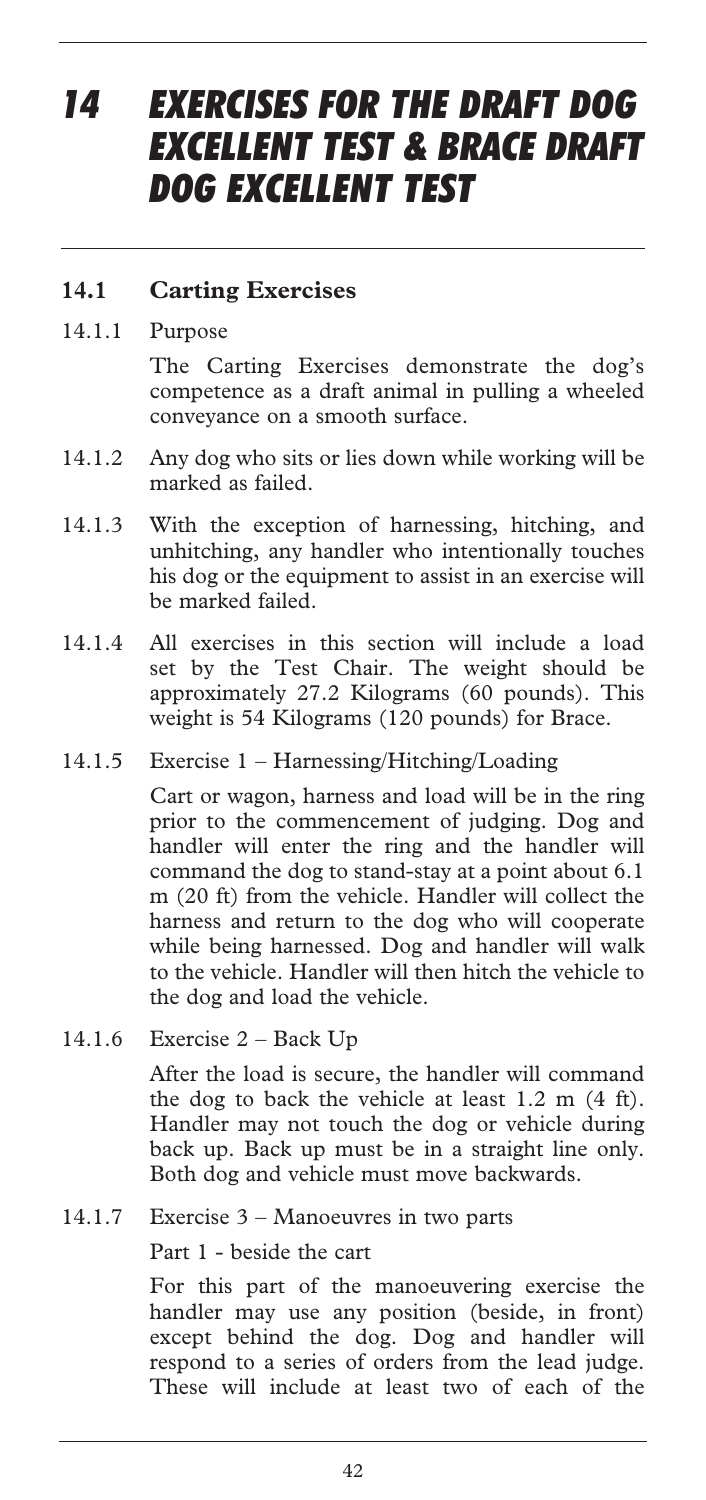following: left turn, right turn, halt, normal and one slow for a distance not less than 2 meters (6 feet). The slow will be included during the manoeuvering, not at the beginning or end of the exercise. At a predetermined part of the course the lead judge will order "halt" and then "exercise finished". Handler will then position himself behind the cart.

#### Part 2 – behind the cart

This is a continuation of Part 1 of the manoevering exercise but should not be a duplication of the course followed in Part 1. Dog and handler will respond to a series of orders from the lead judge. These will include at least two of each of the following: left turn, right turn, halt, normal pace and one slow for a distance not less than 2 meters (6 feet). The slow will be included at some point in the manoeuvering, not at the beginning or end of the exercise. The handler may stray 61 centimeters (2 feet) to either side of the cart; however the dog must perform the entire exercise with the handler behind.

At the conclusion of this part of the exercise the lead judge will order halt and then exercise finished.

### **14.2 Freight Haul Exercises**

14.2.1 Purpose

The Freight Haul Exercises demonstrate the dog's usefulness as a reliable freighting companion and worker.

- 14.2.2 Any dog who sits or lies down while working will be marked as failed.
- 14.2.3 With the exception of harnessing, hitching, and unhitching, any handler who intentionally touches his dog or the equipment to assist in an exercise will be marked failed.
- 14.2.4 This exercise is to be performed over rough ground, incorporating such obstacles as trees, boulders, high grass or snow banks, and small hills to be negotiated.

Draft apparatus suitable to the terrain and/or season should be used as in the draft dog test. Apparatus is not required in this test; a hauling harness may be attached directly to the load if preferred by the handler.

A clear description or a walk through the course shall be given before the judging begins. The course shall be clearly marked.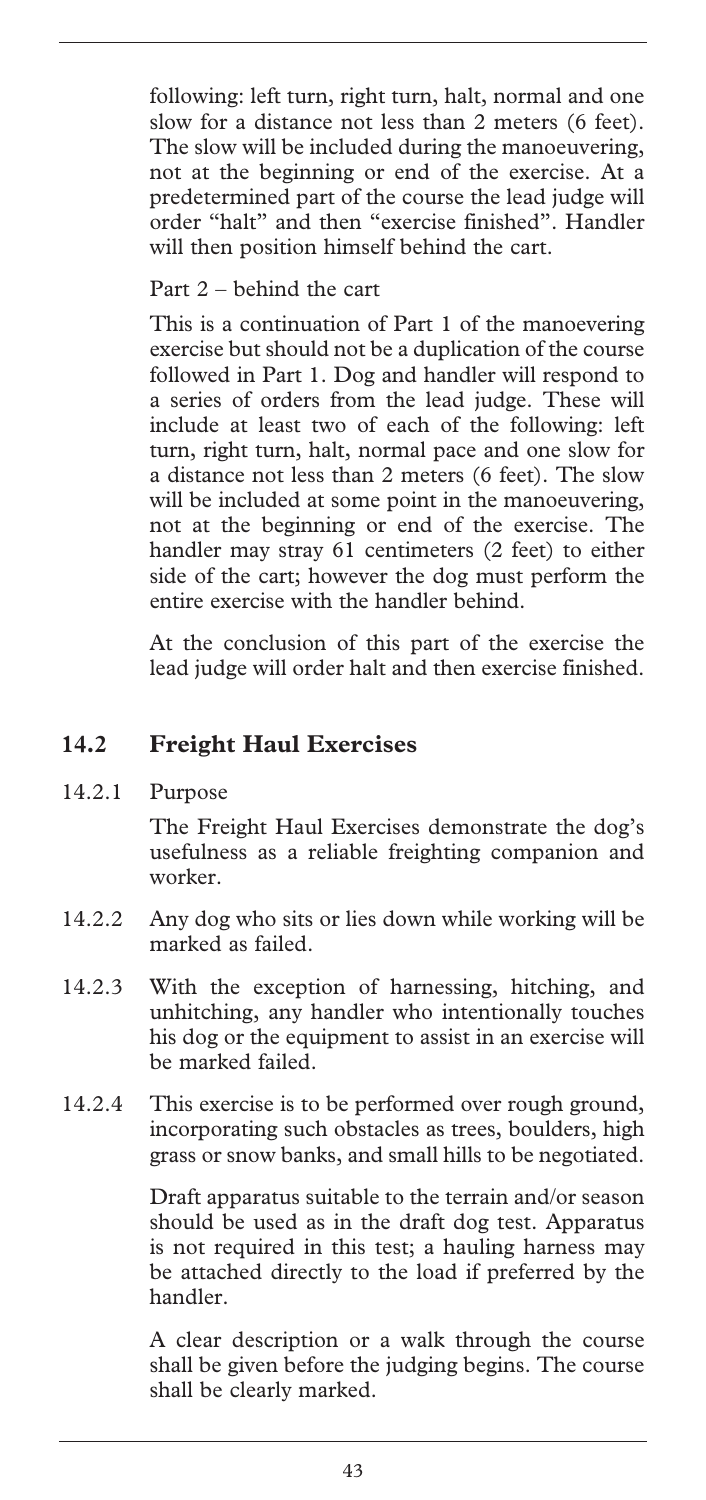### 14.2.5 Exercise 4 – Harnessing/Hitching/Loading

Dog will stand quietly to be harnessed and hitched to draft apparatus. The judges may permit the dog to begin the exercise harnessed.

Dog will remain standing while handler loads the apparatus with a suitable load set by the Test Chair (may be some firewood, brush, tools or some other item which would prove awkward to move without the help of the dog and weighing 18.2 to 27.2 kilograms (40 to 60 pounds)). The weight for brace competitors will be 36 to 54 Kilograms (80 to 120 pounds). The emphasis in this section is on steadiness to harness, not the weight of the load.

#### 14.2.6 Exercise 5 – Hauling

Dog and handler will negotiate a course which will be a minimum of 400 meters (1312 Feet) and a maximum of 500 meters (1640 Feet).

The course will include at least two 90 degree turns and at least one obstacle which will require the dog to stop and await instruction and/or help from the handler; for example, a gate to be opened or a curb to be negotiated. The course will also include one narrow area through which the dog, without apparatus, could move easily. The dog is expected to haul both up and down small hills. Dog and handler are to work at a comfortable working speed, and the dog is to remain willing, under control, and responsive to the handler at all times. Dog must be in control at all times during the exercise.

The course may be laid out roughly as a square or circle ending at the starting point. Handler may work ahead, beside, or behind the dog.

### 14.2.7 Exercise 6 – Unloading and Unhitching

At the end of the course the dog will again stand quietly while his handler removes the load and unhitches. The exercise is finished when the dog is unhitched and the lead judge says "Exercise Finished".

### **14.3 Backpacking Exercises**

14.3.1 Purpose

The Backpacking Exercises demonstrate the ability of the dog to function as a pack animal, carrying a load over a long distance and rough terrain. Dogs may sit or lie down during the backpacking course, *(27-06-21)*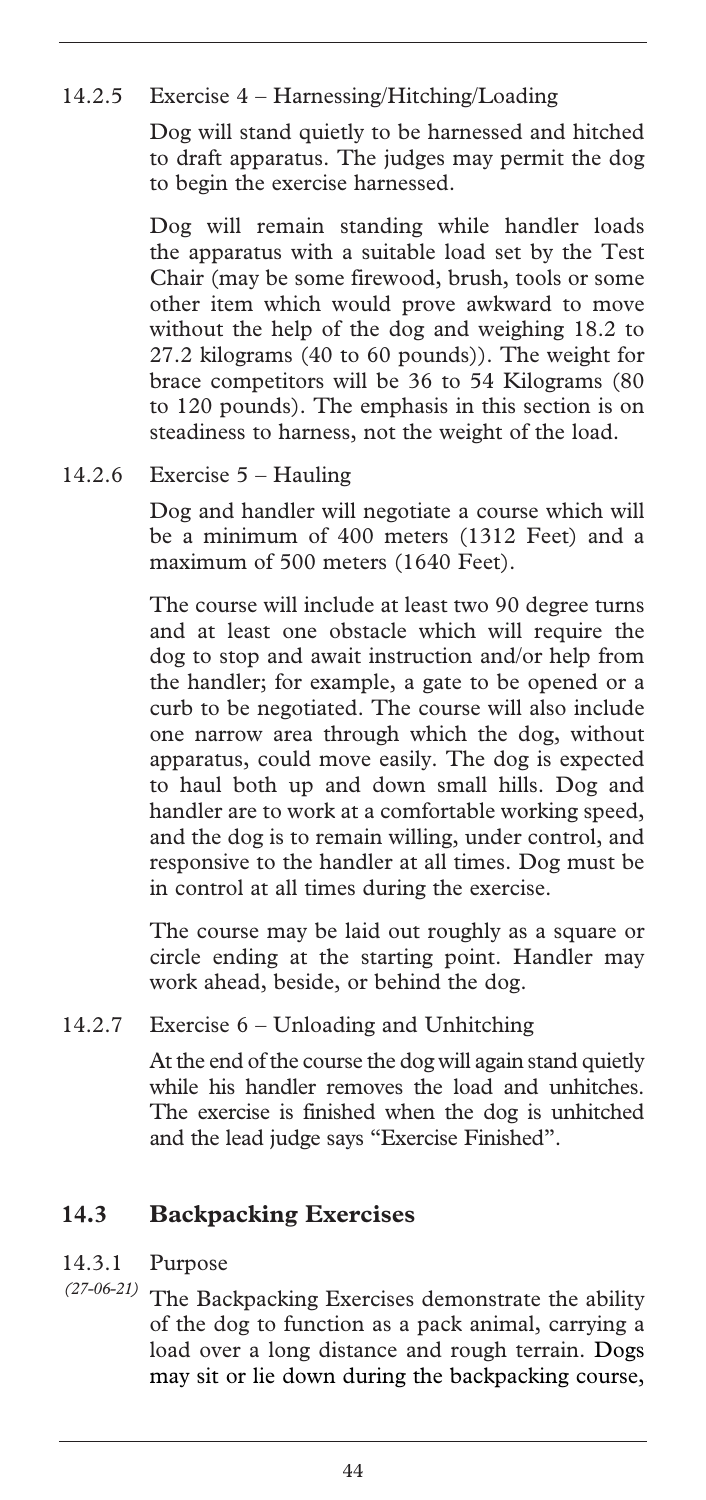as long as under the control of the handler without penalty.

- 14.3.2 A clear description or a walk through the course shall be given before the judging begins. The course itself shall be clearly marked.
- 14.3.3 With the exception of harnessing, hitching, and unhitching, any handler who intentionally touches his dog or the equipment to assist in an exercise will be marked failed.
- 14.3.4 Judges must be physically fit in order to negotiate the course with each dog.
- 14.3.5 A handler whose physical condition prevents his taking part in this portion of the test may designate another person to handle the dog through this exercise.
- 14.3.6 Dog and handler will be judged as a team throughout this section.
- 14.3.7 Exercise 7—Loading
	- (a) Handlers shall provide an appropriate pack for each animal. Tie cords are optional.
	- (b) The dog must carry a 2 day supply of dog food (no tins).
	- (c) Backpacks should include items which might be required for a 2 to 3 day trip.
	- (d) Packs are to be adequately sized to allow for the dog to carry 1/6 of the dog's weight to a maximum of 11.3 kg (25 lbs).
	- (e) Packs will be packed with appropriate items to obtain the required weight and the weight verified with a weigh scale before the backpack is put on the dog.
	- (f) The dog will stand quietly to be packed; the handler will pay attention to the dog's comfort on the trail.
	- (g) The pack may be put on the dog already loaded. In case of Brace teams, the handler may place one dog in a comfortable position (sit down or stand are acceptable) while packing the second dog.
	- (h) Judges will inspect pack and load.
- 14.3.8 Exercise 8 Backpacking

The course will be a minimum of 800 m (2624.64 ft) over rough terrain. Ideal areas for a course would be a wooded area with natural trail including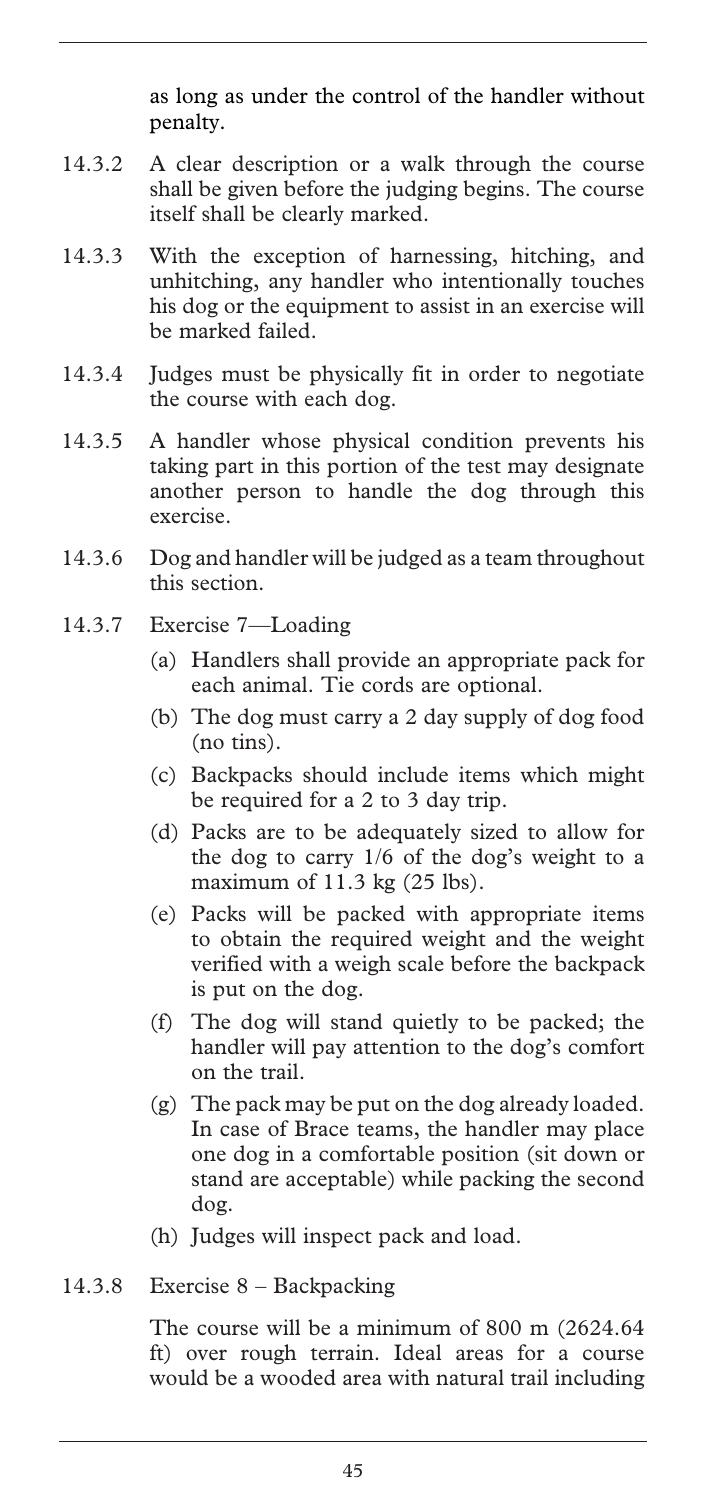fording running water (stream) through narrow trails with natural obstruction such as under brush and fallen logs.

Dog and handler will negotiate a course of at least 800 m (2624.64 ft) over rough terrain and through a variety of obstacles (i.e. fallen trees, fordable streams, steep hills). Dog will remain willing and under control and should remain in view of all the judges at all times. Dog and handler must stop and wait if directed to do so. It is the handler's option whether the dog works ahead, beside or behind the handler.

14.3.9 Exercise 9 – Distraction

At some point along the course, dog and handler will meet a distraction in the form of another dog, on leash, with handler. Dog is to remain obedient and responsive during this encounter.

14.3.10 Exercise 10-Unloading

Upon completion of the backpacking course, the dog and handler will be asked to halt and then unload. The dog will stand quietly while the backpack is being removed. The backpack is placed on the ground near the dog. The lead judge orders 'exercise finished'.

### *15 EXERCISES FOR THE DRAFT DOG ADVANCED TEST & BRACE DRAFT DOG ADVANCED TEST*

15.1 Exercises for the Draft Dog Advanced Test and Brace Draft Dog Advanced Test are exactly the same as those for the Draft Dog Test and Brace Draft Dog Test. To earn this title(s) a team must qualify at the Draft Dog or Brace Draft Dog level a total of five (5) times.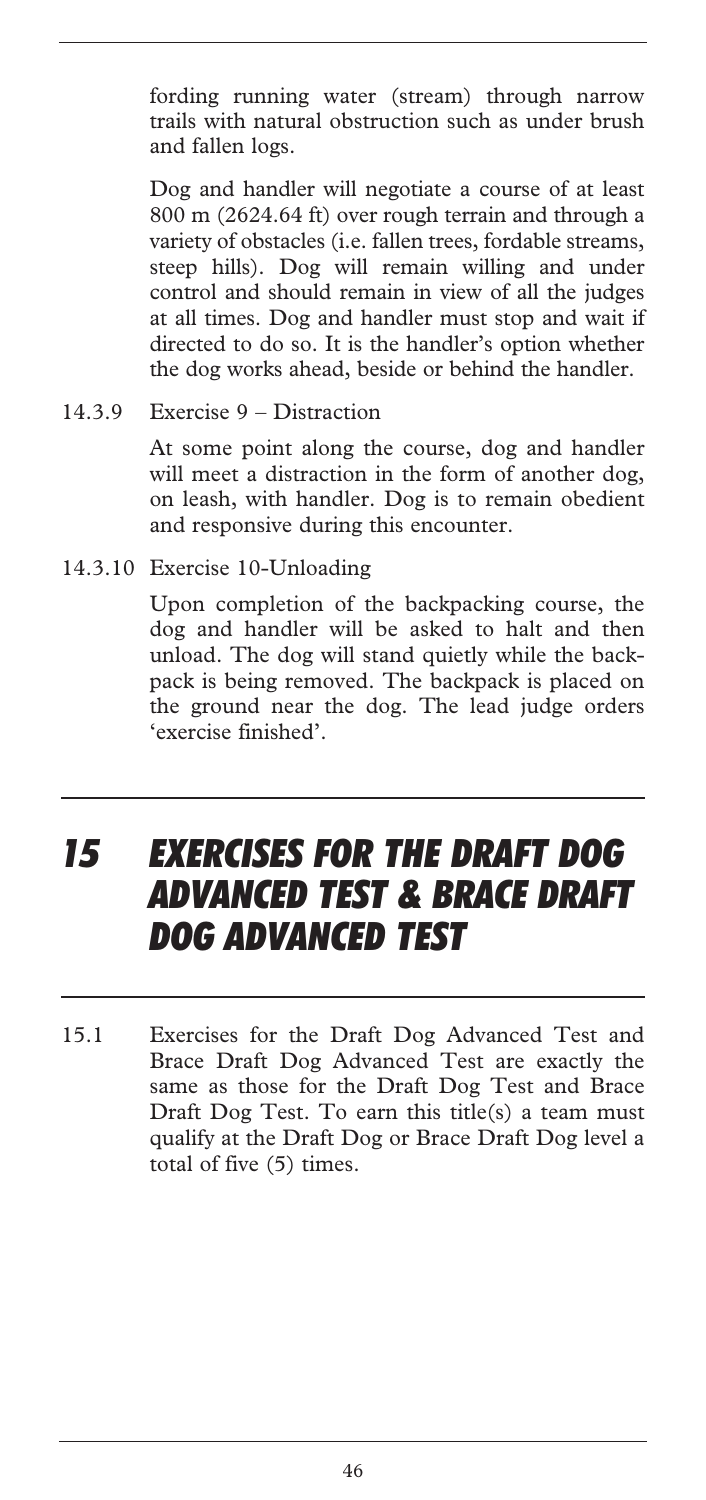### *16 EXERCISES FOR THE MASTER DRAFT DOG EXCELLENT TEST & MASTER BRACE DRAFT DOG EXCELLENT TEST*

16.1 Exercises for the Master Draft Dog Excellent Test and Master Brace Draft Dog Excellent Tests are exactly the same as those for the Draft Dog Excellent and Brace Draft Dog Excellent Test. To earn this title(s) a team must qualify at the Draft Dog Excellent or Brace Draft Dog Excellent level a total of five (5) times.

## *17 SANCTION TEST*

- 17.1 Sanctioned draft dog tests shall be governed by such regulations as from time to time shall be determined by the Board.
- 17.2 A sanctioned test is an informal event held by a club whose approval is given by the CKC Zone Director. Dogs may compete but qualifying scores are not awarded. These tests shall be governed by the same rules as a regular event; it is a training ground for new clubs.
- 17.3 Prior to holding an approved draft dog test, a club must hold at least 1 sanctioned test.
- 17.4 All of these regulations shall govern CKC sanctioned draft dog tests except those which state specifically that they apply to approved draft dog tests.

### *18 PROTESTS*

18.1 A protest against a dog may be made by an exhibitor, entrant, or any member of the CKC, or a member of the club or association holding the event in the following manner: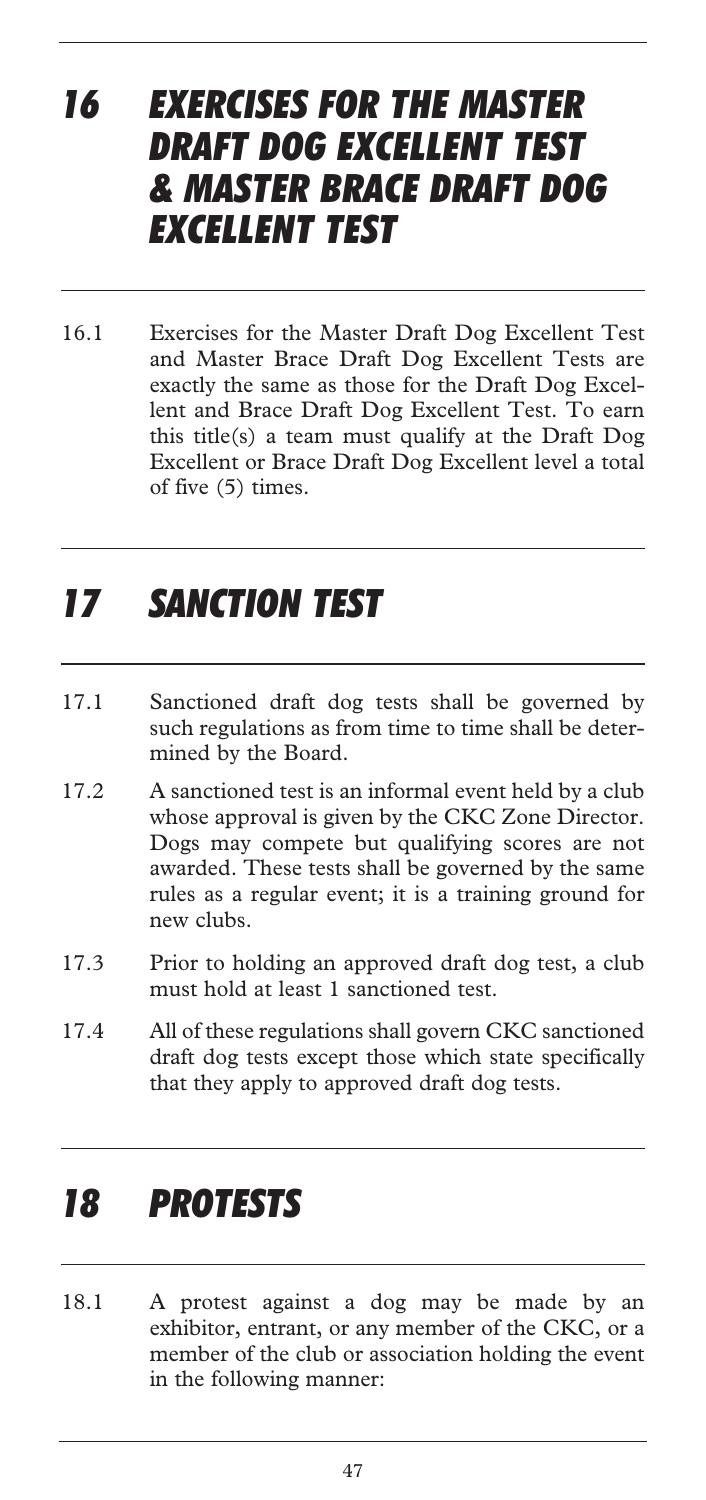- (a) A protest should be lodged with the Event Superintendent before the closing of the event and must be in writing, on a form provided by the CKC (or facsimile thereof). A hearing shall be held prior to the departure of all parties. No protest will be entertained unless accompanied by a deposit. This deposit shall be returned if the protest is sustained. If the protest is not sustained, the deposit will be forwarded to the CKC with the Event Committee's report.
- (b) If the protest cannot be filed at the event because of circumstances requiring medical and/or veterinary attention, or if the dog has been removed from the grounds, or if the owner and the dog leave the grounds immediately following the incident, the protest may be submitted directly to the CKC within 10 days of the event. All such protests shall constitute complaints under the CKC's By-laws and the provisions of same shall apply.
- (c) If the Protest is filed directly to the CKC, reasons should be provided as to why the Protest could not be filed with the Event Superintendent.
- 18.2 Where the Draft Dog Test Committee consists of more than 5 persons, the president of the test-giving club shall name 5 members of the Draft Dog Test Committee to act on any protest received by the test-giving club.
- 18.3 Written copies of all decisions on protests must be forwarded immediately to the Discipline Committee of the CKC. The Discipline Committee may take such action as it deems fit in connection with such protest, provided no appeal is submitted to the CKC within 10 days of the date on which the decision was rendered. Such action may include barring the dog from future CKC approved events, imposition of an administrative charge, and/or cancellation of awards. The fact that the Draft Dog Test Committee did not sustain a protest in no way inhibits the right of the Discipline Committee to take such action as it deems advisable.
- 18.4 An appeal to the Discipline Committee of the CKC from a decision of the Draft Dog Test Committee where a dog has been protested must be forwarded, along with the required deposit, to the CKC within 10 days of the date on which the decision was rendered.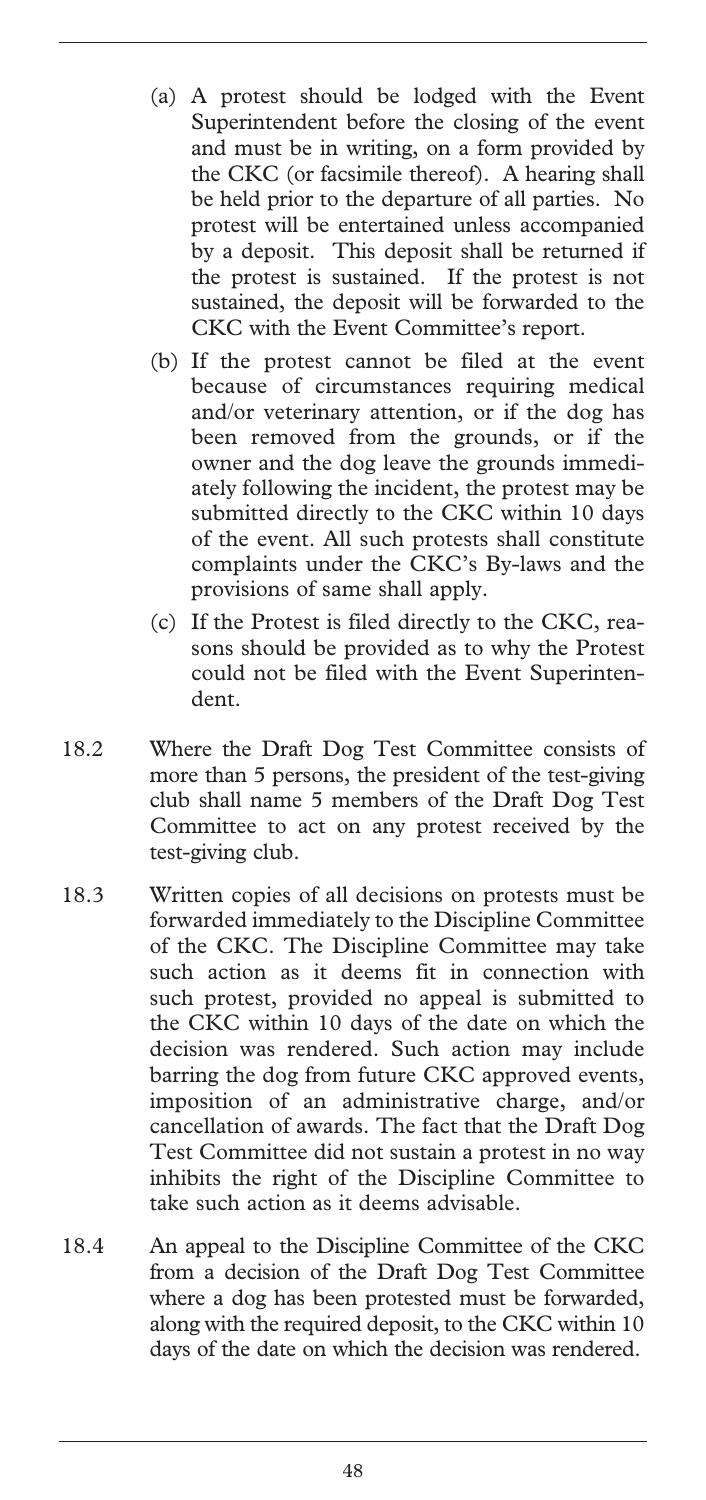18.5 If a test-giving club fails to hear a protest as prescribed above, or in the opinion of the Discipline Committee improperly handles a protest, the Discipline Committee shall have the authority to take such action as it deems fit and necessary, and it may at the same time take disciplinary action against the officials of the test-giving club concerned.

## *19 COMPLAINTS*

- 19.1 A complaint against a person respecting a violation of the rules and regulations related to draft dog tests must be in writing, on a form provided by the CKC (or facsimile thereof), and must be accompanied by a deposit. A deposit is not required on a complaint alleging that a judge officiating at a draft dog test held under these rules and regulations has been subject to indignities of any kind during the progress of the test.
- 19.2 A complaint should be lodged with the Draft Dog Test Committee Chair of the test-giving club no later than 15 minutes after the completion of judging of the test. Should the complainant choose to do so, a complaint may be submitted directly to the CKC within 10 days of the test. All such complaints shall constitute complaints under the CKC By-laws and the provisions of same shall apply.
- 19.3 Any complaint against the club holding the test or any of its officials must be submitted directly to the CKC within 10 days of the test. All such complaints shall constitute complaints under the CKC By-laws and the provisions of same shall apply.
- 19.4 A complaint shall be restricted to any of the following:
	- (a) An act of omission or commission on which is based an allegation of a violation of the Draft Dog Test Rules and Regulations;
	- (b) Any act on which an allegation of misconduct is based;
	- (c) The alleged failure of an officiating judge to excuse or remove from competition a dog for which a provision for excusing or removal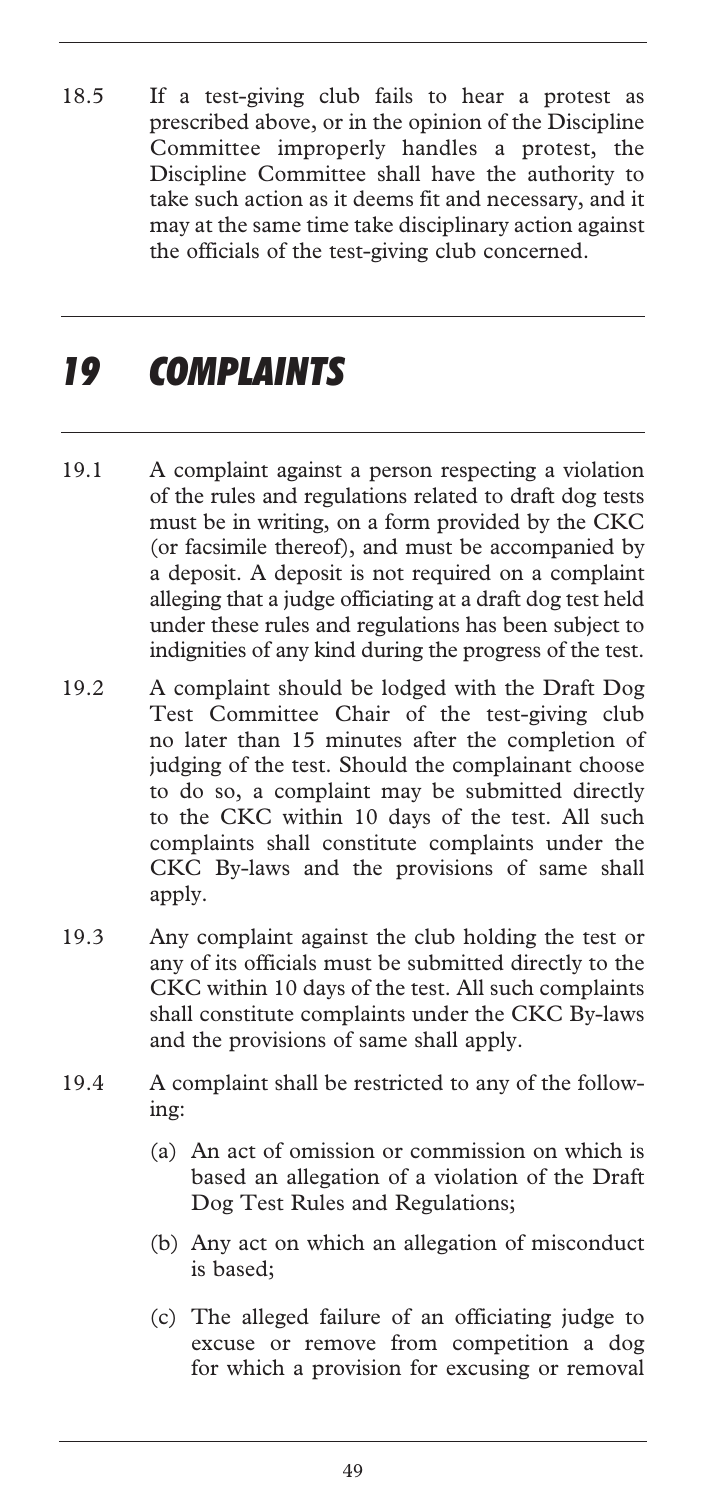from competition appears in these rules and regulations.

- 19.5 Where the Draft Dog Test Committee consists of more than 5 persons, the president of the test-giving club shall name 5 members to form a Draft Dog Test Committee to act on complaints received by the test-giving club.
- 19.6 Upon receipt of a complaint the Draft Dog Test Committee of the test-giving club shall conduct an investigation and within 14 days of receipt of such complaint, shall conduct a hearing in accordance with the procedures set out in these rules and regulations.
- 19.7 The Draft Dog Test Committee shall then promptly forward the complaint, the deposit and a record of the hearing together with its recommendation on the disposition of the complaint to the CKC. Copies of the record of the hearing and the Committee's recommendation will be forwarded to the parties concerned at the same time.
- 19.8 When a complaint is received against a judge by the test-giving club, the club will hold a hearing while all parties are still in attendance. The report and all statements given by all parties will be forwarded to the Discipline Committee along with the deposit from the complainant. The Draft Dog Test Committee will not render a decision but will collect all pertinent information.
- 19.9 Notwithstanding any contrary provisions in these rules and regulations, the procedure specified herein for dealing with complaints shall govern.
- 19.10 Disciplinary action will be taken against any official and the test-giving club of which he is an official when it is established to the satisfaction of the CKC that an attempt was made to discourage the submission of a complaint.
- 19.11 Disciplinary action will be taken against a test-giving club which fails to properly deal with complaints as provided in these rules and regulations.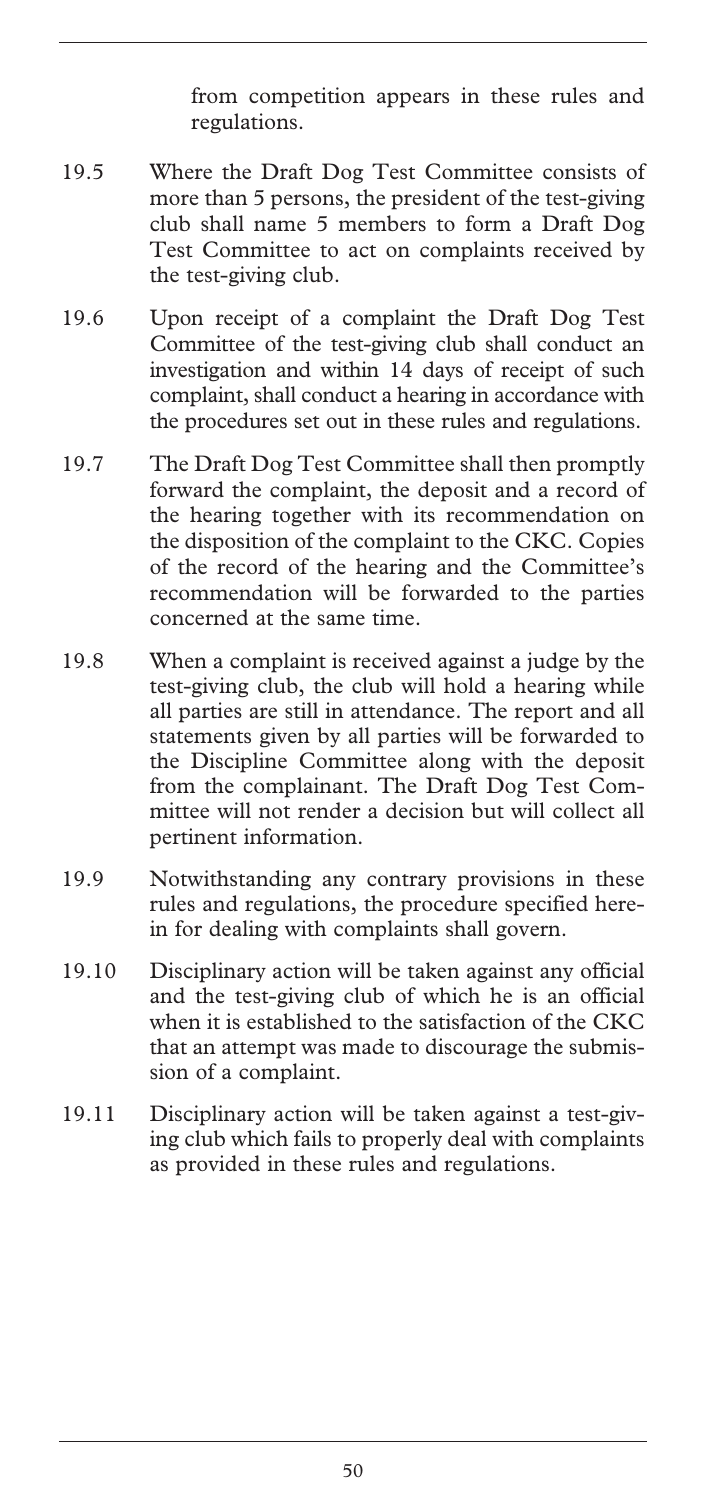## *20 DISCIPLINE*

- 20.1 The Discipline Committee may take disciplinary action against any club, member, person, partnership, company or organization which violates any section or sections of the Draft Dog Test Rules and Regulations. Such action will be taken as provided for in the By-laws of the CKC.
- 20.2 Any person who abuses a dog on the grounds or premises of a test or who otherwise conduct themselves in a manner considered prejudicial to the best interests of the test are subject to disciplinary action by the Discipline Committee.
- 20.3 Any club, member, person, partnership, company or organization availing themselves of the privilege of participating in any capacity or manner whatsoever at a draft dog test shall, by such participation, be deemed to have agreed to the authority of the CKC and its Board as conferred on the CKC by its By-laws and all other rules and regulations adopted by the CKC.
- 20.4 At its discretion and subject to the appeal process, the Discipline Committee may cancel any or all qualifying scores earned by a dog owned by a person debarred, deprived, suspended or expelled of all privileges of the CKC when such wins were earned following the date on which such act occurred that resulted in disciplinary action.
- 20.5 The administration to a dog competing at a draft dog test of a drug or any substance, in any form, whose action alters the nervous system by stimulation, sedation or tranquillization shall be considered as misleading the judges and will be considered misconduct. The person or persons responsible will be subject to disciplinary action in accordance with this section.
- 20.6 Any person, either within or outside the judging area, who does anything calculated to attract, distract or otherwise interfere in any way with the attention, deportment, or performance of a dog under judgement, may be disciplined by the Discipline Committee in whatever way it considers to be in the best interest of the club, or the judge may take summary action.
- 20.7 It shall be the duty and obligation of the test-giving club to see that a judge, club official, steward,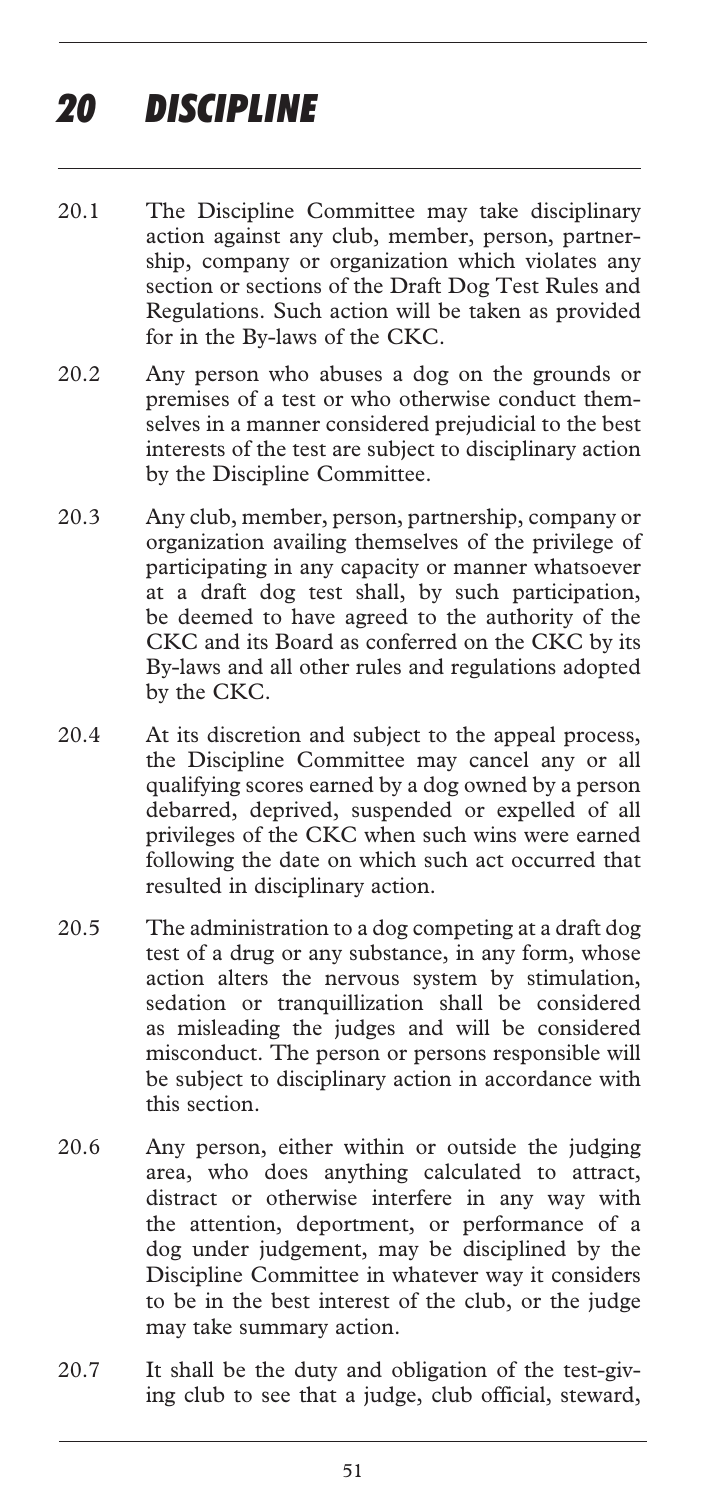volunteer or competitor at a Draft Dog test is not subject to indignities. The Draft Dog Test Committee Chair shall promptly report to the CKC any infringement of this regulation and the CKC shall have the authority to take such action as it deems fit on receipt of a report indicating that this has occurred. A copy of this regulation shall be prominently placed in every premium list and catalogue.

## *21 PROCEDURE FOR CONDUCTING A TEST COMMITTEE HEARING*

- 21.1 It is essential that the defendant be given the opportunity to be present during the whole hearing and to testify and present his own witnesses. If a defendant refuses to attend or defend himself, the hearing may proceed without him. In notifying the defendant of the hearing, it is essential that he be informed specifically of the nature of the charges against him and that a record of such notice be made.
- 21.2 The complainant must also be informed of the hearing and allowed to be present throughout the whole hearing.
- 21.3 Both the complainant and the defendant should be informed that they may be represented by legal counsel or an agent at the hearing if they choose but this is not necessary.
- 21.4 The chair is to call the meeting to order and then announce: "We are proceeding by reason of our appointment to the Draft Dog Test Committee by (name of test-giving club)."
- 21.5 The chair shall identify all persons present and the reason for their presence (e.g. complainant, defendant, witness) and then ask the witnesses to withdraw until required to give evidence. After giving evidence a witness may be excused.
- 21.6 The complaint is to be read except that if the complainant and defendant agree, it may be necessary to relate only the substance of the complaint as set out on the Official Complaint form.
- 21.7 The chair is to ask the defendant whether he admits or denies the complaint as it has been read or stated.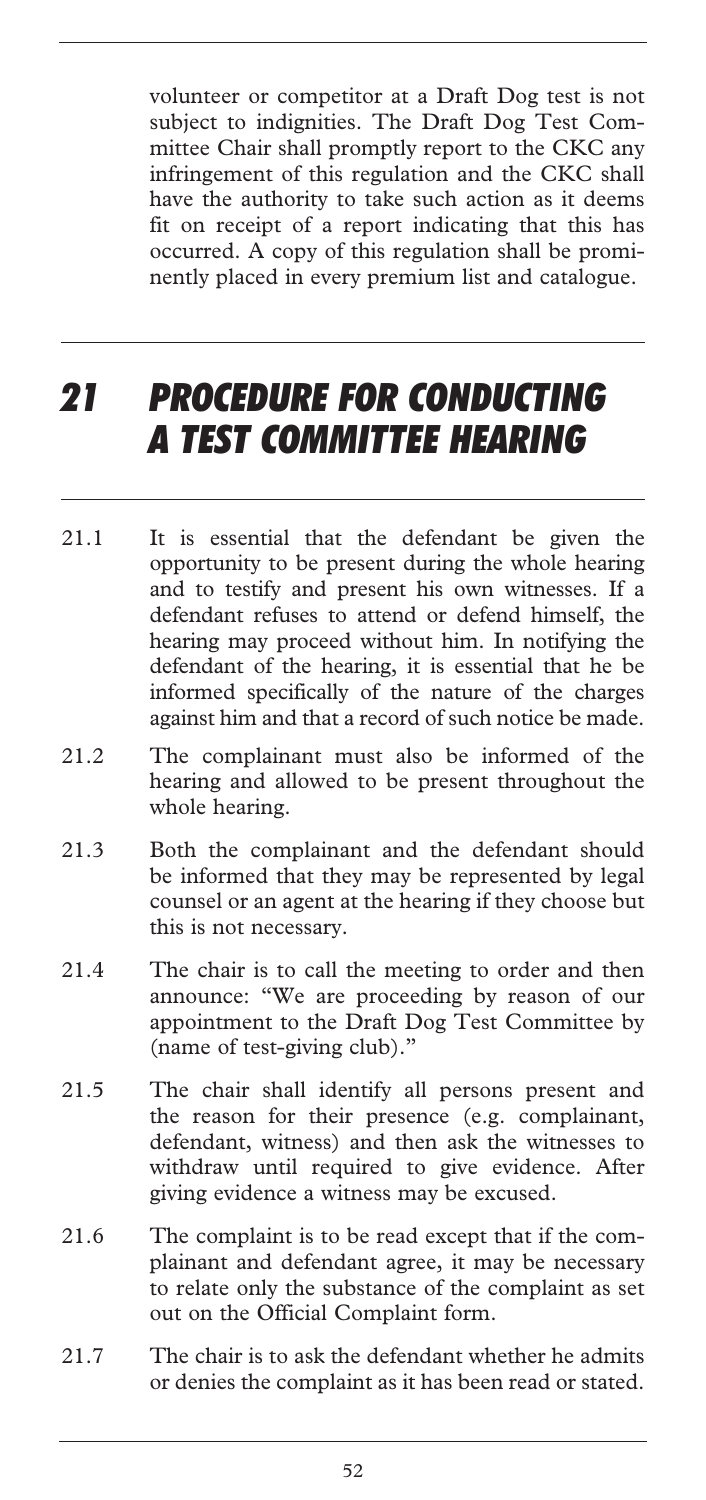- 21.8 The complainant is to give evidence on the complaint. He may then be questioned by the defendant. At the chair's invitation, any member of the Committee may question the complainant. If the complainant has brought witnesses, such witnesses may then give evidence individually. Each witness may be questioned by the defendant or any member of the Committee. Each witness is to leave the hearing after evidence has been given.
- 21.9 Upon completion of the evidence given by the complainant and any witnesses appearing on his behalf, the defendant may then give evidence and may then be questioned by the complainant or any member of the Committee. If the defendant has brought witnesses, such witnesses may then give evidence individually. Each witness may be questioned by the complainant or any member of the Committee.
- 21.10 The complainant may then have the opportunity of summing up the complaint and the evidence presented in support thereof. The defendant shall have an opportunity of summing up their defence and any evidence presented in support of his defence.
- 21.11 The chair shall announce that the Committee will be submitting a report on the hearing together with its recommendation on the disposition of the complaint to the Discipline Committee of the CKC and the parties concerned. All but the Committee members shall be dismissed so that the matter may be considered.

### *22 PARTICIPATION*

- 22.1 The participation in any manner or in any capacity at a competitive event held under these rules and regulations shall be considered a privilege accorded to any person by the CKC and such privilege may be extended and withdrawn by the Discipline Committee.
- 22.2 It shall be deemed that any person participating in any manner, including that of spectator at a competitive event held under these rules and regulations has agreed to the authority of the CKC and its Board of Directors.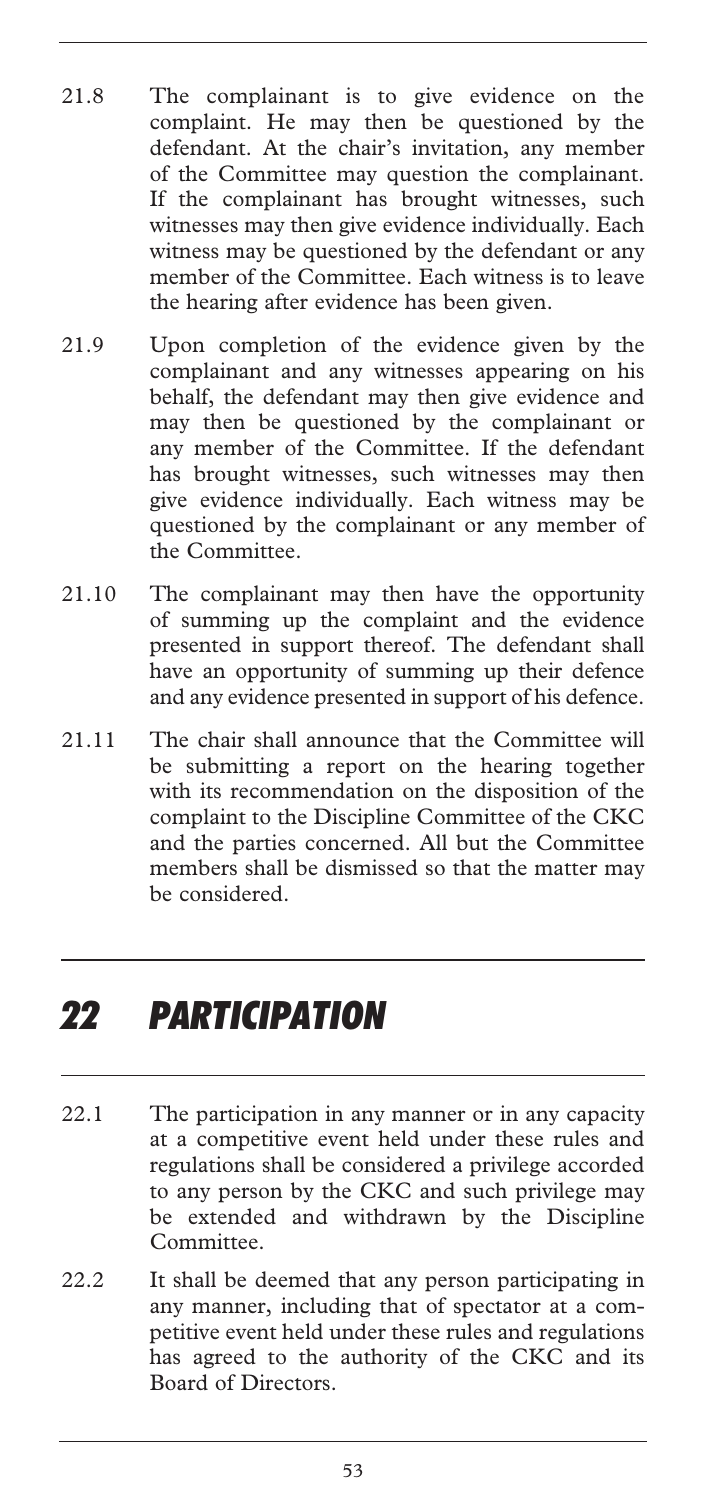- 22.3 No person who has been expelled, deprived of privileges, suspended or debarred by the CKC may enter a dog, compete, exhibit, judge, act as agent or handler for any competitor, take a dog into any competition or be connected in any capacity with competitive events held under these rules and regulations.
- 22.4 A club holding a test under these rules and regulations shall not engage in any capacity a person who is under suspension or expulsion, debarred or deprived of privileges by the CKC.
- 22.5 Any person who has lost the right to participate in events in their country of residence shall not, while such a loss of privilege is in effect, participate in any Canadian Kennel Club approved events. Any wins by a dog that is exhibited or handled by such individual shall automatically be cancelled.

## *23 LIABILITY*

- 23.1 The CKC shall not be responsible to any member, person, partnership, club or corporation for any loss or damage arising at or by reason of any event event held under any rules adopted by the CKC.
- 23.2 Every owner or authorized agent for the owner of any dog entered in a CKC event is required to take all reasonable steps to ensure that the dog behaves properly at the event, and in particular to prevent the dog from threatening, menacing or biting a judge, another dog, or any other person in attendance at the event. Failure to take such reasonable steps may result in disciplinary action against such owner or authorized agent under the By-laws, which may result in the imposition of any of the penalties provided for in the By-laws.

### *24 AMENDMENTS*

24.1 These Rules are subject to amendment by the Board.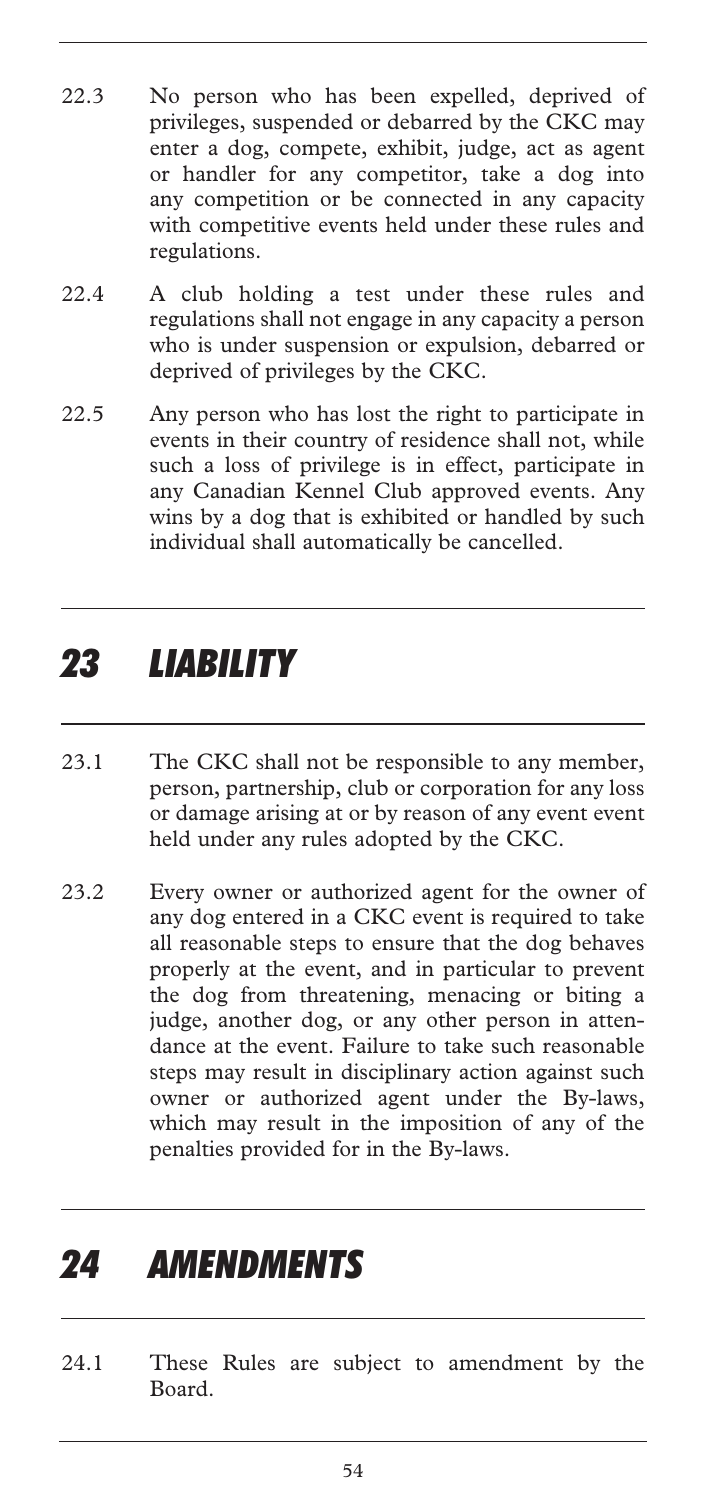- 24.2 Amendments to these Rules may also be proposed by any person, association, club, representative group or body by presenting such proposal to the Board for its consideration. In such circumstances, the Board will forward the proposal to the Council for its consideration and input, prior to the Board making its final decision.
- 24.3 Any amendment to these Rules shall be approved by a simple majority vote of the Board.
- 24.4 The effective date of any approved amendment shall be set by the Board.
- 24.5 The Board, at their sole discretion, may choose to perform a non-binding poll of the membership to attain general input prior to making a final decision on any proposed amendment to these Rules;

Upon the Board making its final decision with respect to any amendment to these Rules, the membership shall be advised by placing a notice in the Official Publication as soon thereafter as is reasonably possible.

## *25 GLOSSARY OF TERMS*

**"Arms Reach"** means the dog must be within reach of the handler's arms.

**"Brace"** A team of 2 dogs coupled together in a single drafting apparatus and acting as a single unit in all exercises. The backpacking exercises do not require that the dogs be coupled together.

**"Draft Work"** A time when a dog is harnessed and hitched to a drafting apparatus.

"Halt" On the judge's command, the handler must command the dog to stop. The dog should start to respond to the handler promptly. The dog or brace and drafting apparatus should stop within 2 body lengths of the dog being tested.

**Place** – refers to location where dog was left

**Position** – refers to stand, sit or down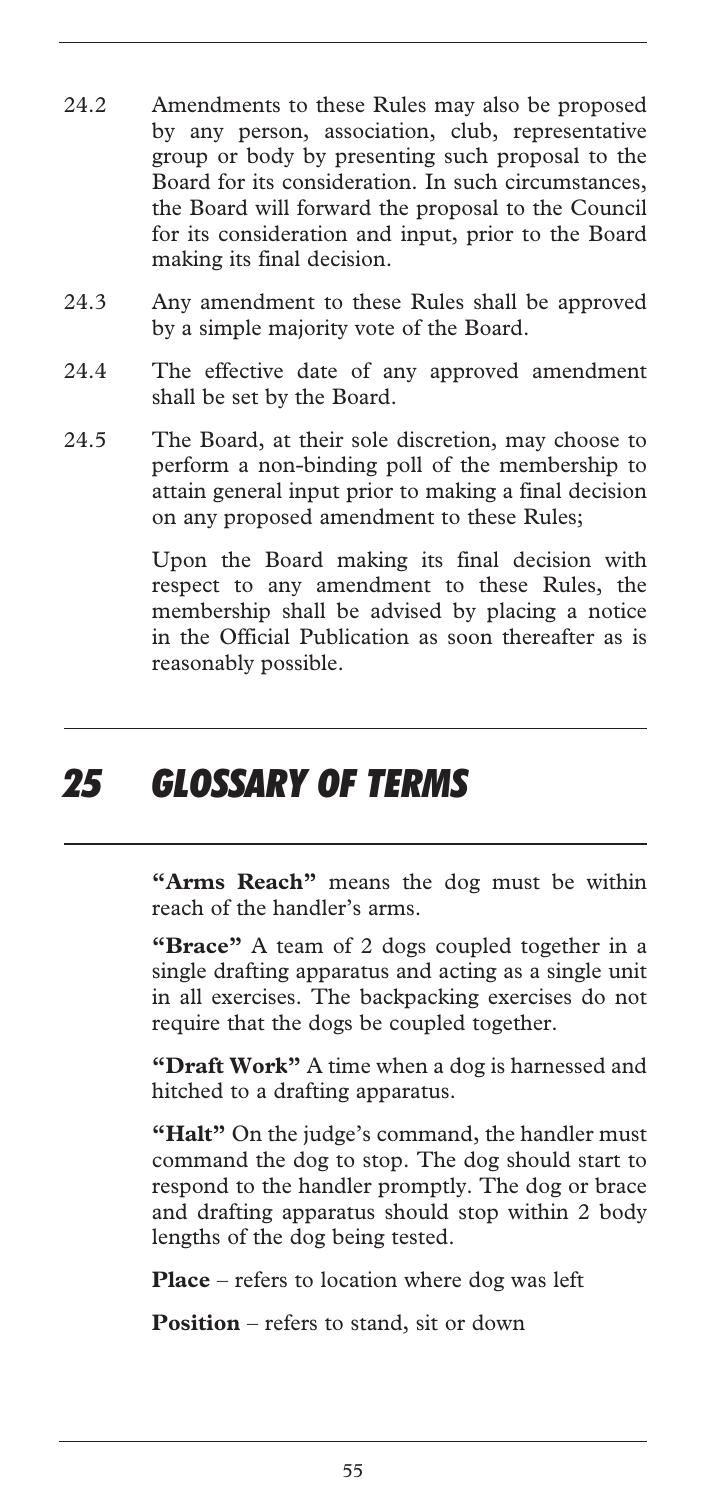**"Slow"** – shall mean a pace distinctly slower than the normal working speed of the dog or brace being tested.

**Solid Vertical Object** – a three dimensional object which keeps its shape and is considered to be fixed where placed. It may be hollow but not liquid.

**"Stay"** Dog remains in the location and position indicated by the handler. Minor movements such as adjusting of feet or rolling to the opposite hip are acceptable.

**"Time Out"** A specified time indicated by a judge *(28-06-21)* where the dog and handler are not being judged. The dogs may sit or lie down during this time.

> **"Working Speed"** The dog and handler are to work at a comfortable working speed and the dog is to remain willing, under control, neither too slow nor too fast that demonstrates the ability of the team to be under control at all times.

> **"While Working"** the time between the handler answers 'yes' to 'Are you ready' and when the lead judge says 'Exercise finished'.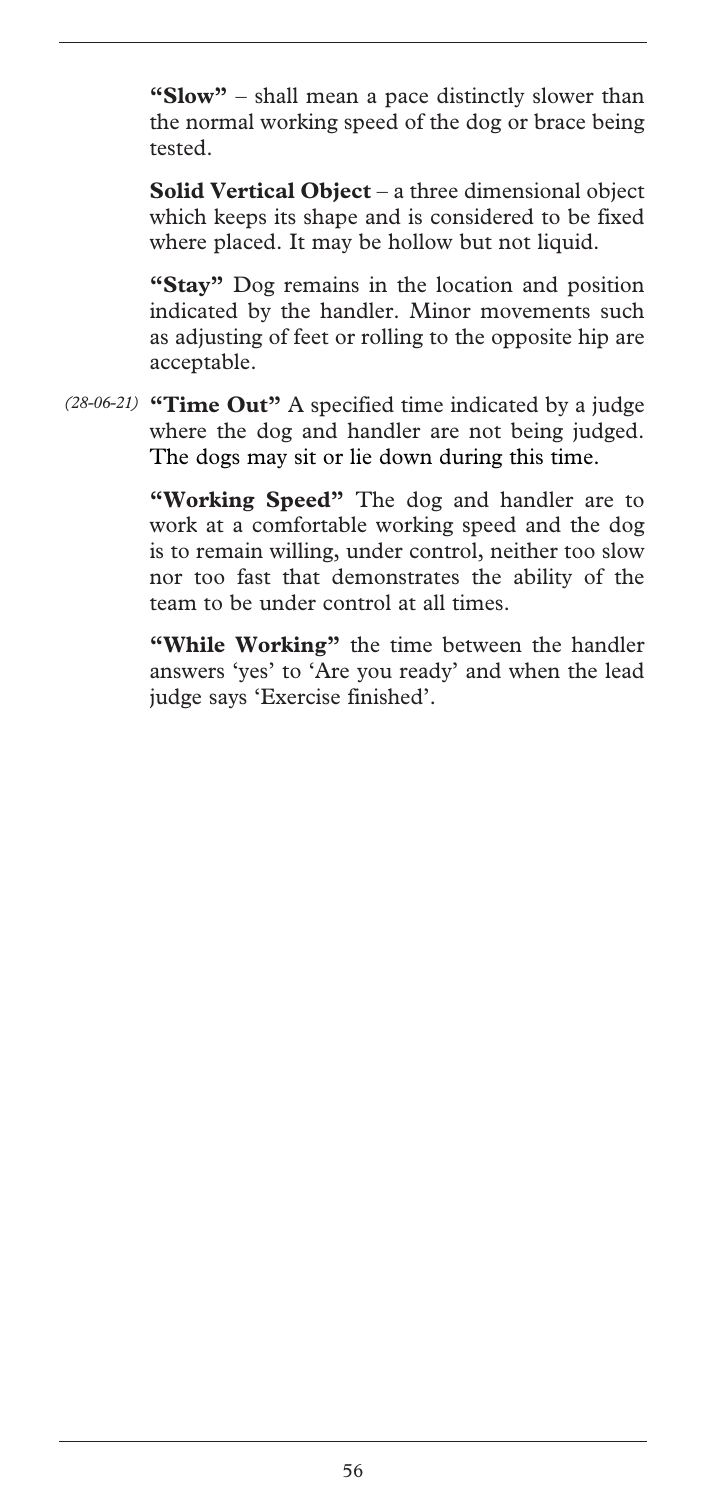## *APPENDIX A - METHODOLOGY FOR GROUP EXERCISES*

### **DDX FREIGHT HAUL EXERCISE**

The course is set by the test committee. The loading and unloading area is large enough to accept three teams side by side or in a row. In either case no team shall be closer than five feet from another team.

### **3 Teams (DDX Freight Haul Exercises)**

Three teams would be presented harnessed at three loading areas. There are three approximately identical loads. Each team is asked if they are ready, once all teams acknowledge affirmatively the exercise will begin. The lead judge will ask the entrants to hitch and load their apparatus. Once an entrant has completed loading he will stand quietly beside the cart until the lead judge has inspected the load. The team is then given a 'time out'. This process continues until all of the entrants have had their load inspected. The lead judge will then instruct the lowest numbered team to proceed. The other teams would follow. A maintained distance of 5 to 10 feet (1.5 to 3 metres) between teams is acceptable. At a prearranged area (approx 1/3 of the total distance) the first leader will pull slightly to the side and allow the other two teams to pass. The first leader would now be in the third position.

At a second prearranged area (approx 1/3 of the total distance) usually the area where there is a movable obstacle the second leader would halt remove the obstacle move forward then replace the obstacle and pull slightly to the side. The second and third teams would individually perform the same portion of the exercise. Each team would be on a 'time out' when they are waiting for their turn to perform as well as after performing this part of the exercise. The second leader would now be in the third position. The third leader would now return to the load/unload position where the exercise began. Once all three teams have arrived the lead judge will order the teams to unload and unhitch. An exercise finished is given to each entrant individually upon completion (each entrant may be required to wait quietly as the other teams are still being tested). After all the teams have received an exercise finished the exercise is complete.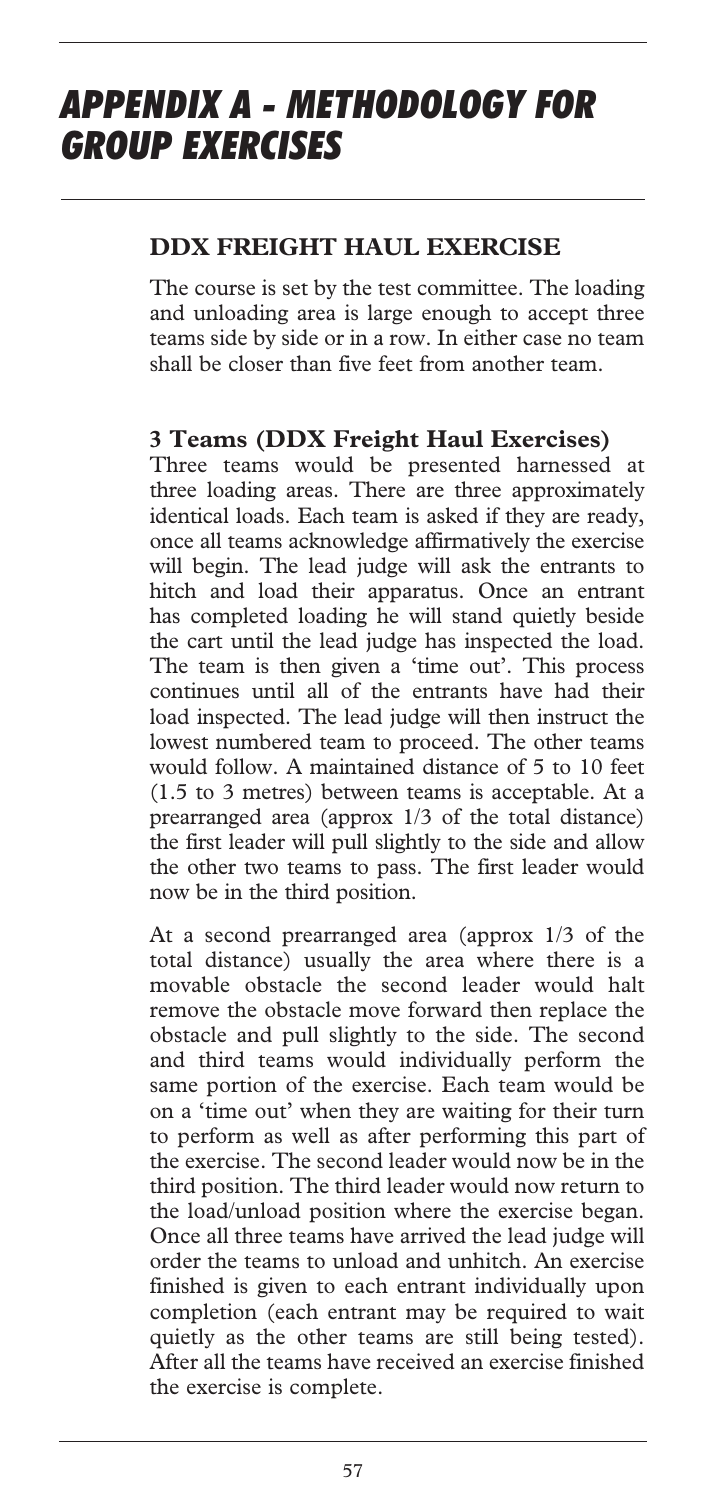### **2 Teams (DDX Freight Haul)**

The only difference would be that each team would lead for approximately half the exercise. In this case a possible position to change the lead would be at the moveable obstacle.

### **DDX BACK PACKING**

### **3 Teams Back Packing**

The course would be set by the test committee. Three teams will be presented at a prescribed loading area. Each team is asked if they are ready, once all teams acknowledge affirmatively the exercise will begin The lead judge will instruct each handler to stand their dog and then load their dog. Once an entrant has completed loading he will stand quietly until the lead judge has inspected the load. The lead judge will inspect each load and then put the team on a 'time out'. Once all teams have completed this part of the exercise, the lowest numbered team will lead the first part of the backpacking exercise. At approximately 1/3 the distance the teams will change the lead. The second team is now in the lead and the first lead team is now in the third position. At approximately 2/3 of the distance the teams will again change the lead. The team that started in the third position is now in the lead and the second leader is now in the third position. The teams will proceed to the unload area. The teams will be asked to halt and unload. After each team has completed the unload portion of the exercise they are given an exercise finished by the lead judge (each entrant may be required to wait quietly as the other teams are still being tested). After all the teams have received an exercise finished the exercise is complete.

### **2 Teams Back Packing**

The only difference would be that each team would lead for approximately half the exercise.

### **DD FIELD WORK**

### **3 Teams Field Work**

All teams are presented harnessed and hitched. Each team is asked if they are ready, once all teams acknowledge affirmatively the exercise will begin. The lowest numbered team will then proceed on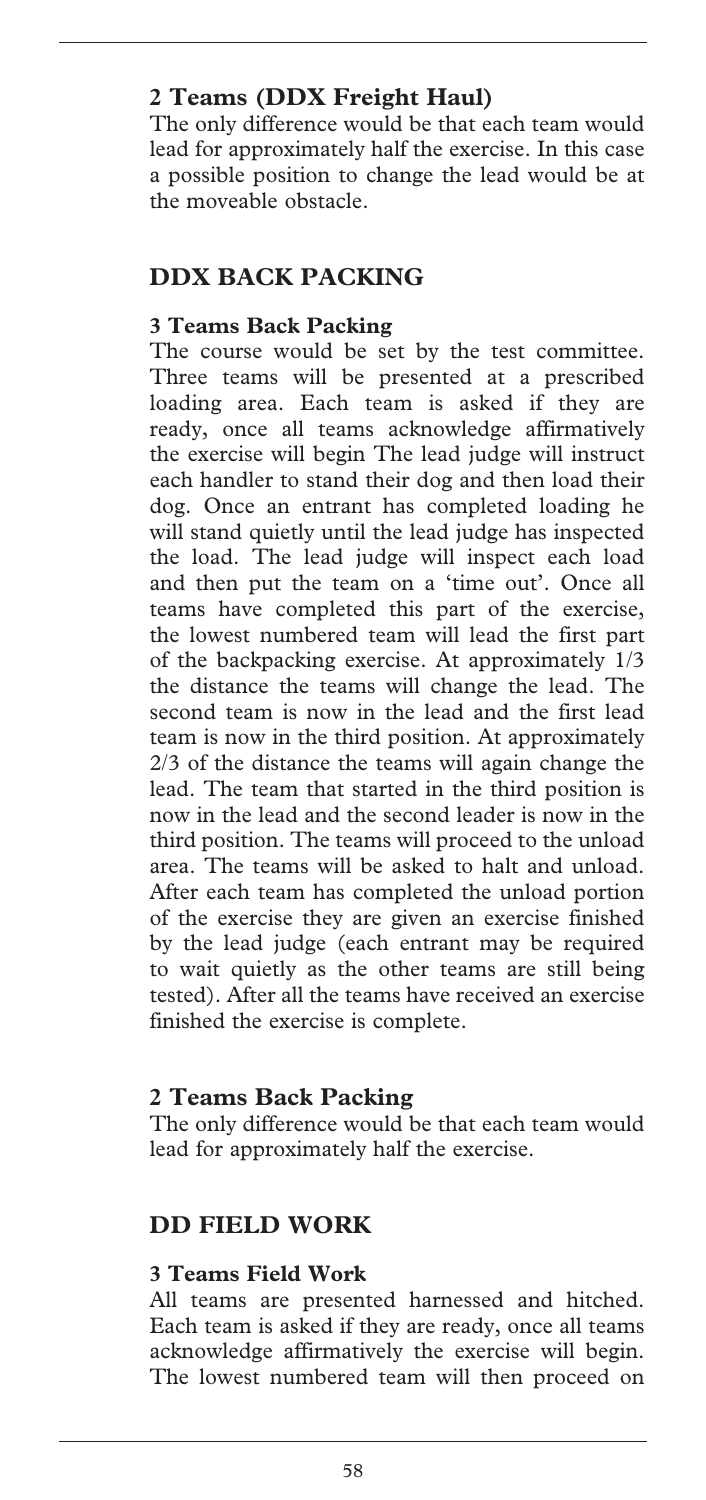the course as outlined to the load area. The load area must be large enough to accommodate three loading positions with three identical loads. The teams will halt and then proceed to load their apparatus. The lead judge will examine each load and then put the team on a 'time out'. Once all teams have completed the loading and each has been inspected the teams will proceed. The team that initially began in second position will now be the lead team and the original lead team will move to the third position. Teams will continue the course and after approximately 100 meters (330 feet) will once again change leads. The team that started in the third position is now in the lead and the second leader is now in the third position. A possible place to change the lead would be at the 180 degree turn. The teams would now return to the load area and unload their apparatus. As each team completes the unload and unhitch portion of the exercise they are given an exercise finished. (each entrant must now quietly wait as the other teams are still being tested). After all the teams have received an exercise finished the exercise is completed.

#### **2 Teams Field Work**

The only difference would be that each team would lead for approximately half the exercise.